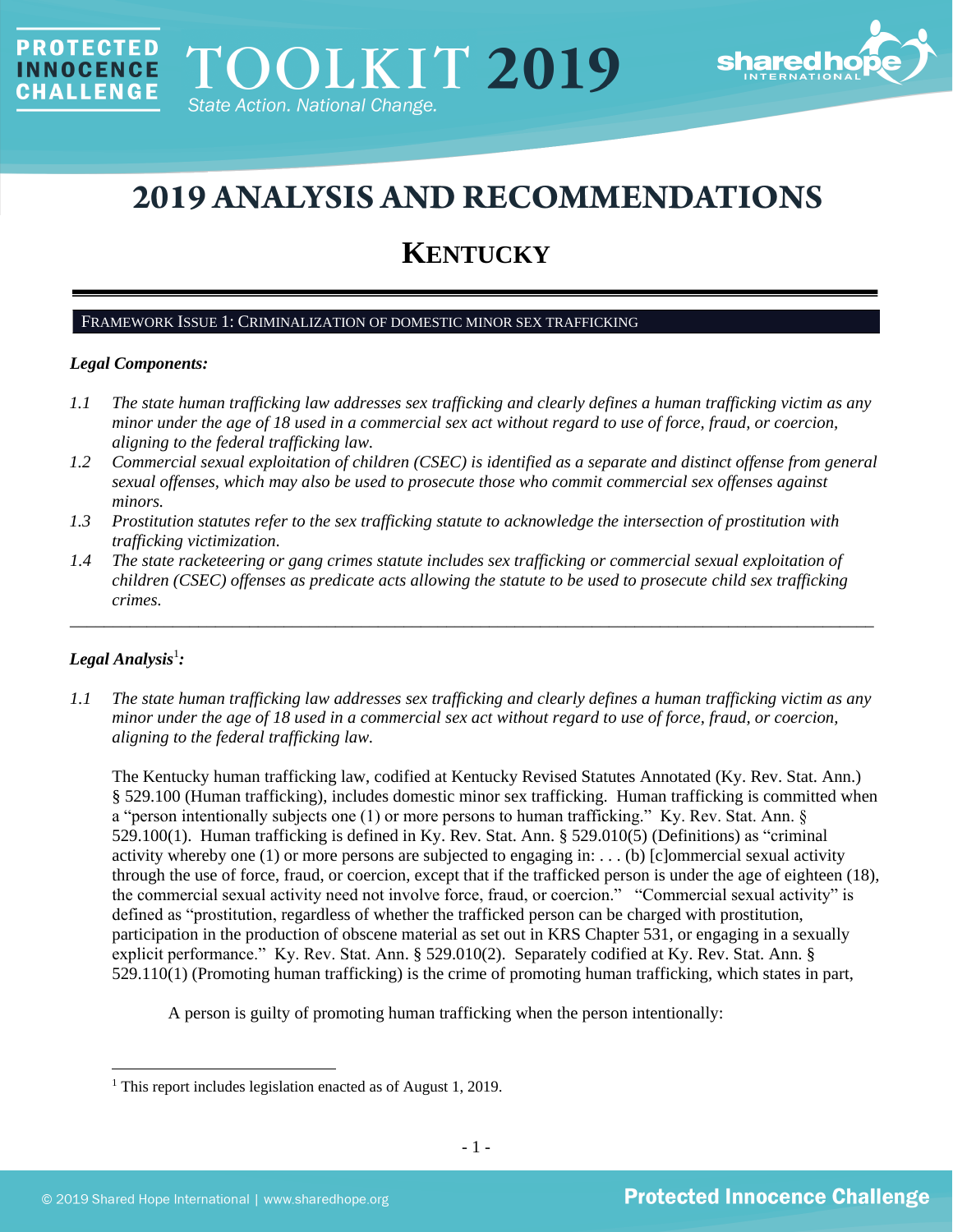(a) Benefits financially or receives anything of value from knowing participation in human trafficking; or

(b) Recruits, entices, harbors, transports, provides, or obtains by any means, or attempts to recruit, entice, harbor, transport, provide, or obtain by any means, another person, knowing that the person will be subject to human trafficking.

Penalties for human trafficking are enhanced to a Class B felony if a child is involved, or a Class A felony if the child was seriously physically injured. Ky. Rev. Stat. Ann. § 529.100(2)(a)–(b). Class B felonies, unless the law provides otherwise, are punishable by an imprisonment term of 10–20 years and a fine of \$1,000–\$10,000 "or double [the] gain from commission of the offense, whichever is the greater." Ky. Rev. Stat. Ann. §§ 532.060(2)(b), 534.030(1). Class A felonies, unless the law provides otherwise, are punishable by an imprisonment term of 20–50 years or life and a fine of \$1,000–\$10,000 "or double [the] gain from commission of the offense, whichever is the greater." Ky. Rev. Stat. Ann.  $\S$ § 532.060(2)(a), 534.030(1). The penalty for promoting sex trafficking under Ky. Rev. Stat. Ann. § 529.110 (Promoting human trafficking) is enhanced if the victim is a minor under 18 to a Class C felony with an imprisonment term of 5–10 years and a fine of \$1,000– \$10,000 "or double [the] gain from commission of the offense, whichever is the greater." Ky. Rev. Stat. Ann. §§ 534.030(1), 529.110(2), 532.060(2)(c).

*1.2 Commercial sexual exploitation of children (CSEC) is identified as a separate and distinct offense from general sexual offenses, which may also be used to prosecute those who commit commercial sex offenses against minors.*

In addition to the state human trafficking law pursuant to Ky. Rev. Stat. Ann. § 529.100 (Human Trafficking) and related definitions in Ky. Rev. Stat. Ann. § 529.010 (Definitions), the following laws criminalize CSEC in Kentucky:

- 1. Under Ky. Rev. Stat. Ann. § 531.310(1) (Use of a minor in a sexual performance), "A person is guilty of the use of a minor in a sexual performance if he employs, consents to, authorizes or induces a minor to engage in a sexual performance." If the minor is under 18 years of age, a violation of Ky. Rev. Stat. Ann. § 531.310 is a Class C felony punishable by an imprisonment term of 5–10 years and a fine of \$1,000– \$10,000 "or double [the] gain from commission of the offense, whichever is the greater." Ky. Rev. Stat. Ann. §§ 531.310(2)(a), 532.060(2)(c), 534.030(1). If the minor is under 16, then the crime is a Class B felony punishable by an imprisonment term of 10–20 years and a fine of \$1,000–\$10,000 "or double [the] gain from commission of the offense, whichever is the greater." Ky. Rev. Stat. Ann. §§ 531.310(2)(b), 532.060(2)(b), 534.030(1). If the minor is physically injured during the sexual performance, then the crime is a Class A felony punishable by an imprisonment term of 20–50 years or life imprisonment and a fine of \$1,000–\$10,000 "or double [the] gain from commission of the offense, whichever is the greater." Ky. Rev. Stat. Ann. §§ 531.310(2)(c), 532.060(2)(a), 534.030(1).
- 2. Under Ky. Rev. Stat. Ann. § 531.320(1) (Promoting a sexual performance by a minor), "A person is guilty of promoting a sexual performance by a minor when, knowing the character and content thereof, he produces, directs or promotes any performance which includes sexual conduct by a minor." When the minor involved is under 18, the crime is a Class C felony punishable by an imprisonment term of  $5-10$ years and a fine of \$1,000–\$10,000 "or double [the] gain from commission of the offense, whichever is the greater." Ky. Rev. Stat. Ann. §§ 531.320(2)(a), 532.060(2)(c), 534.030(1). When the minor involved is under 16, the crime is a Class B felony punishable by an imprisonment term of 10–20 years and a fine of \$1,000–\$10,000 "or double [the] gain from commission of the offense, whichever is the greater." Ky. Rev. Stat. Ann. §§ 531.320(2)(b), 532.060(2)(b), 534.030(1). If the minor is physically injured while engaging in the sexual performance, the crime is a Class A felony punishable by an imprisonment term of 20–50 years or life imprisonment and a fine of \$1,000–\$10,000 "or double [the] gain from commission of the offense, whichever is the greater." Ky. Rev. Stat. Ann. §§ 531.320(2)(c), 532.060(2)(a), 534.030(1).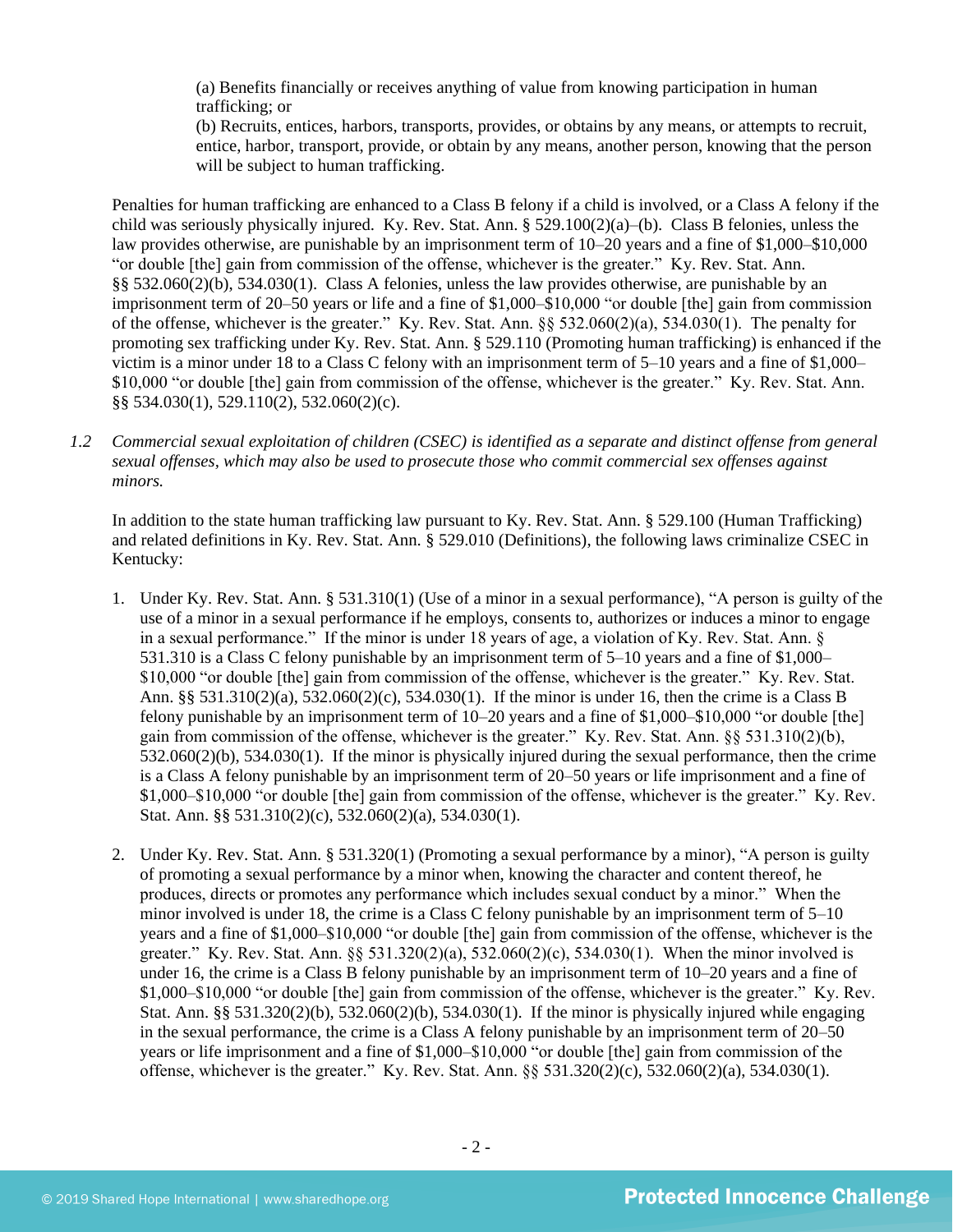- 3. Under Ky. Rev. Stat. Ann. § 530.070(1)(b) (Using minors to distribute material portraying a sexual performance by a minor), "(1) A person is guilty of unlawful transaction with a minor in the third degree when: . . . (b) He knowingly induces, assists, or causes a minor to engage in any other criminal activity." This crime is a Class A misdemeanor punishable by imprisonment up to 1 year, a fine up to \$500, or both. Ky. Rev. Stat. Ann. §§ 530.070(2), 532.090(1), 534.040(2)(a).
- 4. Ky. Rev. Stat. Ann. § 530.070 (Unlawful transaction with a minor in the third degree) makes it a crime when an individual "knowingly induces, assists, or causes a minor to engage in any other criminal activity," 2 including prostitution offenses. Ky. Rev. Stat. Ann. § 530.070(1)(b). Ky. Rev. Stat. Ann. § 530.070 is a Class A misdemeanor punishable by imprisonment up to 1 year, a fine not to exceed \$500, or both. Ky. Rev. Stat. Ann. §§ 530.070(2), 532.090(1), 534.040(2)(a).
- 5. Ky. Rev. Stat. Ann. § 510.155 (Unlawful use of electronic means originating or received within the Commonwealth to induce a minor to engage in sexual or other prohibited activities – Prohibition of multiple convictions arising from single course of conduct – Solicitation as evidence of intent) states,

(1) It shall be unlawful for any person to knowingly use a communications system, including computers, computer networks, computer bulletin boards, cellular telephones, or any other electronic means, for the purpose of procuring or promoting the use of a minor, or a peace officer posing as a minor if the person believes that the peace officer is a minor or is wanton or reckless in that belief, for any activity in violation of KRS . . . 529.100 [Human trafficking] where that offense involves commercial sexual activity, or . . . KRS Chapter 531 [relating to child pornography].

. . . .

(3) The solicitation of a minor through electronic communication under subsection (1) of this section shall be prima facie evidence of the person's intent to commit the offense, and the offense is complete at that point without regard to whether the person met or attempted to meet the minor. (4) This section shall apply to electronic communications originating within or received within the Commonwealth.

(5) A violation of this section is punishable as a Class D felony.

A Class D felony is punishable by an imprisonment term of 1–5 years and a fine of \$1,000–\$10,000 "or double [the] gain from commission of the offense, whichever is the greater." Ky. Rev. Stat. Ann. §§ 510.155(5), 532.060(2)(d), 534.030(1).

Though not specific to commercial sex offenses, the following offenses may also apply to commercial sexual exploitation of children cases:

1. Ky. Rev. Stat. Ann. § 510.040 (Rape in the first degree) makes it a Class A felony to, among other things, have sexual intercourse with a person under 12. This crime is punishable by an imprisonment term of 20– 50 years or life imprisonment and a fine of \$1,000–\$10,000 "or double [the] gain from commission of the offense, whichever is the greater." Ky. Rev. Stat. Ann. §§ 510.040(2), 532.060(2)(a), 534.030(1). Ky. Rev. Stat. Ann. § 510.050 (Rape in the second degree) makes it a Class C felony, inter alia, for an individual 18

<sup>&</sup>lt;sup>2</sup> Notably, Ky. Rev. Stat. Ann. § 530.064 (Unlawful transaction with a minor in the first degree)—a more serious crime—specifically excludes offenses involving commercial sexual activity from its scope. Under Ky. Rev. Stat. Ann. § 530.064, a person commits an offense "when he or she knowingly induces, assists, or causes a minor to engage in: (a) illegal sexual activity; or . . . . Except those offenses involving minors in KRS Chapter 531 [pornography] and in KRS 529.100 [human trafficking] where that offense involves commercial sexual activity." Ky. Rev. Stat. Ann. § 530.064(1). A violation of § 530.064 is a Class C felony if the minor is under 18, a Class B felony if the minor is under 16, and a Class A felony if the minor is physically injured. Ky. Rev. Stat. Ann. § 530.064(2).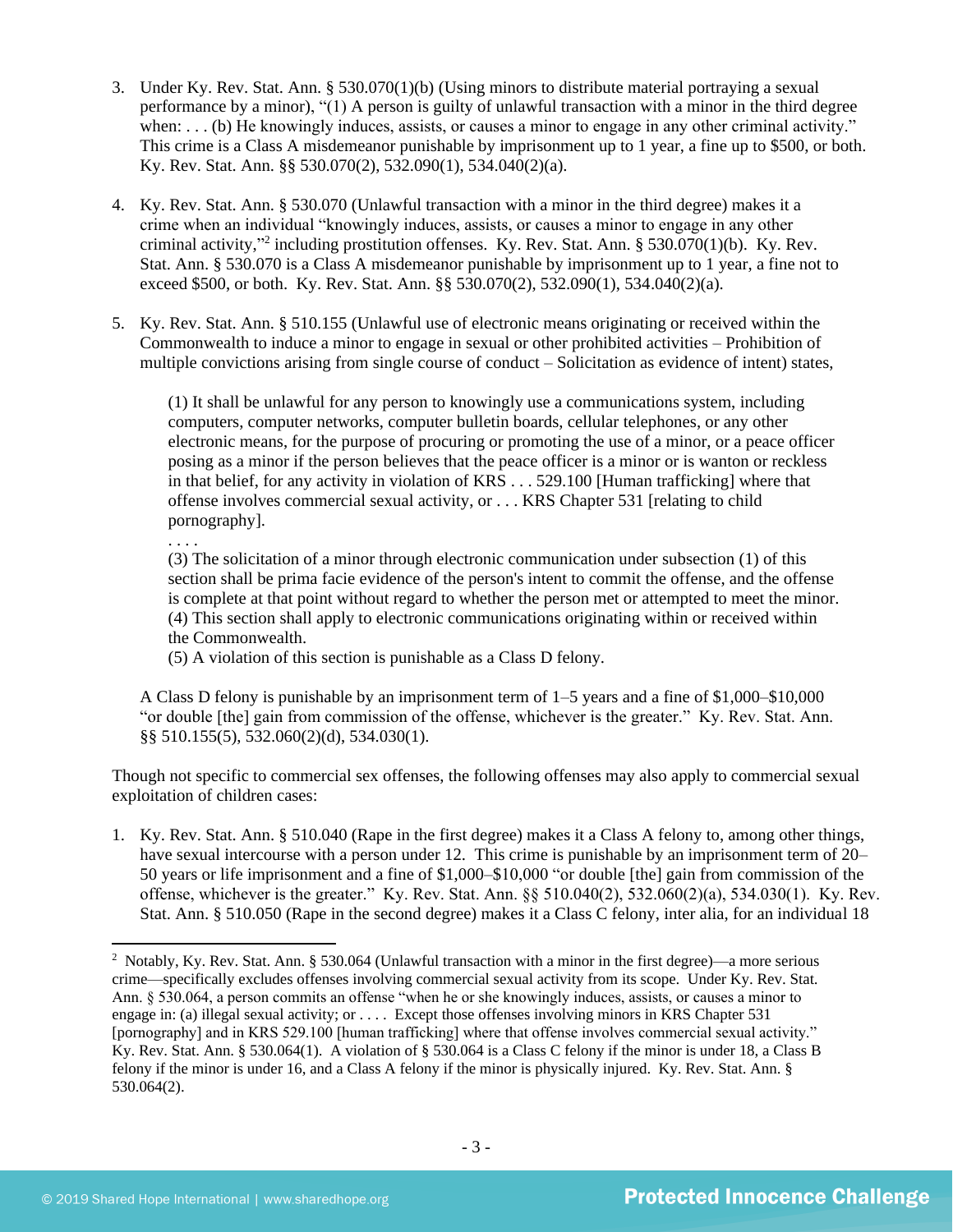<span id="page-3-0"></span>or older to have sexual intercourse with a person under 14. Ky. Rev. Stat. Ann. § 510.050. This crime is punishable by an imprisonment term of 5–10 years and a fine of \$1,000–\$10,000 "or double [the] gain from commission of the offense, whichever is the greater." Ky. Rev. Stat. Ann.  $\S$ § 510.050(2), 532.060(2)(c), 534.030(1). Finally, Ky. Rev. Stat. Ann. § 510.060 (Rape in the third degree) makes it a Class D felony, inter alia, when an individual 21 or older engages in sexual intercourse with someone under 16 years, when an individual engages in sexual intercourse with a 16 or 17 year old and is at least 10 years older than the 16 or 17 year old, or if "being a person in a position of authority or position of special trust, as defined in KRS  $532.045$ ,<sup>3</sup> he or she engages in sexual intercourse with a minor under eighteen (18) years old with whom he or she comes into contact as a result of that position." Ky. Rev. Stat. Ann. § 510.060(1)(a), (b), (d), (2). This crime is punishable by an imprisonment term of 1–5 years and a fine of \$1,000–\$10,000 "or double [the] gain from commission of the offense, whichever is the greater." Ky. Rev. Stat. Ann. §§ 532.060(2)(d), 534.030(1).

2. Ky. Rev. Stat. Ann. § 510.110 (Sexual abuse in the first degree) makes it a crime for an individual to, among other things, "subject<sup>[]</sup> another person to sexual contact<sup>4</sup> who is incapable of consent because he or she: . . . 2. Is less than twelve (12) years old . . . ." Ky. Rev. Stat. Ann. § 510.110(1)(b)(2). Ky. Rev. Stat. Ann. § 510.110 also makes it a crime for an individual 21 or older to "[s]ubject[] another person who is less than sixteen (16) years old to sexual contact." Ky. Rev. Stat. Ann.  $\S 510.110(c)(1)$ . If the victim is under 12 years old, this crime is a Class C felony punishable by an imprisonment term of 5–10 years and a fine of \$1,000–\$10,000 "or double [the] gain from commission of the offense, whichever is the greater." Ky. Rev. Stat. Ann. §§ 510.110(2), 532.060(2)(c), 534.030(1). All other offenses under this statute are Class D felonies punishable by an imprisonment term of  $1-5$  years and a fine of \$1,000–\$10,000 "or double [the] gain from commission of the offense, whichever is the greater." Ky. Rev. Stat. Ann. §§ 510.110(2), 532.060(2)(d), 534.030(1).

## *1.3 Prostitution statutes refer to the sex trafficking statute to acknowledge the intersection of prostitution with trafficking victimization.*

Ky. Rev. Stat. Ann. § 529.170 (Being victim of human trafficking is affirmative defense to violation of chapter), found within the prostitution chapter, provides trafficking victims with an affirmative defense to prostitution and other charges, stating, "A person charged under this chapter [Prostitution offenses], or charged with an offense which is not a violent crime as defined in KRS 17.165 [Definitions – Criminal record check for job applicants at child-care centers – Restrictions on employing violent offenders or persons convicted of sex crimes], may assert being a victim of human trafficking as an affirmative defense to the charge."

*1.4 The state racketeering or gang crimes statute includes sex trafficking or commercial sexual exploitation of children (CSEC) offenses as predicate acts allowing the statute to be used to prosecute child sex trafficking crimes.* 

Kentucky has not enacted a racketeering law, but gangs and criminal enterprises that sex traffic minors could be charged with Ky. Rev. Stat. Ann. § 506.120 (Engaging in organized crime), which defines "criminal syndicate" in part as meaning "three (3) or more persons . . . collaborating to promote or engage in any of the following on a continuing basis: . . . (b) Engaging in, promoting, or permitting prostitution or human trafficking in violation of KRS Chapter 529." Ky. Rev. Stat. Ann. § 506.120(4). Ky. Rev. Stat. Ann. § 506.120(1) states in part,

<sup>&</sup>lt;sup>3</sup> "Position of authority" means but is not limited to the position occupied by a biological parent, adoptive parent, stepparent, foster parent, relative, household member. Ky. Rev. Stat. Ann. § 532.045(a). "Position of special trust" means a position occupied by a person in a position of authority who by reason of that position is able to exercise undue influence over the minor. Ky. Rev. Stat. Ann. § 532.045(b).

<sup>&</sup>lt;sup>4</sup> "Sexual contact" is defined as "any touching of the sexual or other intimate parts of a person done for the purpose of gratifying the sexual desire of either party." Ky. Rev. Stat. Ann. § 510.010(7).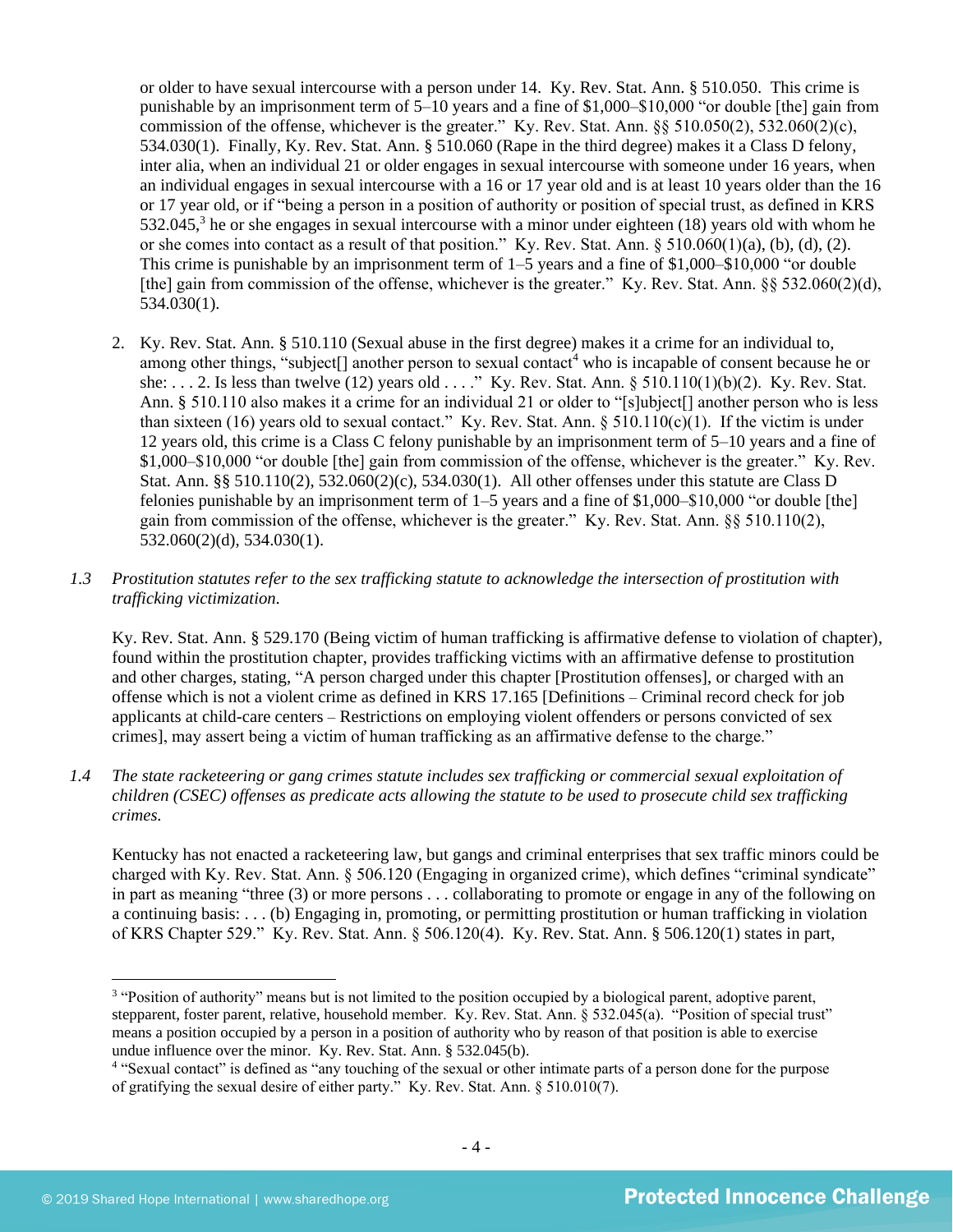A person, with the purpose to establish or maintain a criminal syndicate or to facilitate any of its activities, shall not do any of the following:

(a) Organize or participate in organizing a criminal syndicate or any of its activities;

(b) Provide material aid to a criminal syndicate or any of its activities, whether such aid is in the form of money or other property, or credit;

(c) Manage, supervise, or direct any of the activities of a criminal syndicate, at any level of responsibility;

(d) Knowingly furnish legal, accounting, or other managerial services to a criminal syndicate; (e) Commit, or conspire or attempt to commit, or act as an accomplice in the commission of, any offense of a type in which a criminal syndicate engages on a continuing basis;

(f) Commit, or conspire or attempt to commit or act as an accomplice in the commission of, any offense of violence;

. . . .

If guilty of organized crime under Ky. Rev. Stat. Ann. § 506.120, a trafficker faces a Class B felony punishable by 10–20 years imprisonment and a fine of \$1,000–\$10,000 "or double his gain from commission of the offense, whichever is the greater." Ky. Rev. Stat. Ann. §§ 506.120(2), 534.030(1).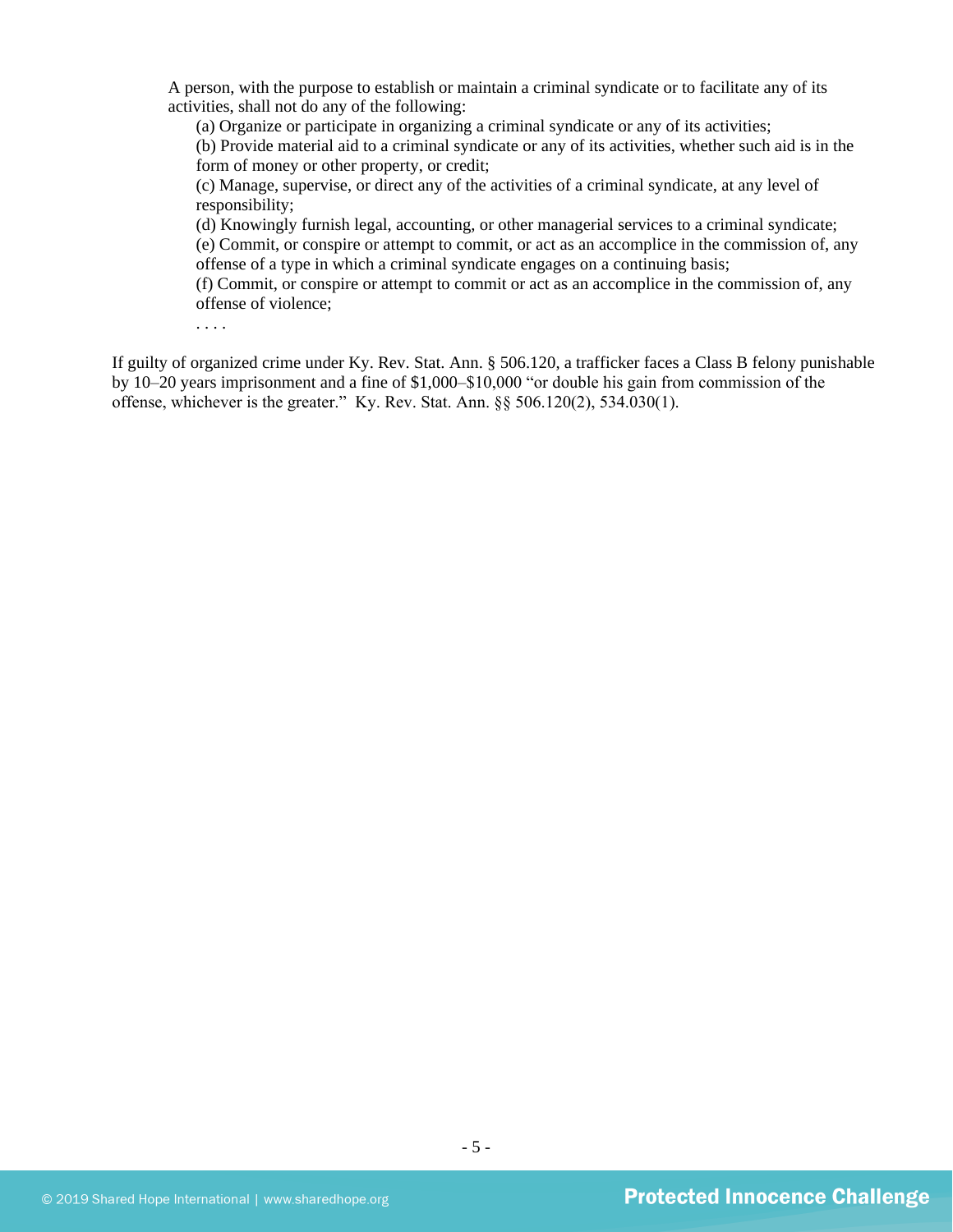#### FRAMEWORK ISSUE 2: CRIMINAL PROVISIONS ADDRESSING DEMAND

## *Legal Components:*

- *2.1 The state sex trafficking law can be applied to buyers of commercial sex acts with a minor.*
- *2.2 Buyers of commercial sex acts with a minor can be prosecuted under commercial sexual exploitation of children (CSEC) laws.*
- *2.3 Solicitation laws differentiate between soliciting sex acts with an adult and soliciting sex acts with a minor under 18.*
- *2.4 Penalties for buyers of commercial sex acts with minors are as high as federal penalties.*
- *2.5 Using the Internet or electronic communications to lure, entice, or purchase, or attempt to lure, entice, or purchase commercial sex acts with a minor is a separate crime or results in an enhanced penalty for buyers.*
- *2.6 No age mistake defense is permitted for a buyer of commercial sex acts with any minor under 18.*
- *2.7 Base penalties for buying sex acts with a minor under 18 are sufficiently high and not reduced for older minors.*
- *2.8 Financial penalties for buyers of commercial sex acts with minors are sufficiently high to make it difficult for buyers to hide the crime.*

\_\_\_\_\_\_\_\_\_\_\_\_\_\_\_\_\_\_\_\_\_\_\_\_\_\_\_\_\_\_\_\_\_\_\_\_\_\_\_\_\_\_\_\_\_\_\_\_\_\_\_\_\_\_\_\_\_\_\_\_\_\_\_\_\_\_\_\_\_\_\_\_\_\_\_\_\_\_\_\_\_\_\_\_\_\_\_\_\_\_\_\_\_\_

- *2.9 Buying and possessing child sexual abuse material (CSAM) carries penalties as high as similar federal offenses.*
- *2.10 Convicted buyers of commercial sex acts with minors are required to register as sex offenders.*

## *Legal Analysis:*

*2.1 The state sex trafficking law can be applied to buyers of commercial sex acts with a minor.* 

Ky. Rev. Stat. Ann. § 529.100 (Human trafficking) states, "A person is guilty of human trafficking when the person intentionally subjects one (1) or more persons to human trafficking." Ky. Rev. Stat. Ann. § 529.100(1). Pursuant to Ky. Rev. Stat. Ann. § 529.010(5)(b) (Definitions), "Human trafficking" is defined as including "[c]ommercial sexual activity . . . that if the trafficked person is under the age of eighteen (18), the commercial sexual activity need not involve force, fraud, or coercion." Since "commercial sexual activity" is defined as including "prostitution, regardless of whether the trafficked person can be charged with prostitution," a buyer engaging in a prostitution activity could be seen as "intentionally subject[ing]" the minor to prostitution. Ky. Rev. Stat. Ann. §§ 529.010(2), 529.100(1).

Kentucky's human trafficking statute under Ky. Rev. Stat. Ann. § 529.110 (Promoting human trafficking) can also apply to buyers of commercial sex with minors following federal precedent through the term "obtain."<sup>5</sup>

<sup>5</sup> *See United States v. Jungers*, 702 F.3d 1066 (8th Cir. 2013). In this case, the Eighth Circuit held that the federal sex trafficking law, 18 U.S.C. § 1591 (Sex trafficking of children or by force, fraud, or coercion) applies to buyers of sex with minors. Reversing a District of South Dakota ruling that Congress did not intend the string of verbs constituting criminal conduct under 18 U.S.C. § 1591(a)(1) ("recruits, entices, harbors, transports, provides, obtains, or maintains") to reach the conduct of buyers (United States v. Jungers, 834 F. Supp. 2d 930, 931 (D.S.D. 2011)), the Eighth Circuit concluded that 18 U.S.C. § 1591 does not contain "a latent exemption for purchasers" because buyers can "engage in at least some of the prohibited conduct." Jungers, 702 F. 3d 1066, 1072. Congress codified Jungers clarifying that the federal sex trafficking law is intended to apply to buyers in the Justice for Victims of Trafficking Act (JVTA) of 2015 Pub. L. No. 114-22, 129 Stat 227), enacted on May 29, 2015. The JVTA adds the terms "patronize" and "solicit" to the list of prohibited conduct and expressly states, "section 108 of this title amends section 1591 of title 18, United States Code, to add the words 'solicits or patronizes' to the sex trafficking statute making absolutely clear for judges, juries, prosecutors, and law enforcement officials that criminals who purchase sexual acts from human trafficking victims may be arrested, prosecuted, and convicted as sex trafficking offenders when this is merited by the facts of a particular case." Id. at Sec. 109. The Eighth Circuit decision in *United States v. Jungers* and the federal sex trafficking law as amended by the Justice for Victims of Trafficking Act establish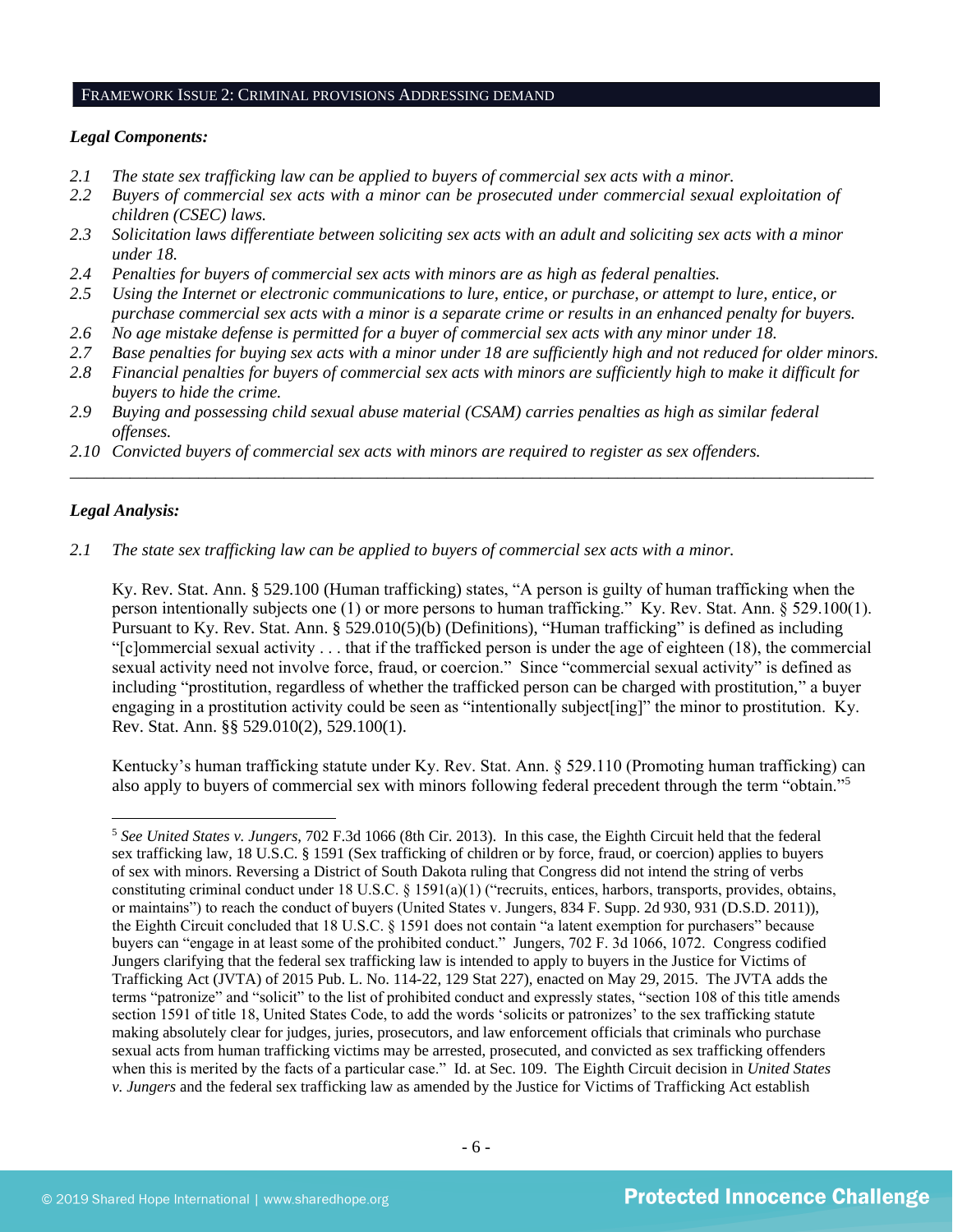Ky. Rev. Stat. Ann. § 529.110(1)(b) (Promoting human trafficking), applies to a person who "(b) [r]ecruits, entices, harbors, transports, provides, or obtains by any means, or attempts to recruit, entice, harbor, transport, provide, or obtain by any means, another person, knowing that the person will be subject to human trafficking."

2.1.1 Recommendation: Amend Ky. Rev. Stat. Ann. § 529.100 (Human trafficking) to clarify that buyer conduct is included as a violation of Ky. Rev. Stat. Ann. § 529.100 (Human trafficking).

## *2.2 Buyers of commercial sex acts with a minor can be prosecuted under commercial sexual exploitation of children (CSEC) laws.*

One who solicits a minor for prostitution could be found guilty of violating Ky. Rev. Stat. Ann. § 530.070 (Unlawful transaction with a minor in the third degree). This crime is committed when, among other things, an individual "knowingly induces, assists, or causes a minor to engage in any other criminal activity." Ky. Rev. Stat. Ann. § 530.070(1)(b). Ky. Rev. Stat. Ann. § 530.070 is a Class A misdemeanor punishable by imprisonment up to 1 year, a fine not to exceed \$500, or both. Ky. Rev. Stat. Ann. §§ 530.070(2), 532.090(1), 534.040(2)(a). Notably, Ky. Rev. Stat. Ann. § 530.064 (Unlawful transaction with a minor in the first degree)—a more serious crime—specifically excludes offenses involving commercial sexual activity from its scope. Under Ky. Rev. Stat. Ann. § 530.064, a person commits an offense "when he or she knowingly induces, assists, or causes a minor to engage in: (a) illegal sexual activity; or . . . ; Except those offenses involving minors in KRS Chapter 531 [pornography] and in KRS 529.100 [human trafficking] where that offense involves commercial sexual activity." Ky. Rev. Stat. Ann. § 530.064(1). A violation of § 530.064 is a Class C felony if the minor is under 18, a Class B felony if the minor is under 16, and a Class A felony if the minor is physically injured. Ky. Rev. Stat. Ann. § 530.064(2).

## *2.3 Solicitation laws differentiate between soliciting sex acts with an adult and soliciting sex acts with a minor under 18.*

Kentucky's criminal solicitation law does not differentiate between soliciting sex with an adult and soliciting sex with a minor. Ky. Rev. Stat. Ann. § 506.030 (Criminal solicitation) states, "A person is guilty of criminal solicitation when, with the intent of promoting or facilitating the commission of a crime, he commands or encourages another person to engage in specific conduct which would constitute that crime or an attempt to commit that crime or which would establish the other's complicity in its commission or attempted commission." Ky. Rev. Stat. Ann. § 506.030(1). Since the crime of prostitution is a misdemeanor, criminal solicitation of prostitution would be a Class B misdemeanor punishable by imprisonment up to 90 days, a fine not to exceed \$250, or both. Ky. Rev. Stat. Ann. §§ 529.020(2), 506.030(2)(e), 532.090(2), 534.040(2)(b).

Although not specific to solicitation, it is possible that those who solicit sex with a minor could be charged with unlawful transaction with a minor in the third degree. Ky. Rev. Stat. Ann. § 530.070. This statute makes it a Class A misdemeanor when another "knowingly induces, assists, or causes a minor to engage in any other criminal activity." Ky. Rev. Stat. Ann. § 530.070(1)(b), (2). The crime is punishable by imprisonment up to 1 year, a fine not to exceed \$500, or both. Ky. Rev. Stat. Ann. §§ 532.090(1), 534.040(2)(a).

2.3.1 Recommendation: Amend Ky. Rev. Stat. Ann. § 506.030 (Criminal solicitation) to differentiate between soliciting sex acts with a minor and soliciting sex acts with an adult by providing heightened penalties when the victim is a minor under 18.

persuasive authority when state courts interpret the string of verbs constituting prohibited conduct in state sex trafficking laws (in particular the term "obtains") to the extent such interpretation does not conflict with state case law.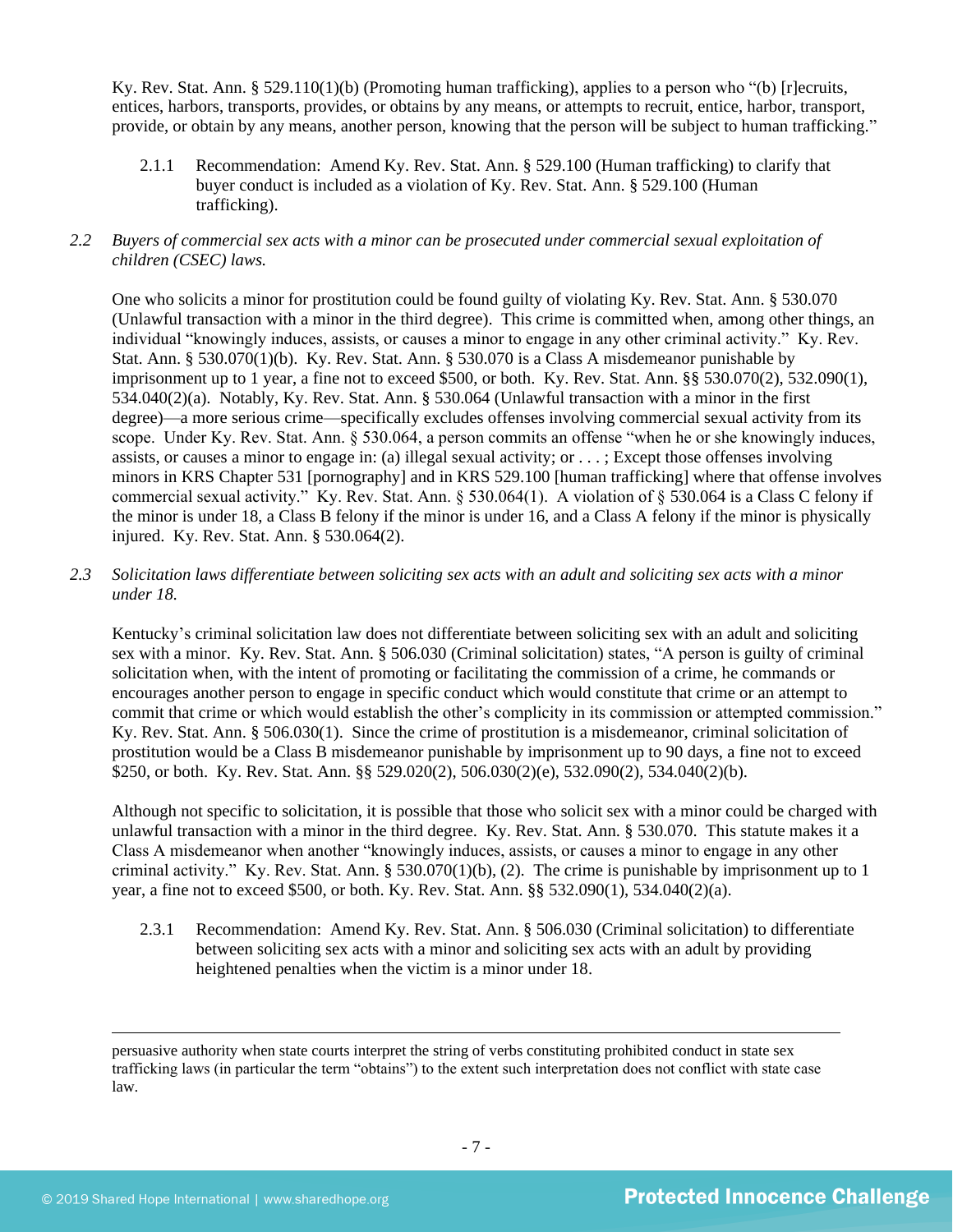2.3.2 Recommendation: Amend Ky. Rev. Stat. Ann. § 530.070 (Unlawful transaction with a minor in the third degree) to provide heightened penalties when the unlawful transaction is "commercial sexual activity" as defined in Ky. Rev. Stat. Ann. § 529.010(2) (Definitions).

## *2.4 Penalties for buyers of commercial sex acts with minors are as high as federal penalties.*

The penalty for child sex trafficking under Ky. Rev. Stat. Ann. § 529.100 (Human trafficking) is a Class B felony, or a Class A felony if the child was seriously physically injured. Class B felonies are punishable by an imprisonment term of 10–20 years and a fine of \$1,000–\$10,000 "or double [the] gain from commission of the offense, whichever is the greater." Ky. Rev. Stat. Ann. §§ 532.060(2)(b), 534.030(1). Class A felonies are punishable by an imprisonment term of 20–50 years or life imprisonment and a fine of \$1,000–\$10,000 "or double [the] gain from commission of the offense, whichever is the greater." Ky. Rev. Stat. Ann. §§ 532.060(2)(a), 534.030(1).

Ky. Rev. Stat. Ann. § 530.070 (Unlawful transaction with a minor in the third degree) is a Class A misdemeanor with possible imprisonment not to exceed one year and a possible fine not to exceed \$500. Ky. Rev. Stat. Ann. §§ 530.070(2); 532.090(1), 534.040(2)(a).

<span id="page-7-1"></span><span id="page-7-0"></span>In comparison, if the victim is under the age of 14, a conviction under the Trafficking Victims Protection Act  $(TVPA)<sup>6</sup>$  for child sex trafficking is punishable by 15 years to life imprisonment and a fine not to exceed \$250,000. 18 U.S.C. §§ 1591(b)(1), 3559(a)(1), 3571(b)(3). If the victim is between the ages of 14–17 a conviction is punishable by 10 years to life imprisonment and a fine not to exceed \$250,000. 18 U.S.C. §§ 1591(b)(2), 3559(a)(1), 3571(b)(3). A conviction is punishable by mandatory life imprisonment however, if the buyer has a prior conviction for a federal sex offense<sup>7</sup> against a minor. 18 U.S.C. § 3559(e)(1). To the extent buyers can be prosecuted under other federal CSEC laws,<sup>8</sup> a conviction is punishable by penalties ranging from a fine not to exceed \$250,000 to life imprisonment and a fine not to exceed \$250,000.<sup>9</sup>

*2.5 Using the Internet or electronic communications to lure, entice, or purchase, or attempt to lure, entice, or purchase commercial sex acts with a minor is a separate crime or results in an enhanced penalty for buyers.*

Ky. Rev. Stat. Ann. § 510.155(1) (Unlawful use of electronic means originating or received within the Commonwealth to induce a minor to engage in sexual or other prohibited activities) criminalizes the "knowing[] use [of] a communications system, including computers, computer networks, computer bulletin boards, cellular

<sup>8</sup> 18 U.S.C. §§ 2251A(b) (Selling or buying of children), 2251(a) (Sexual exploitation of children), 2423(a) (Transportation of a minor with intent for minor to engage in criminal sexual activity), 2422(a) (Coercion and enticement), 2252(a)(2), (a)(4) (Certain activities relating to material involving the sexual exploitation of minors). <sup>9</sup> 18 U.S.C. §§ 2251A(b) (conviction punishable by imprisonment for 30 years to life and a fine), 2251(e) (conviction punishable by imprisonment for 15–30 years and a fine), 2423(a) (conviction punishable by imprisonment for 10 years to life and a fine), 2422(a) (conviction punishable by a fine, imprisonment up to 20 years, or both),  $2252(b)$  (stating that a conviction under subsection (a)(2) is punishable by imprisonment for  $5-20$  years and a fine, while a conviction under subsection (a)(4) is punishable by imprisonment up to 10 years, a fine, or both.); *see also* 18 U.S.C §§ 3559(a)(1) (classifying all of the above listed offenses as felonies), 3571(b)(3) (providing a fine up to \$250,000 for any felony conviction).

<sup>6</sup> Trafficking Victims Protection Act (TVPA) of 2000, Pub. L. No. 106-386, Division A, § 103(8), (9), 114 Stat. 1464 (signed into law on October 29, 2000); codified as amended at 22 U.S.C. 7102 § 103(8), (9).

<sup>&</sup>lt;sup>7</sup> Pursuant to 18 U.S.C. § 3559(e)(2), "federal sex offense" is defined as an offense under section 1591 [18 USCS § 1591] (relating to sex trafficking of children), 2241 [18 USCS § 2241] (relating to aggravated sexual abuse), 2242 [18 USCS § 2242] (relating to sexual abuse),  $2244(a)(1)$  [18 USCS § 2244(a)(1)] (relating to abusive sexual contact), 2245 [18 USCS § 2245] (relating to sexual abuse resulting in death), 2251 [18 USCS § 2251] (relating to sexual exploitation of children), 2251A [18 USCS § 2251A] (relating to selling or buying of children), 2422(b) [18 USCS § 2422(b)] (relating to coercion and enticement of a minor into prostitution), or 2423(a) [18 USCS § 2423(a)] (relating to transportation of minors).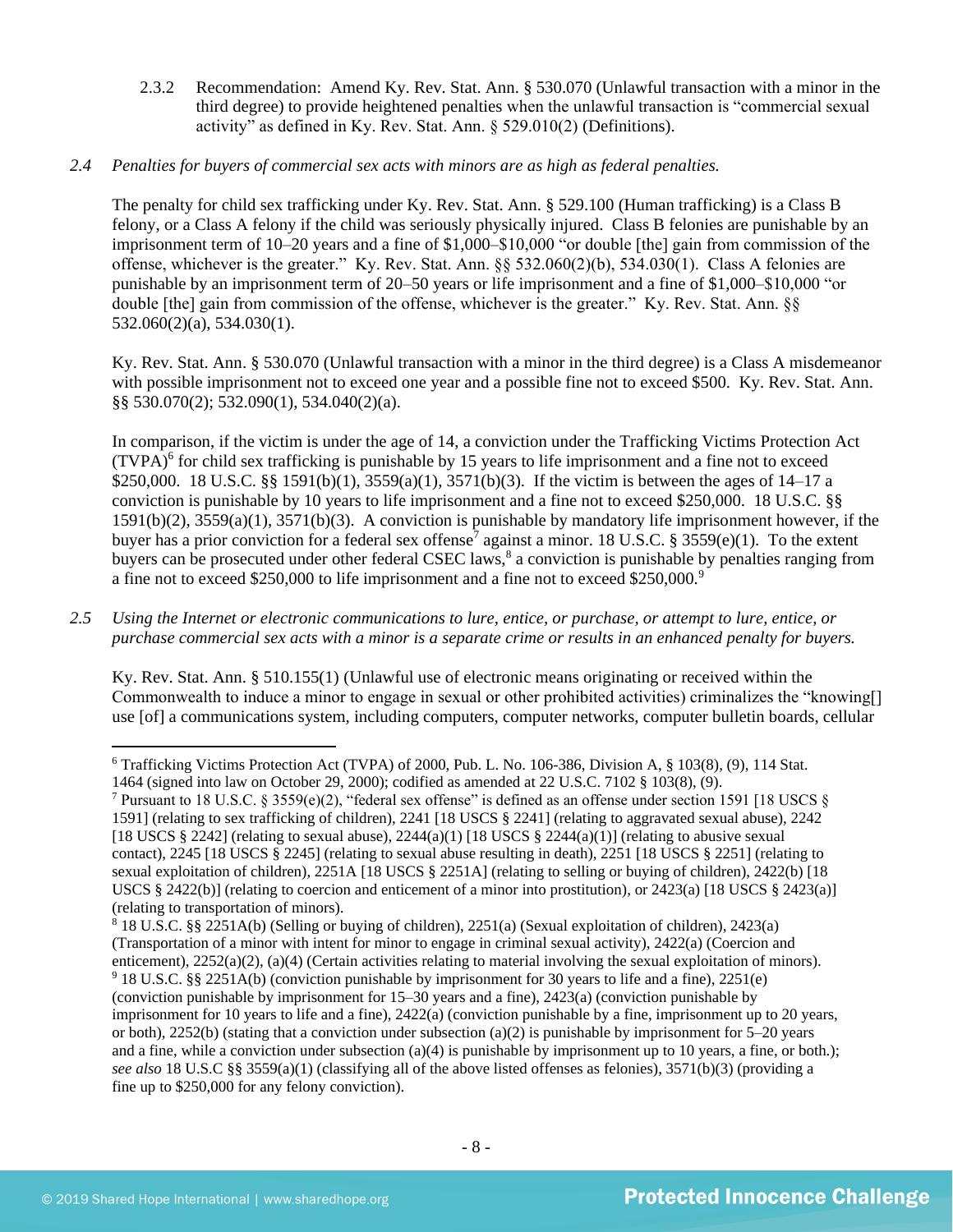telephones, or any other electronic means, for the purpose of procuring or promoting the use of a minor, or a peace officer posing as a minor if the person believes that the peace officer is a minor or is wanton or reckless in that belief, for any activity in violation" of certain listed crimes, including the crimes of human trafficking pursuant to Ky. Rev. Stat. Ann. § 529.100 (Human trafficking) "where that offense involves commercial sexual activity" or Ky. Rev. Stat. Ann. Chapter 531 (Pornography). Moreover, under Ky. Rev. Stat. Ann. § 510.155(3), "the solicitation of a minor through electronic communication . . . shall be prima facie evidence of the person's intent to commit the offense and the offense is complete at that point without regard to whether the person met or attempted to meet the minor." This crime is a Class D felony punishable by an imprisonment term of 1–5 years and a fine of \$1,000–\$10,000 "or double [the] gain from commission of the offense, whichever is the greater." Ky. Rev. Stat. Ann. §§ 510.155(5), 532.060(2)(d), 534.030(1).

*2.6 No age mistake defense is permitted for a buyer of commercial sex acts with any minor under 18.*

Pursuant to Ky. Rev. Stat. Ann. § 529.180 (Ignorance of human trafficking minor victim's actual age not a defense),

In any prosecution under KRS 529.100 [Human trafficking] or 529.110 [Promoting human trafficking] involving commercial sexual activity with a minor, it shall not be a defense that the defendant was unaware of the minor's actual age.

However, some CSEC offenses expressly provide for a defense based on a good faith belief that the victim was not a minor. Pursuant to Ky. Rev. Stat. Ann. § 531.330 (Presumption as to minority),

<span id="page-8-0"></span>(1) For purposes of KRS 529.040 [Promoting prostitution] where the offense involves commercial sexual activity and for the purposes of KRS 530.070 [Unlawful transaction with minor in the third degree], 531.080 [Special verdict], and 531.300 to 531.370,<sup>10</sup> any person who appears to be under the age of eighteen  $(18)$ , or under the age of sixteen  $(16)$ , shall be presumed to be under the age of eighteen (18), or under the age of sixteen (16), as the case may be.

(2) In any prosecution under KRS 529.040 [Promoting prostitution] where the offense involves commercial sexual activity by a minor and in any prosecution under KRS 530.070 [Unlawful transaction with minor in the third degree], 531.080 (Special verdict), and 531.300 to 531.370,<sup>11</sup> the defendant may prove in exculpation that he in good faith reasonably believed that the person involved in the performance was not a minor.

(3) The presumption raised in subsection (1) of this section may be rebutted by any competent evidence.

- 2.6.1 Recommendation: Amend Ky. Rev. Stat. Ann. § 531.330(2) (Presumption as to minority) to expressly prohibit a mistake of age defense in prosecutions of CSEC offenses.
- *2.7 Base penalties for buying sex acts with a minor under 18 are sufficiently high and not reduced for older minors.*

Kentucky's trafficking law does not stagger penalties based on a minor's age, and penalties are sufficiently high. Pursuant to Ky. Rev. Stat. Ann. § 529.100(2)(a), (b) (Human trafficking), human trafficking of a minor is a Class B felony punishable by an imprisonment term of 10–20 years; the offense becomes a Class A felony if the victim suffers a "serious physical injury." Ky. Rev. Stat. Ann. § 529.100(2)(a), (b), 532.060(2)(b). Class A felonies are generally punishable by an imprisonment term of 20–50 years or life. Ky. Rev. Stat. Ann. § 532.060(2)(a) (Sentence of imprisonment for felony—Postincarceration supervision).

<sup>10</sup> Offenses in sections 531.300 to 531.370 include, among others: §§ 531.310 (Use of a minor in a sexual performance), 531.320 (Promoting a sexual performance by a minor) and 531.335 (Possession or viewing of matter portraying a sexual performance by a minor).

<sup>11</sup> *See supra* note [10.](#page-8-0)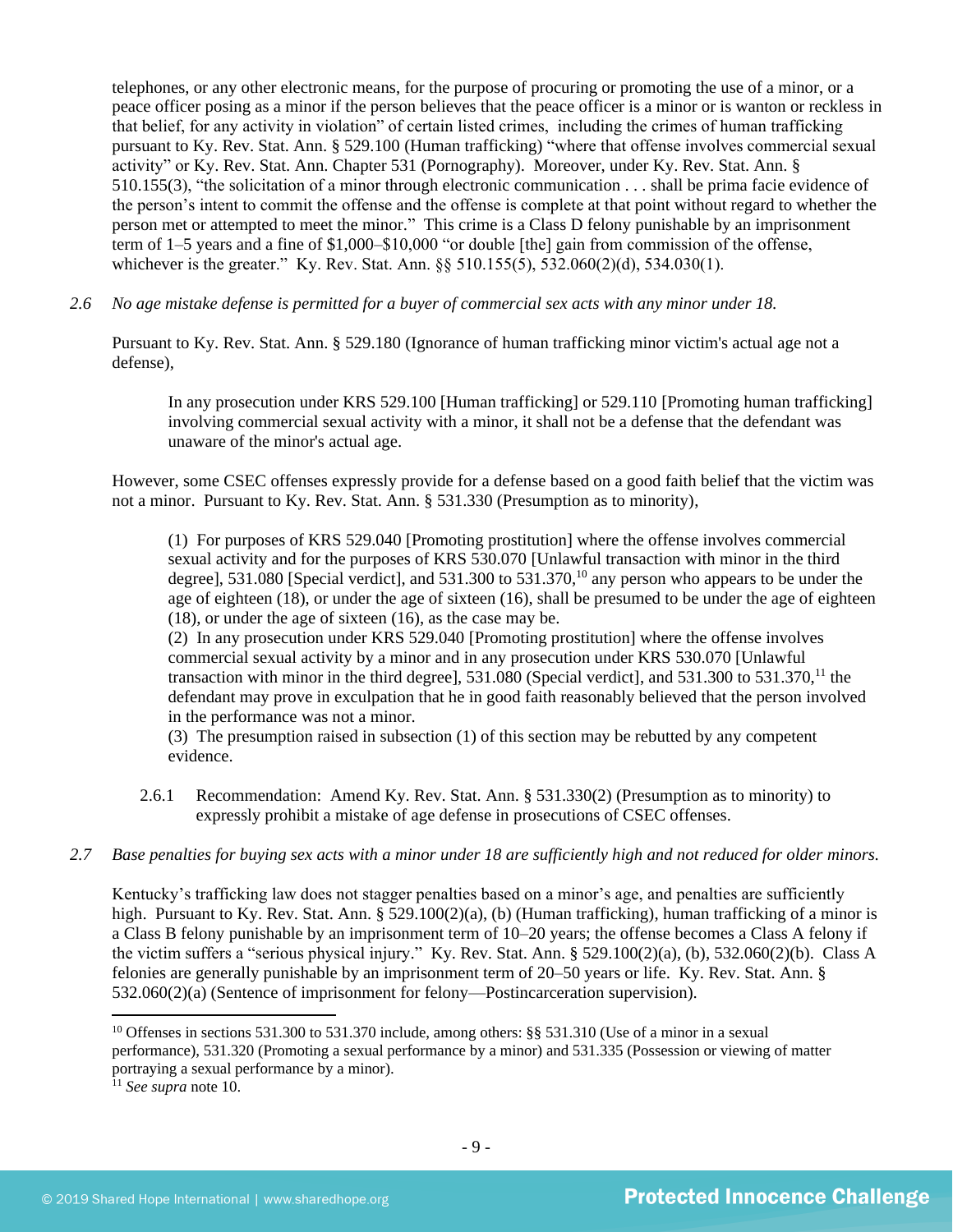Similarly, Kentucky's buyer-applicable CSEC law, Ky. Rev. Stat. Ann. § 530.070 (Unlawful transaction with minor in the third degree), does not stagger penalties based on a minor's age; however, penalties are relatively inconsequential regardless of the minor's age. A conviction under Ky. Rev. Stat. Ann. § 530.070 is punishable as a Class A misdemeanor by up to 1 year imprisonment. Ky. Rev. Stat. Ann. §§ 530.070(2), 532.090(1).

## *2.8 Financial penalties for buyers of commercial sex acts with minors are sufficiently high to make it difficult for buyers to hide the crime.*

In addition to any other fines, penalties, or forfeitures buyers may be subject to, Ky. Rev. Stat. Ann. § 529.130 (Human trafficking victims service fee) creates a \$10,000 fee to be paid by all those convicted of Ky. Rev. Stat. Ann. § 529.100 (Human trafficking).

Fines are statutorily authorized in felony and misdemeanor commercial sexual offenses against children. Ky. Rev. Stat. Ann. § 530.070 (Unlawful transaction with a minor in the third degree), which is most likely to apply if the human trafficking provision doesn't cover buyers, is a Class A misdemeanor carrying a fine of \$500. Ky. Rev. Stat. Ann. §§ 530.070(2), 534.040(2)(a). A buyer convicted of the felony offense of Ky. Rev. Stat. Ann. § 529.100 (Human trafficking) or Ky. Rev. Stat. Ann. § 510.155 (Unlawful use of electronic means originating or received within the Commonwealth to induce a minor to engage in sexual or other prohibited activities) faces a fine of \$1,000–\$10,000 "or double his gain from commission of the offense, whichever is the greater." Ky. Rev. Stat. Ann. § 534.030(1).

A buyer may be subject to asset forfeiture if convicted of certain offenses. Ky. Rev. Stat. Ann. § 500.092(3) (Forfeiture of personal property not used as a residence triggered by violation or attempted violation of certain offenses – Forfeiture of real and personal property associated with violation or attempted violation of KRS 531.310 or 531.320) states,

The following offenses may trigger forfeiture of personal property under subsection (1) of this section: (a) KRS 17.546 [Registrant prohibited from using social networking websites, instant messaging or chat room programs accessible by minors, and may not "intentionally photograph, film, or video a minor through traditional or electronic means without the written consent of the minor's parent, legal custodian, or guardian unless the registrant is the minor's parent, legal custodian, or guardian."].

(b) KRS 508.140 [Stalking in the first degree] and 508.150 [Stalking in the second degree] involving the use of any equipment, instrument, machine, or other device by which communication or information is transmitted, including computers, the Internet or other electronic network, cameras or other recording devices, telephones or other personal communications devices, scanners or other copying devices, and any device that enables the use of a transmitting device; (c) KRS 510.155 [Unlawful use of electronic means originating or received within the Commonwealth to induce a minor to engage in sexual or other prohibited activities]; (d) KRS 530.064(1)(a) [Unlawful transaction with a minor in the first degree]; (e) KRS 531.030 [Distribution of obscene matter to minors]; (f) KRS 531.040 [Using minors to distribute obscene material]; (g) KRS 531.310 [Use of a minor in a sexual performance]; (h) KRS 531.320 [Promoting a sexual performance by a minor]; (i) KRS 531.335 [Possession or viewing of matter portraying a sexual performance by a minor]; (j) KRS 531.340 [Distribution of matter portraying a sexual performance by a minor]; (k) KRS 531.350 [Promoting sale of material portraying a sexual performance by a minor]; (l) KRS 531.360 [Advertising material portraying a sexual performance by a minor]; and (m) KRS 531.370 [Using minors to distribute material portraying a sexual performance by a minor].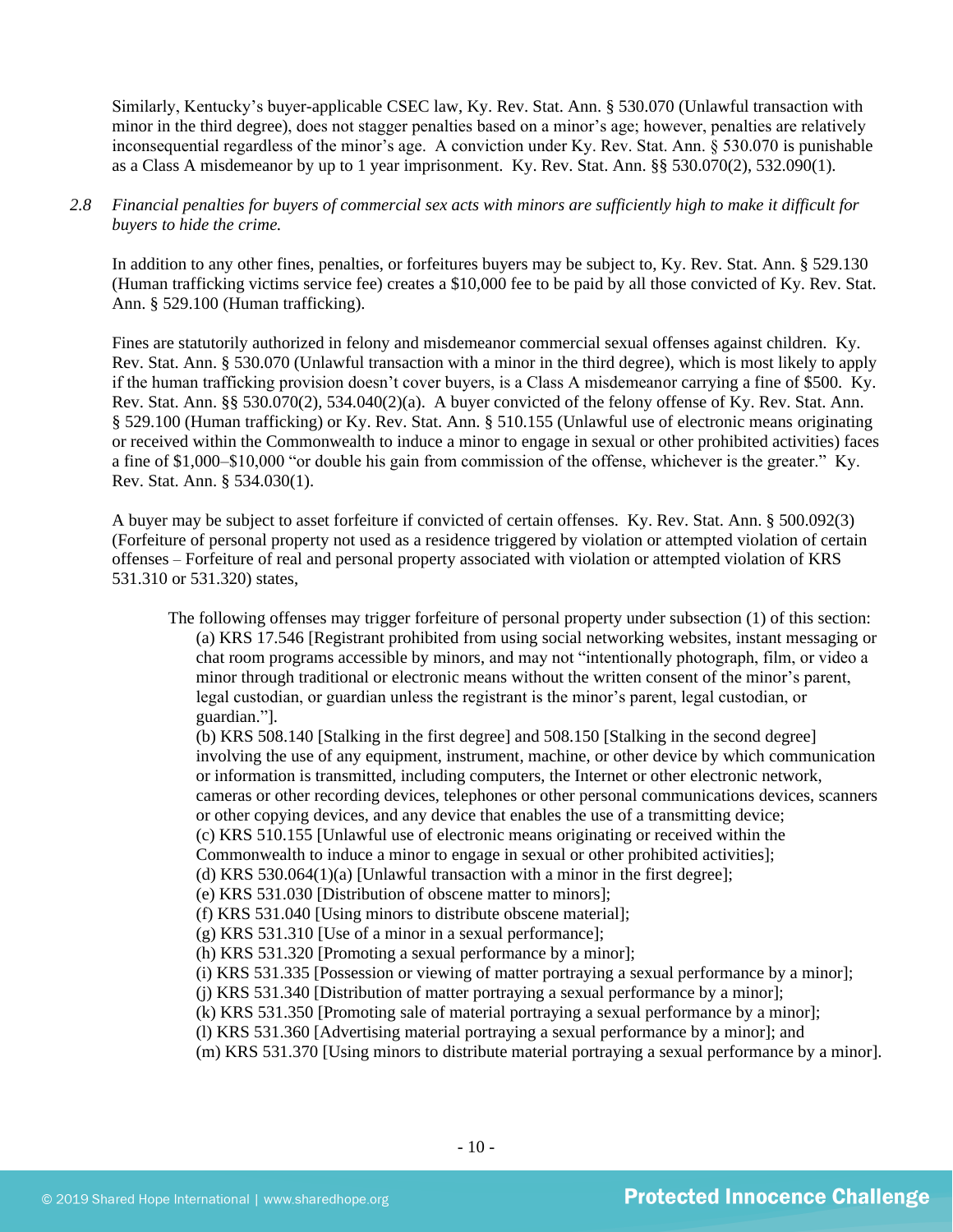Under Ky. Rev. Stat. Ann. § 500.092, property subject to forfeiture includes "all personal property which is not used as a permanent residence in this state which is used in connection with or acquired as a result of a violation or attempted violation of any of the statutes set out in subsection  $(3)$ ...." Ky. Rev. Stat. Ann. § 500.092(1).

Further, Ky. Rev. Stat. Ann. § 506.190 (Criminal gang-related property subject to forfeiture under same criteria and process as set out in KRS 218A.405 to 218A.460) states, "All property used in connection with or acquired by a criminal gang . . . or any of its members in committing, attempting to commit, or facilitating the commission of a criminal offense shall be subject to forfeiture . . . ."

Ky. Rev. Stat. Ann. § 532.032 (Restitution) generally allows restitution to victims by stating that "[r]estitution to a named victim, if there is a named victim, shall be ordered in a manner consistent, insofar as possible, with the provisions of this section . . . ." *Fields v. Commonwealth*, 123 S.W.3d 914, 916 (Ky. Ct. App. 2003) also confirms that "under this statute restitution must now be considered during sentencing in all appropriate cases, and therefore that the General Assembly contemplated ordinary sentencing procedures as the foundation for restitutionary sentences . . . ." Ky. Rev. Stat. Ann. § 532.356(1) (Reimbursement and restitution as additional sanctions – Ineligibility to operate motor vehicle upon conviction of certain theft, fraud, and organized crime offenses) states in part, "Upon a person's conviction and sentencing for any nonstatus juvenile offense, moving traffic violation, criminal violation, misdemeanor, or Class D felony offense, and, for the purposes of paragraph (b) of this subsection, any Class C felony offense listed in subsection (3) of this section, the court shall impose the following sanctions in addition to any imprisonment, fine, court cost, or community service . . . ." The provision goes on to list in paragraph (a) "[r]eimbursement to the state or local government" of certain incarceration and medical expenses and, in paragraph (b), "[r]estitution to the crime victim as set out in KRS 439.563, 532.032, and 532.033." Therefore, a buyer could be sentenced to pay restitution for the misdemeanor crime of unlawful transaction with a minor in the third degree pursuant to Ky. Rev. Stat. Ann. § 530.070 (Unlawful transaction with minor in the third degree), which applies to buyers of commercial sex with minors.

## *2.9 Buying and possessing child sexual abuse material (CSAM) carries penalties as high as similar federal offenses.*

Ky. Rev. Stat. Ann. § 531.335(1) (Possession or viewing of matter portraying a sexual performance by a minor) criminalizes possession of child sexual abuse material (CSAM) when an individual "having knowledge of its content, character, and that the sexual performance<sup>12</sup> is by a minor, ... knowingly has in his or her possession or control any matter which visually depicts an actual sexual performance by a minor person; or intentionally views any matter which visually depicts an actual sexual performance by a minor person." Inadvertently viewing such material or viewing it for investigative or law enforcement purposes or are exceptions under this statute. This crime is a Class D felony punishable by an imprisonment term of 1–5 years and a fine of \$1,000– \$10,000 "or double [the] gain from commission of the offense, whichever is the greater." Ky. Rev. Stat. Ann. §§ 531.335(2), 532.060(2)(d), 534.030(1). Ky. Rev. Stat. Ann. § 531.335 also subjects the buyer to asset forfeiture. Ky. Rev. Stat. Ann. § 500.092(3)(i).

In comparison, a federal conviction for possession of  $CSAM<sup>13</sup>$  is generally punishable by imprisonment for 5– 20 years and a fine not to exceed  $$250,000$ .<sup>14</sup> Subsequent convictions, however, are punishable by imprisonment up to 40 years and a fine not to exceed \$250,000.<sup>15</sup>

<sup>&</sup>lt;sup>12</sup> "Sexual performance" is defined for purposes of this provision as "any performance or part thereof which includes sexual conduct by a minor." Ky. Rev. Stat. Ann. § 531.300(6). "Performance" is defined as "any play, motion picture, photograph or dance. Performance also means any other visual representation exhibited before an audience." Ky. Rev. Stat. Ann. § 531.300(5).

 $^{13}$  18 U.S.C. §§ 2252(a)(2), (a)(4) (Certain activities relating to material involving the sexual exploitation of minors),  $2252A(a)(2)$ –(3) (Certain activities relating to material constituting or containing child pornography), 1466A(a), (b) (Obscene visual representations of the sexual abuse of children).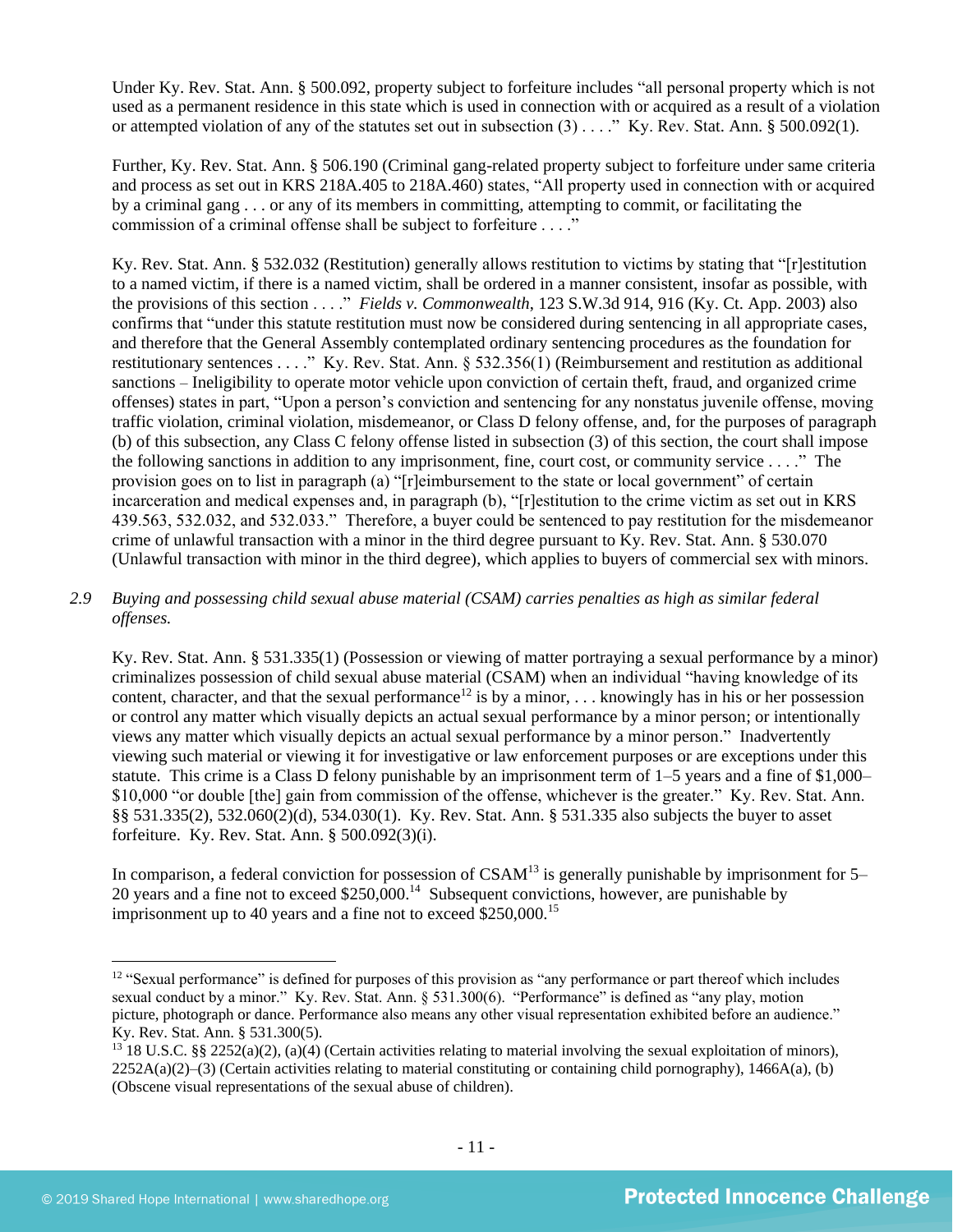- 2.9.1 Recommendation: Amend Ky. Rev. Stat. Ann. § 531.335(1) (Possession or viewing of matter portraying a sexual performance by a minor) to impose more substantial penalties to reflect the seriousness of the offense.
- *2.10 Convicted buyers of commercial sex acts with minors are required to register as sex offenders.*

Convicted buyers must register as sex offenders. Under Ky. Rev. Stat. Ann. § 17.510(2) (Registration system for adults who have committed sex crimes or crimes against minors – persons required to register),

A registrant shall, on or before the date of his or her release by the court, the parole board, the cabinet, or any detention facility, register with the appropriate local probation and parole office in the county in which he or she intends to reside. The person in charge of the release shall facilitate the registration process.

Ky. Rev. Stat. Ann. § 17.500 (Definitions for KRS 17.500 to 17.580) defines "registrant" to include "[a]ny person eighteen (18) years of age or older at the time of the offense or any youthful offender,<sup>16</sup> as defined in KRS 600.020, who has committed: 1. A sex crime;<sup>17</sup> or 2. A criminal offense against a victim who is a minor." Ky. Rev. Stat. Ann. § 17.500(5)(a). In turn, "criminal offense against a victim who is a minor" is defined in Ky. Rev. Stat. Ann. § 17.500(3), which states,

(a) Except as provided in paragraph (b) of this subsection, "criminal offense against a victim who is a minor" means any of the following offenses if the victim is under the age of eighteen (18) at the time of the commission of the offense:

- 1. Kidnapping, as set forth in KRS 509.040, except by a parent;
- 2. Unlawful imprisonment, as set forth in KRS 509.020, except by a parent;
- 3. Sex crime;
- 4. Promoting a sexual performance of a minor, as set forth in KRS 531.320;
- 5. Human trafficking involving commercial sexual activity, as set forth in KRS 529.100;
- 6. Promoting human trafficking involving commercial sexual activity, as set forth in KRS 529.110;

7. Promoting prostitution, as set forth in KRS 529.040, when the defendant advances or profits from the prostitution of a person under the age of eighteen (18);

<sup>14</sup> 18 U.S.C. §§ 2252(b) (stating that a conviction under subsection (a)(2) is punishable by imprisonment for 5–20 years and a fine, while a conviction under subsection (a)(4) is punishable by imprisonment up to 10 years, a fine, or both), 2252A(b)(1) (a conviction is punishable by imprisonment for 5–20 years and a fine), 1466A(a), (b) (stating that a conviction under subsection (a) is "subject to the penalties provided in section  $2252A(b)(1)$ ," imprisonment for 5–20 years and a fine, while a conviction under subsection (b) is "subject to the penalties provided in section 2252A(b)(2)," imprisonment up to 10 years, a fine, or both); *see also* 18 U.S.C §§ 3559(a)(1) (classifying all of the above listed offenses as felonies), 3571(b)(3) (providing a fine up to \$250,000 for any felony conviction). <sup>15</sup> 18 U.S.C. §§ 2252(b) (stating if a person has a prior conviction under subsection (a)(2), or a list of other statutes, a conviction is punishable by a fine and imprisonment for 15–40 years, but if a person has a prior conviction under subsection (a)(4), or a list of other statutes, a conviction is punishable by a fine and imprisonment for  $10-20$  years),  $2252A(b)(1)$  (stating if a person has a prior conviction under subsection (a)(2), (a)(3), or a list of other statutes, a conviction is punishable by a fine and imprisonment for  $15-40$  years),  $1466A(a)$ , (b) (stating that the penalty scheme for section 2252A(b) applies); *see also* 18 U.S.C §§ 3559(a)(1) (classifying all of the above listed offenses as felonies), 3571(b)(3) (providing a fine up to \$250,000 for any felony conviction).

<sup>&</sup>lt;sup>16</sup> Ky. Rev. Stat. Ann. § 17.510(6)(b), (7)(b) further clarifies the registration requirement, stating, "No person shall be required to register under this subsection for a juvenile adjudication if such an adjudication in this Commonwealth would not create a duty to register . . . ."

<sup>&</sup>lt;sup>17</sup> Ky. Rev. Stat. Ann. § 17.500(8) defines "sex crime" as "(a) A felony offense defined in KRS Chapter 510 [Sexual offenses], or KRS 530.020 [Incest], 530.064(1)(a) [Unlawful transaction with a minor in the first degree], 531.310 [Use of a minor in a sexual performance], or 531.320 [Promoting a sexual performance by a minor]; (b) A felony attempt to commit a felony offense specified in paragraph (a) of this subsection . . . ."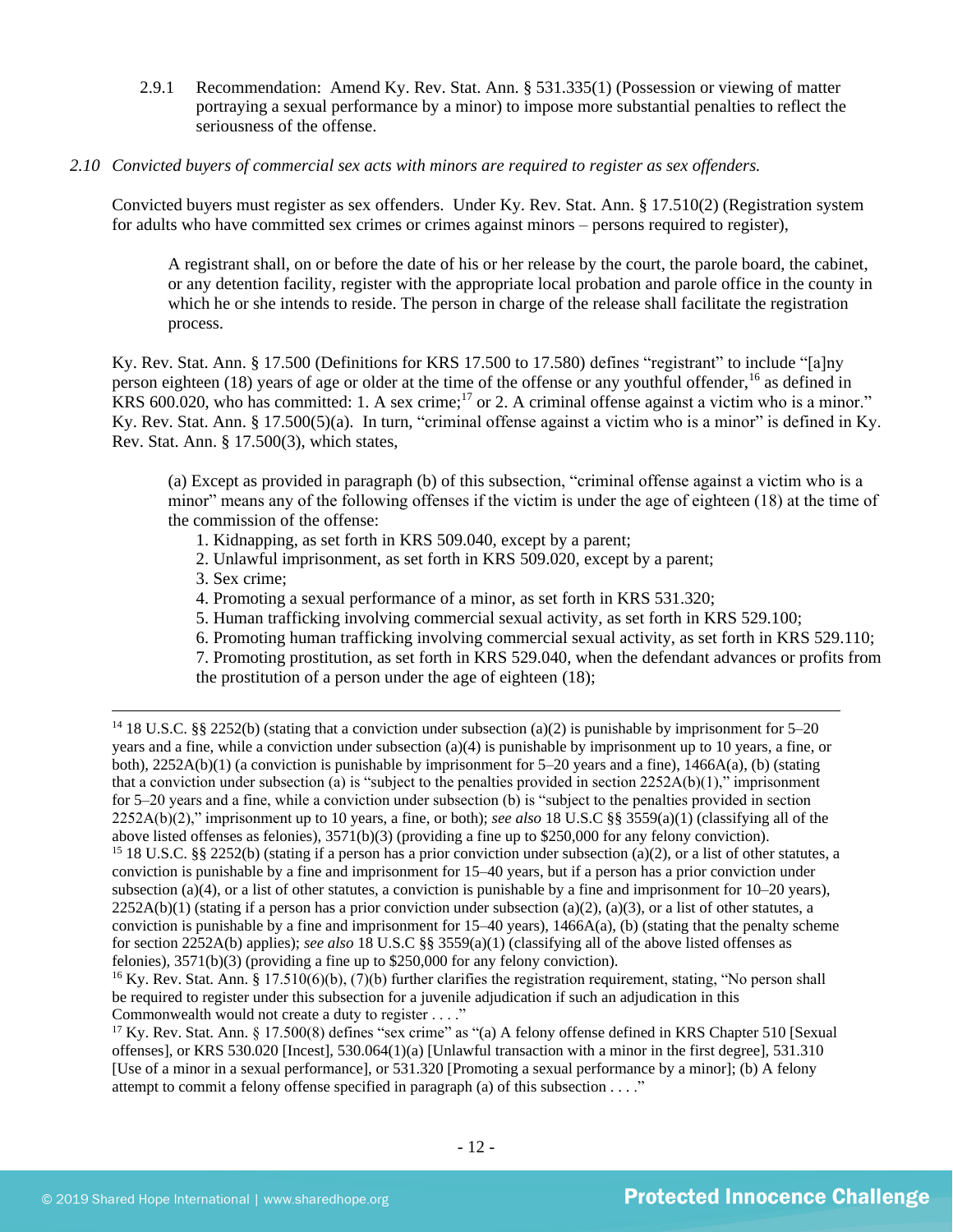8. Use of a minor in a sexual performance, as set forth in KRS 531.310;

9. Sexual abuse, as set forth in KRS 510.120 and 510.130;

10. Unlawful transaction with a minor in the first degree, as set forth in KRS 530.064(1)(a);

11. Any offense involving a minor or depictions of a minor, as set forth in KRS Chapter 531 [Pornography];

12. Any attempt to commit any of the offenses described in subparagraphs 1. to 10. of this paragraph;

13. Solicitation to commit any of the offenses described in subparagraphs 1. to 10. of this paragraph; and

14. Any offense from another state or territory, any federal offense, or any offense subject to a court martial of the United States Armed Forces, which is similar to any of the offenses described in subparagraphs 1. to 13. of this paragraph.

(b) Conduct which is criminal only because of the age of the victim shall not be considered a criminal offense against a victim who is a minor if the perpetrator was under the age of eighteen (18) at the time of the commission of the offense . . . .

Ky. Rev. Stat. Ann. § 530.070 (Unlawful transaction with a minor in the third degree), however, is not included in the definition.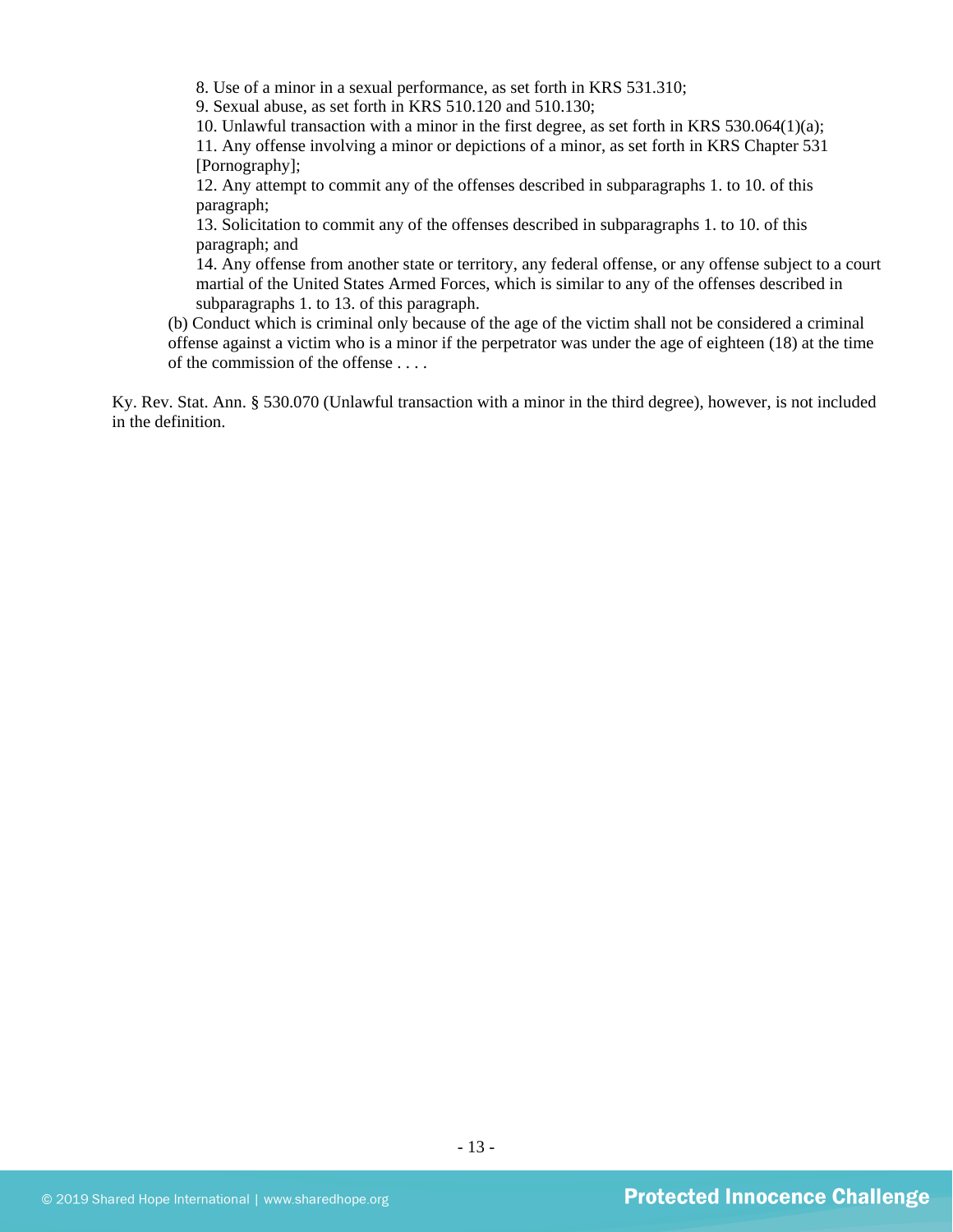#### FRAMEWORK ISSUE 3: CRIMINAL PROVISIONS FOR TRAFFICKERS

## *Legal Components:*

- *3.1 Penalties for trafficking a child for sexual exploitation are as high as federal penalties.*
- *3.2 Creating and distributing child sexual abuse material (CSAM) carries penalties as high as similar federal offenses.*
- *3.3 Using the Internet or electronic communications to lure, entice, recruit, or sell commercial sex acts with a minor is a separate crime or results in an enhanced penalty for traffickers.*
- *3.4 Financial penalties for traffickers, including asset forfeiture, are sufficiently high*.
- *3.5 Convicted traffickers are required to register as sex offenders.*
- *3.6 Laws relating to parental custody and termination of parental rights include sex trafficking or commercial sexual exploitation of children (CSEC) offenses as grounds for sole custody or termination in order to prevent traffickers from exploiting their parental rights as a form of control*

*\_\_\_\_\_\_\_\_\_\_\_\_\_\_\_\_\_\_\_\_\_\_\_\_\_\_\_\_\_\_\_\_\_\_\_\_\_\_\_\_\_\_\_\_\_\_\_\_\_\_\_\_\_\_\_\_\_\_\_\_\_\_\_\_\_\_\_\_\_\_\_\_\_\_\_\_\_\_\_\_\_\_\_\_\_\_\_\_\_\_\_\_\_\_*

## *Legal Analysis:*

*3.1 Penalties for trafficking a child for sexual exploitation are as high as federal penalties.* 

Traffickers of children for commercial sexual exploitation are subject to prosecution under several criminal statutes. Human trafficking of a minor for commercial sexual activity, which includes prostitution or production of child sexual abuse material (CSAM), is a Class B felony punishable by an imprisonment term of 10–20 years and a possible fine of \$1,000–\$10,000 "or double [the] gain from commission of the offense, whichever is the greater." Ky. Rev. Stat. Ann. §§ 529.100, 529.010(2), (5), 532.060(2)(b), 534.030(1). Additionally, if serious physical injury occurs to the minor victim, the crime becomes a Class A felony with an imprisonment term of 20–50 years or life imprisonment and a possible fine of \$1,000–\$10,000 "or double [the] gain from commission of the offense, whichever is the greater." Ky. Rev. Stat. Ann. §§ 529.100(2), 532.060(2)(a), 534.030(1).

Ky. Rev. Stat. Ann. § 529.110 (Promoting human trafficking) is a Class C felony if the victim is under 18 and is punishable by an imprisonment term of 5–10 years and a possible fine of \$1,000–\$10,000 "or double [the] gain from commission of the offense, whichever is the greater." Ky. Rev. Stat. Ann. §§ 529.110 (2), 532.060(2)(c), 534.030(1).

<span id="page-13-0"></span>If prosecuted as a prostitution case, Ky. Rev. Stat. Ann. § 529.040(1) (Promoting prostitution) states that "[a] person is guilty of promoting prostitution when he knowingly advances<sup>18</sup> or profits from prostitution." Under subsection (2), "Promoting prostitution is a Class A misdemeanor unless the person managed, supervised, controlled, or owned, either alone or in association with others, a house of prostitution or a prostitution business or enterprise involving prostitution activity by two (2) or more prostitutes, in which case it is a Class D felony." If the crime is a Class A misdemeanor, the individual faces up to 1 year imprisonment and a fine not to exceed \$500. Ky. Rev. Stat. Ann. §§ 532.090(1), 534.040(2)(a). If it is a Class D felony, the individual faces an imprisonment term of 1–5 years and a possible fine of \$1,000–\$10,000 "or double his gain from commission of the offense, whichever is the greater." Ky. Rev. Stat. Ann.  $\S$ § 532.060(2)(d), 534.030(1).

<sup>&</sup>lt;sup>18</sup> "A person 'advances prostitution' when acting other than as a prostitute or as a patron thereof, he or she knowingly causes or aids a person to engage in prostitution, procures or solicits patrons for prostitution, provides persons or premises for prostitution purposes, operates or assists in the operation of a house of prostitution or a prostitution enterprise, or engages in any conduct designed to institute, aid or facilitate an act or enterprise of prostitution." Ky. Rev. Stat. Ann. § 529.010(1).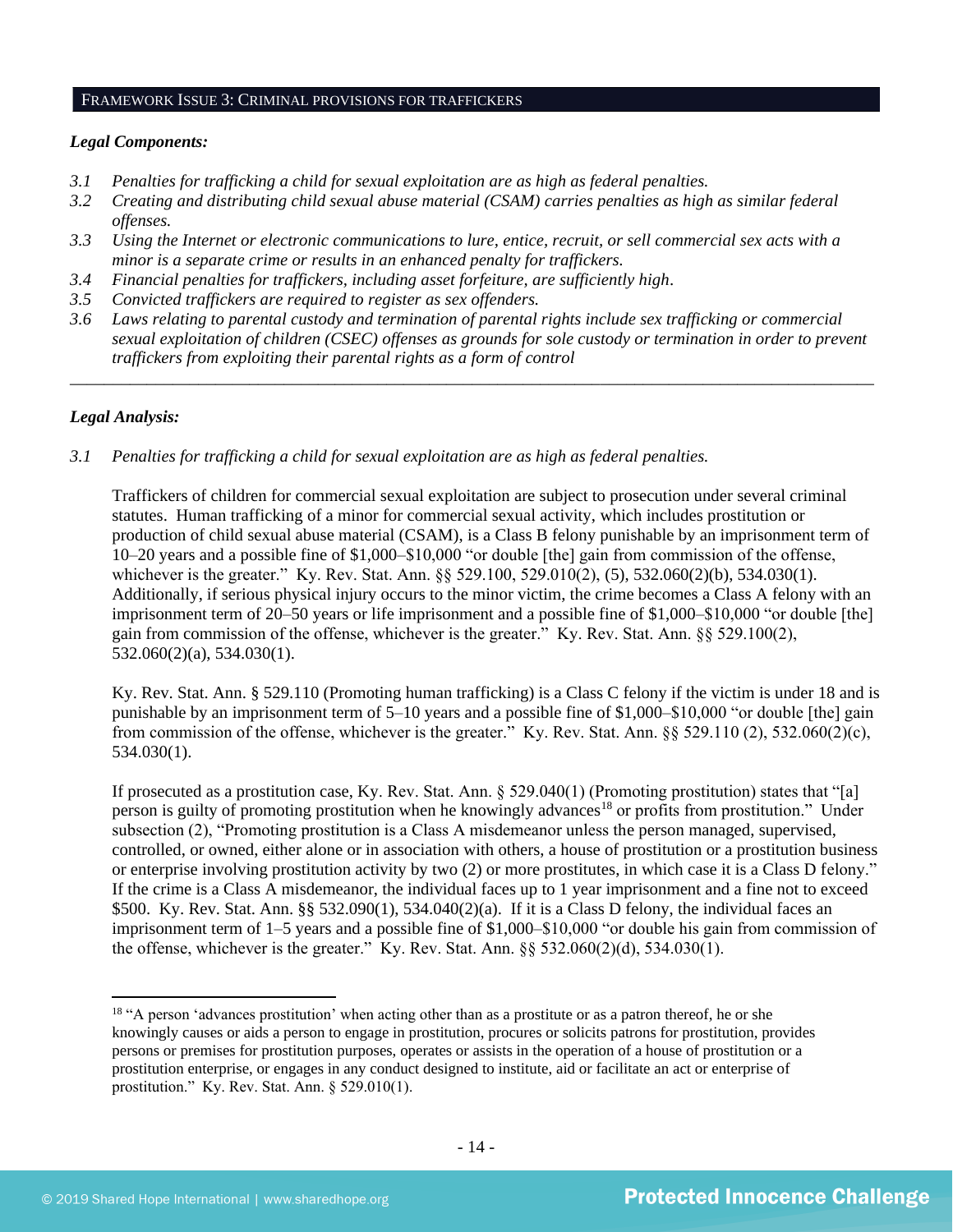A trafficker commits a Class C felony for Ky. Rev. Stat. Ann. § 531.310 (Use of a minor in a sexual performance) if the trafficker "employs, consents to, authorizes or induces a minor to engage in a sexual performance." Ky. Rev. Stat. Ann. § 531.310(1). This crime is punishable by an imprisonment term of 5–10 years and a fine of \$1,000–\$10,000 "or double [the] gain from commission of the offense, whichever is the greater." Ky. Rev. Stat. Ann. §§ 531.310(2)(a), 532.060(2)(c), 534.030(1). If the minor is under 16, the crime is a Class B felony punishable by an imprisonment term of 10–20 years and a fine of \$1,000–\$10,000 "or double [the] gain from commission of the offense, whichever is the greater." Ky. Rev. Stat. Ann. §§  $531.310(2)(b)$ ,  $532.060(2)(b)$ ,  $534.030(1)$ . If the minor is physically injured during the sexual performance, the crime is a Class A felony punishable by an imprisonment term of 20–50 years and a fine of \$1,000-10,000 "or double [the] gain from commission of the offense, whichever is the greater." Ky. Rev. Stat. Ann. §§ 531.310(2)(c), 532.060(2)(a), 534.030(1).

Similarly, a trafficker could be charged with Ky. Rev. Stat. Ann. § 531.320 (Promoting a sexual performance by a minor), which occurs when an individual "knowing the character and content thereof, . . . produces, directs or promotes any performance which includes sexual conduct by a minor." Ky. Rev. Stat. Ann. § 531.320(1). When the minor involved is between 16 and 18, the crime is a Class C felony punishable by an imprisonment term of 5–10 years and a fine of \$1,000–\$10,000 "or double [the] gain from commission of the offense, whichever is the greater." Ky. Rev. Stat. Ann. §§ 531.320(2)(a), 532.060(2)(c), 534.030(1). When the minor involved is under 16, the crime is a Class B felony punishable by an imprisonment term of 10–20 years and a fine of \$1,000–\$10,000 "or double [the] gain from commission of the offense, whichever is the greater." Ky. Rev. Stat. Ann.§§ 531.320(2)(b), 532.060(2)(b), 534.030(1). If the minor is physically injured while engaging in the sexual performance, the crime is a Class A felony punishable by an imprisonment term of 20–50 years and a fine of \$1,000–\$10,000 "or double [the] gain from commission of the offense, whichever is the greater." Ky. Rev. Stat. Ann. §§ 531.320(2)(c), 532.060(2)(a), 534.030(1).

In comparison, if the victim is under the age of 14, a conviction under the Trafficking Victims Protection Act  $(TVPA)^{19}$  for child sex trafficking is punishable by 15 years to life imprisonment and a fine not to exceed \$250,000. 18 U.S.C. §§ 1591(b)(1), 3559(a)(1), 3571(b)(3). If the victim is between the ages of 14–17 a conviction is punishable by 10 years to life imprisonment and a fine not to exceed \$250,000. 18 U.S.C. §§ 1591(b)(2), 3559(a)(1), 3571(b)(3). A conviction is punishable by mandatory life imprisonment however, if the trafficker has a prior conviction for a federal sex offense<sup>20</sup> against a minor. 18 U.S.C. § 3559(e)(1).

*3.2 Creating and distributing child sexual abuse material (CSAM) carries penalties as high as similar federal offenses.*

Ky. Rev. Stat. Ann. § 531.310 (Use of a minor in a sexual performance)<sup>21</sup> and Ky. Rev. Stat. Ann. § 531.320 (Promoting<sup>22</sup> a sexual performance by a minor) are Class C felonies when the minor is between 16 and 18, punishable by an imprisonment term of 5–10 years and a fine of \$1,000–\$10,000 "or double [the] gain from commission of the offense, whichever is the greater." Ky. Rev. Stat. Ann.  $\S$ § 531.310(2)(a), 531.320(2)(a), 532.060(2)(c), 534.030(1). If the minor is under 16, the crimes are Class B felonies punishable by an imprisonment term of 10–20 years and a fine of \$1,000–\$10,000 "or double [the] gain from commission of the

<sup>19</sup> *See supra* note [6.](#page-7-0)

<sup>20</sup> *See supra* note [7.](#page-7-1) 

<sup>&</sup>lt;sup>21</sup> "Sexual performance" is defined as "any performance or part thereof which includes sexual conduct by a minor." Ky. Rev. Stat. Ann. § 531.300(6). "Performance" is defined as "any play, motion picture, photograph or dance. Performance also means any other visual representation exhibited before an audience." Ky. Rev. Stat. Ann. § 531.300(5). *Logston v. Commonwealth*, 973 S.W.2d 70, 73 (Ky. Ct. App. 1998) notes that "[t]he prohibition against 'sexual conduct by a minor' set forth in KRS 531.300(4) is directed at forbidding child pornography; therefore, . . . the state is not required to limit that prohibition to obscene sexual conduct as obscenity is defined in *Miller*." *Id.*  $22$  "Promot[ing]" is defined as "to prepare, publish, print, procure or manufacture, or to offer or agree to do the same." Ky. Rev. Stat. Ann. § 531.300(7).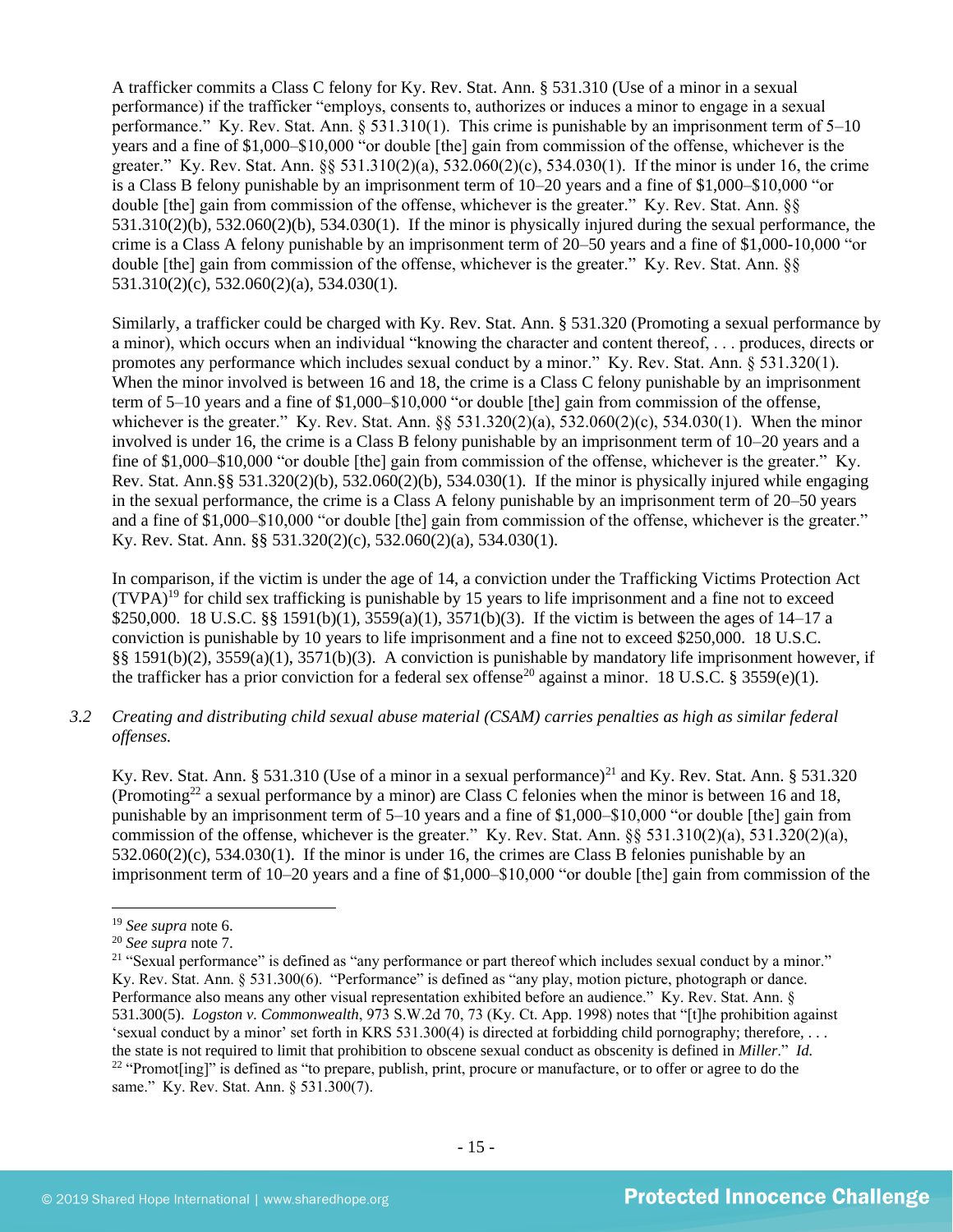offense, whichever is the greater." Ky. Rev. Stat. Ann. §§ 531.310(2)(b), 531.320(2)(b), 532.060(2)(b), 534.030(1). If the minor was physically injured during the sexual performance, they are Class A felonies punishable by an imprisonment term of 20–50 years and a fine of \$1,000–10,000 "or double [the] gain from commission of the offense, whichever is the greater." Ky. Rev. Stat. Ann.  $\S$ § 531.310(2)(c), 531.320(2)(c), 532.060(2)(a), 534.030(1).

Distributing child sexual abuse material (CSAM) is prohibited under Ky. Rev. Stat. Ann. § 531.340(1) (Distribution of matter portraying a sexual performance by a minor). Subsection (1) states,

A person is guilty of distribution of matter portraying a sexual performance by a minor when, having knowledge of its content and character, he or she:

- (a) Sends or causes to be sent into this state for sale or distribution; or
- (b) Brings or causes to be brought into this state for sale or distribution; or
- (c) In this state, he or she:
	- 1. Exhibits for profit or gain; or
	- 2. Distributes; or
	- 3. Offers to distribute; or

4. Has in his or her possession with intent to distribute, exhibit for profit or gain or offer to distribute, any matter portraying a sexual performance by a minor.

The first offense is a Class D felony punishable by an imprisonment term of 1–5 years and a fine of \$1,000– \$10,000 "or double [the] gain from commission of the offense, whichever is the greater." Ky. Rev. Stat. Ann. §§ 531.340(3), 532.060(2)(d), 534.030(1). Second and subsequent offenses are Class C felonies subject to 5–10 year sentences and a fine of \$1,000–\$10,000 "or double [the] gain from commission of the offense, whichever is the greater." Ky. Rev. Stat. Ann. §§ 531.340(3), 532.060(2)(c), 534.030(1).

In comparison, if the victim is under the age of 14, a conviction under the TVPA for child sex trafficking is punishable by 15 years to life imprisonment and a fine not to exceed \$250,000. 18 U.S.C. §§ 1591(b)(1),  $3559(a)(1)$ ,  $3571(b)(3)$ . If the victim is between the ages of  $14-17$  a conviction is punishable by 10 years to life imprisonment and a fine not to exceed \$250,000. 18 U.S.C. §§ 1591(b)(2), 3559(a)(1), 3571(b)(3). A conviction is punishable by mandatory life imprisonment however, if the trafficker has a prior conviction for a federal sex offense<sup>23</sup> against a minor. 18 U.S.C. § 3559(e)(1). Additionally, a federal conviction for distribution of CSAM<sup> $\tilde{24}$ </sup> is generally punishable by imprisonment for 5–20 years and a fine not to exceed \$250,000.<sup>25</sup> Subsequent convictions, however, are punishable by imprisonment up to 40 years and a fine not to exceed \$250,000.<sup>26</sup>

<sup>23</sup> *See supra* note [7.](#page-7-1) 

<sup>&</sup>lt;sup>24</sup> 18 U.S.C. §§ 2252(a)(1), (a)(2), (a)(3) (Certain activities relating to material involving the sexual exploitation of minors),  $2252A(a)(2)$ ,  $(a)(3)$  (Certain activities relating to material constituting or containing child pornography), 1466A(a) (Obscene visual representations of the sexual abuse of children).

<sup>&</sup>lt;sup>25</sup> 18 U.S.C. §§ 2252(b) (stating that a conviction under subsection (a)(1), (a)(2) or (a)(3) is punishable by imprisonment for 5–20 years and a fine), 2252A(b)(1) (a conviction is punishable by imprisonment for 5–20 years and a fine), 1466A(a), (b) (stating that a conviction under subsection (a) is "subject to the penalties provided in section 2252A(b)(1)," imprisonment for 5–20 years and a fine, while a conviction under subsection (b) is "subject to the penalties provided in section 2252A(b)(2)," imprisonment up to 10 years, a fine, or both); *see also* 18 U.S.C §§  $3559(a)(1)$  (classifying all of the above listed offenses as felonies),  $3571(b)(3)$  (providing a fine up to \$250,000 for any felony conviction).

<sup>&</sup>lt;sup>26</sup> 18 U.S.C. §§ 2252(b) (stating if a person has a prior conviction under subsection (a)(1), (a)(2), or (a)(3) or a list of other statutes, a conviction is punishable by a fine and imprisonment for 15–40 years), 2252A(b)(1) (stating if a person has a prior conviction under subsection (a)(2), (a)(3), or a list of other statutes, a conviction is punishable by a fine and imprisonment for 15–40 years),  $1466A(a)$ , (b) (stating that the penalty scheme for section 2252A(b) applies); *see also* 18 U.S.C. §§ 3559(a)(1) (classifying all of the above listed offenses as felonies), 3571(b)(3) (providing a fine up to \$250,000 for any felony conviction).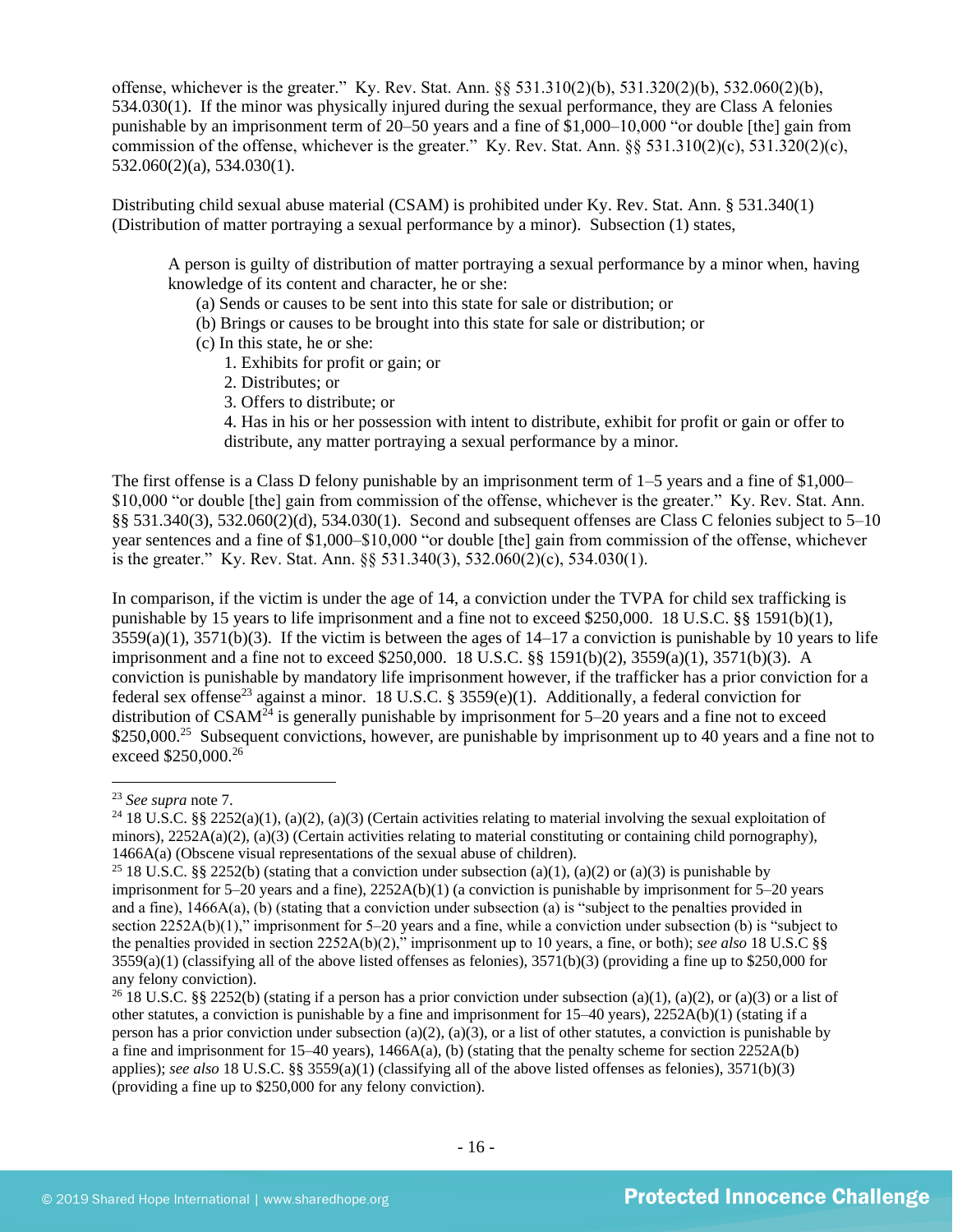*3.3 Using the Internet or electronic communications to lure, entice, recruit, or sell commercial sex acts with a minor is a separate crime or results in an enhanced penalty for traffickers.*

Ky. Rev. Stat. Ann. § 510.155(1) (Unlawful use of electronic means originating or received within the Commonwealth to induce a minor to engage in sexual or other prohibited activities) states,

It shall be unlawful for any person to knowingly use a communications system, including computers, computer networks, computer bulletin boards, cellular telephones, or any other electronic means, for the purpose of procuring or promoting the use of a minor, or a peace officer posing as a minor if the person believes that the peace officer is a minor or is wanton or reckless in that belief, for any activity in violation of KRS 510.040 [Rape in the first degree], 510.050 [Rape in the second degree], 510.060 [Rape in the third degree], 510.070 [Sodomy in the first degree], 510.080 [Sodomy in the second degree], 510.090 [Sodomy in the third degree], 510.110 [Sexual abuse in the first degree], 529.100 [Human trafficking] where that offense involves commercial sexual activity, or 530.064(1)(a), or KRS Chapter 531.

Under this statute it is not necessary for the person to have met, or attempted to meet with the minor for the offense to be committed. The electronic solicitation of a minor is "prima facie evidence of the person's intent to commit the offense." Ky. Rev. Stat. Ann. § 510.155 (3). This crime is a Class D felony punishable by an imprisonment term of 1–5 years and a fine of \$1,000–\$10,000 "or double [the] gain from commission of the offense, whichever is the greater." Ky. Rev. Stat. Ann. §§ 510.155(5), 532.060(2)(d), 534.030(1).

*3.4 Financial penalties for traffickers, including asset forfeiture, are sufficiently high.*

In addition to any other fines, penalties, or forfeitures traffickers may be subject to, Ky. Rev. Stat. Ann. § 529.130 (Human trafficking victims service fee) creates a \$10,000 fee to be paid by all those convicted of Ky. Rev. Stat. Ann. § 529.100 (Human trafficking) or § 529.110 (Promoting human trafficking).

A trafficker convicted of the felony offenses of Ky. Rev. Stat. Ann. § 529.100 (Human trafficking), § 529.110 (Promoting human trafficking), or § 510.155 (Unlawful use of electronic means originating or received within the Commonwealth to induce a minor to engage in sexual or other prohibited activities) faces a fine of \$1,000– \$10,000 "or double his gain from commission of the offense, whichever is the greater." Ky. Rev. Stat. Ann. § 534.030(1).

A trafficker shall be subject to mandatory, criminal asset forfeiture if convicted of certain offenses. Ky. Rev. Stat. Ann. § 500.092(3) (Forfeiture of personal property not used as a residence triggered by violation or attempted violation of certain offenses – Forfeiture of real and personal property associated with violation or attempted violation of KRS 531.310 or 531.320) allows asset forfeiture for the following crimes:

(a) KRS 17.546 [Registrant prohibited from using social networking Web site or instant messaging or chat room program accessible by minors, or intentionally photograph, film, or video a minor through traditional or electronic means without written consent].

(b) KRS 508.140 [Stalking in the first degree] and 508.150 [Stalking in the second degree] involving the use of any equipment, instrument, machine, or other device by which communication or information is transmitted, including computers, the Internet or other electronic network, cameras or other recording devices, telephones or other personal communications devices, scanners or other copying devices, and any device that enables the use of a transmitting device;

(c) KRS 510.155 [Unlawful use of electronic means originating or received within the Commonwealth to induce a minor to engage in sexual or other prohibited activities];

(d) KRS 530.064(1)(a) [Unlawful transaction with a minor in the first degree];

(e) KRS 531.030 [Distribution of obscene matter to minors];

(f) KRS 531.040 [Using minors to distribute obscene material];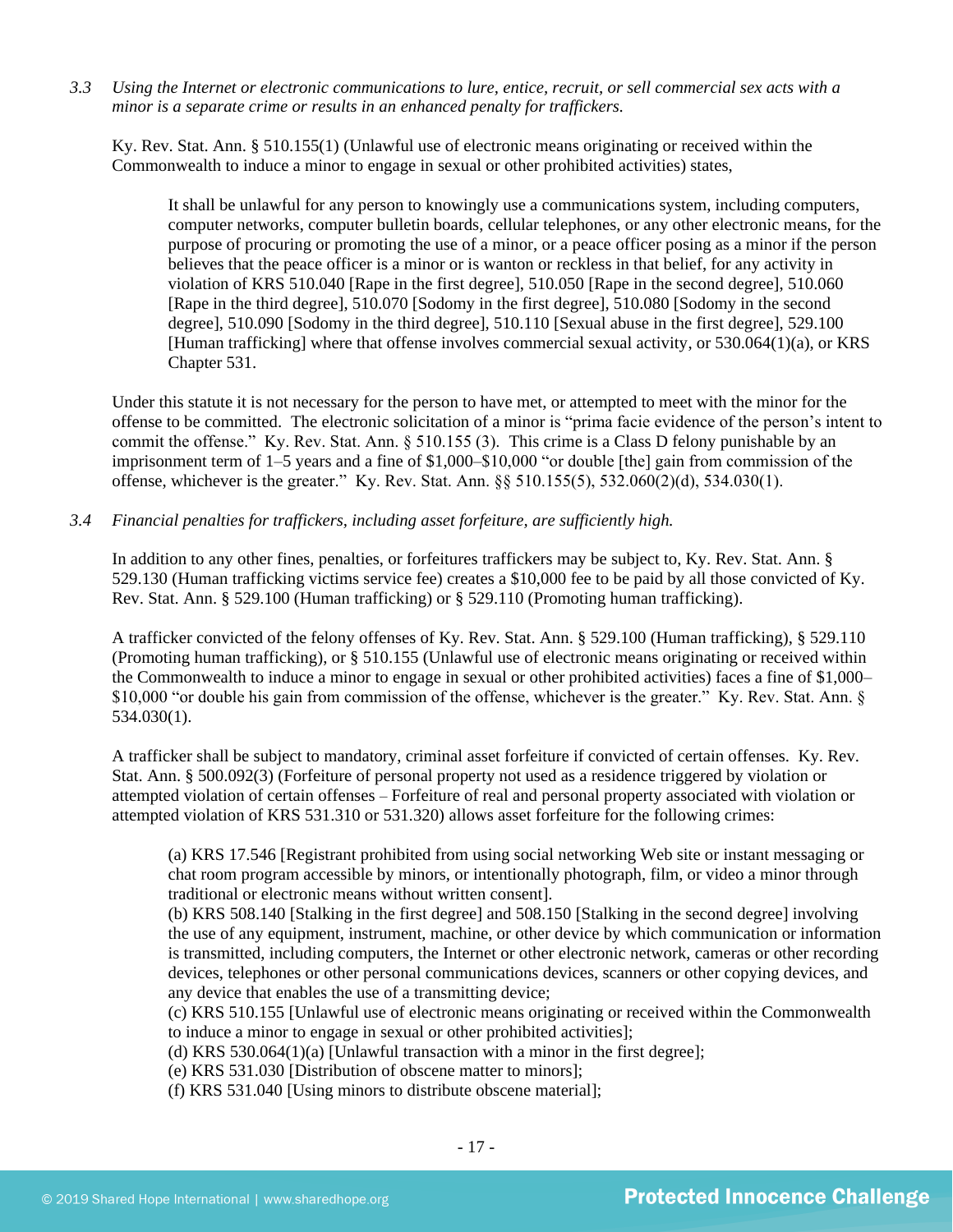(g) KRS 531.310 [Use of a minor in a sexual performance];

(h) KRS 531.320 [Promoting a sexual performance by a minor];

(i) KRS 531.335 [Possession or viewing of matter portraying a sexual performance by a minor];

(j) KRS 531.340 [Distribution of matter portraying a sexual performance by a minor];

(k) KRS 531.350 [Promoting sale of material portraying a sexual performance by a minor];

(l) KRS 531.360 [Advertising material portraying a sexual performance by a minor]; and

(m) KRS 531.370 [Using minors to distribute material portraying a sexual performance by a minor].

Under Ky. Rev. Stat. Ann. §  $500.092(1)(a)$ , property subject to forfeiture includes

all personal property which is not used as a permanent residence in this state which is used in connection with or acquired as a result of a violation or attempted violation of any of the statutes set out in subsection (3), and notwithstanding KRS 500.090 [Forfeiture], all real and personal property in this state which is used in connection with or acquired as a result of a violation or attempted violation of KRS 531.310 [Use of a minor in a sexual performance] or 531.320 [Promoting a sexual performance by a minor] shall be subject to forfeiture under the same terms, conditions, and defenses and using the same process as set out in KRS 218A.405 to 218A.460 for property subject to forfeiture under that chapter.

The property may be seized upon process issued by the court, or without process where the seizure of property is incident to lawful arrest, incident to a search under a valid search warrant, where the property has been the subject of a prior judgment in favor of the state, or where the law enforcement agency has probable cause to believe the property is dangerous or subject to forfeiture, pursuant to Ky. Rev. Stat. Ann. § 218A.415 (Procedure for seizure of property). Following an order of forfeiture, 85 percent of the value of the property shall be paid to the law enforcement agency who seized the property and 15 percent shall be paid to the Office of the Attorney General, pursuant to Ky. Rev. Stat. Ann. § 218A.420(4) (Procedure for disposal of seized and forfeited property – Distribution of proceeds – Administrative regulations on use of funds – Adoption of policies for seizure of forfeitable assets – Asset-forfeiture training – Vehicles – Joint operations).

Further, Ky. Rev. Stat. Ann. § 506.190 (Criminal gang-related property subject to forfeiture under same criteria and process as set out in KRS 218A.405 to 218A.460) states, "All property used in connection with or acquired by a criminal gang . . . or any of its members in committing, attempting to commit, or facilitating the commission of a criminal offense shall be subject to forfeiture . . . ."

Lastly, for certain crimes a trafficker is subject to mandatory restitution. Ky. Rev. Stat. Ann. § 532.032 (Restitution) generally allows restitution to victims by stating that "[r]estitution to a named victim, if there is a named victim, shall be ordered in a manner consistent, insofar as possible, with the provisions of this section . . . ." Ky. Rev. Stat. Ann. § 532.032(1). *Fields v. Commonwealth*, 123 S.W.3d 914, 916 (Ky. Ct. App. 2003) also confirms that "under this statute restitution must now be considered during sentencing in all appropriate cases, and therefore that the General Assembly contemplated ordinary sentencing procedures as the foundation for restitutionary sentences . . . ." Ky. Rev. Stat. Ann. § 532.356(1) (Reimbursement and restitution as additional sanctions – Ineligibility to operate motor vehicle upon conviction of certain theft, fraud, and organized crime offenses) states in part, "Upon a person's conviction and sentencing for any nonstatus juvenile offense, moving traffic violation, criminal violation, misdemeanor, or Class D felony offense, and, for the purposes of paragraph (b) of this subsection, any Class C felony offense listed in subsection  $(3)$  of this section,<sup>27</sup> the court shall impose

<sup>&</sup>lt;sup>27</sup> Pursuant to Ky. Rev. Stat. § 532.356 (Reimbursement and restitution as additional sanctions – Ineligibility to operate motor vehicle upon conviction of certain theft, fraud, and organized crime offenses),

In addition to any other penalty allowed by law, a court may declare the defendant ineligible to operate a motor vehicle for the period of time that any amount of restitution ordered under this section remains unpaid, where the restitution is imposed as the result of the commission of the following offenses: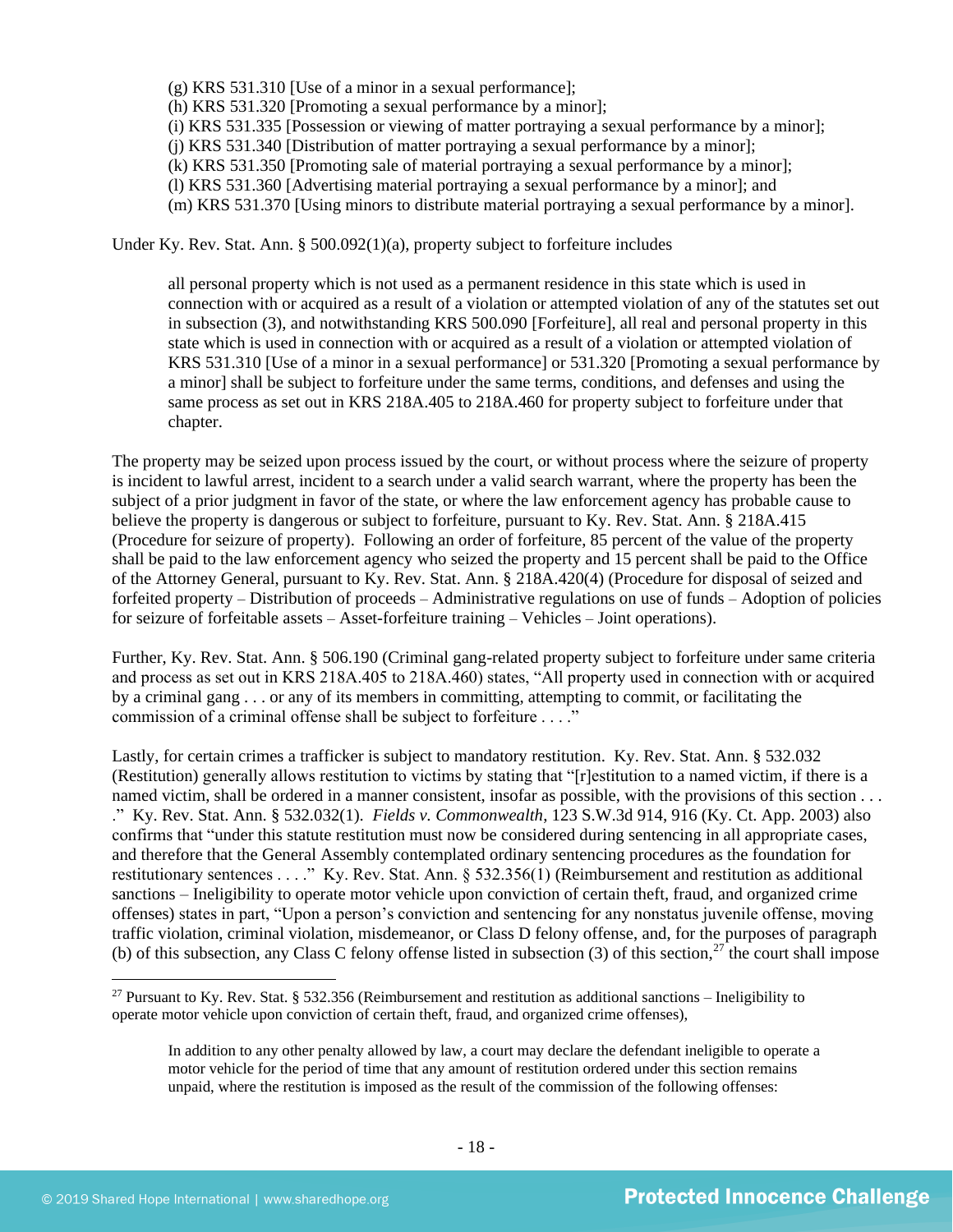the following sanctions in addition to any imprisonment, fine, court cost, or community service . . . ." The provision goes on to list in paragraph (a) "[r]eimbursement to the state or local government" of certain incarceration and medical expenses and, in paragraph (b), "[r]estitution to the crime victim as set out in KRS 439.563, 532.032, and 532.033."

#### *3.5 Convicted traffickers are required to register as sex offenders.*

Convicted traffickers must register as sex offenders. Under Ky. Rev. Stat. Ann. § 17.510(2) (Registration system for adults who have committed sex crimes or crimes against minors – persons required to register),

A registrant shall, on or before the date of his or her release by the court, the parole board, the cabinet, or any detention facility, register with the appropriate local probation and parole office in the county in which he or she intends to reside. The person in charge of the release shall facilitate the registration process.

Ky. Rev. Stat. Ann. § 17.500 (Definitions for KRS 17.500 to 17.580) defines "registrant" to include "[a]ny person eighteen (18) years of age or older at the time of the offense or any youthful offender,<sup>28</sup> as defined in  $KRS$  600.020, who has committed: 1. A sex crime;<sup>29</sup> or 2. A criminal offense against a victim who is a minor." Ky. Rev. Stat. Ann. § 17.500(5)(a). A "criminal offense against a victim who is a minor" is defined in Ky. Rev. Stat. Ann. § 17.500(3), which states,

(a) Except as provided in paragraph (b) of this subsection, "criminal offense against a victim who is a minor" means any of the following offenses if the victim is under the age of eighteen (18) at the time of the commission of the offense:

<span id="page-18-0"></span>1. Kidnapping, as set forth in KRS 509.040, except by a parent;

2. Unlawful imprisonment, as set forth in KRS 509.020, except by a parent;

3. Sex crime;

4. Promoting a sexual performance of a minor, as set forth in KRS 531.320;

5. Human trafficking involving commercial sexual activity, as set forth in KRS 529.100;

6. Promoting human trafficking involving commercial sexual activity, as set forth in KRS 529.110;

7. Promoting prostitution, as set forth in KRS 529.040, when the defendant advances or profits from the prostitution of a person under the age of eighteen (18);

8. Use of a minor in a sexual performance, as set forth in KRS 531.310;

9. Sexual abuse, as set forth in KRS 510.120 and 510.130;

10. Unlawful transaction with a minor in the first degree, as set forth in KRS 530.064(1)(a);

11. Any offense involving a minor or depictions of a minor, as set forth in KRS Chapter 531 [Pornography];

12. Any attempt to commit any of the offenses described in subparagraphs 1. to 10. of this paragraph;

13. Solicitation to commit any of the offenses described in subparagraphs 1. to 10. of this paragraph; and

. . . . KRS 506.120 (engaging in organized crime).

<sup>28</sup> Ky. Rev. Stat. Ann. § 17.510(6)(b), (7)(b) further clarifies the registration requirement, stating, "No person shall be required to register under this subsection for a juvenile adjudication if such an adjudication in this Commonwealth would not create a duty to register . . . ."

<sup>29</sup> Ky. Rev. Stat. Ann. § 17.500(8) defines "sex crime" as "(a) A felony offense defined in KRS Chapter 510 [Sexual offenses], or KRS 530.020 [Incest], 530.064(1)(a) [Unlawful transaction with a minor in the first degree], 531.310 [Use of a minor in a sexual performance], or 531.320 [Promoting a sexual performance by a minor]; (b) A felony attempt to commit a felony offense specified in paragraph (a) of this subsection . . . ."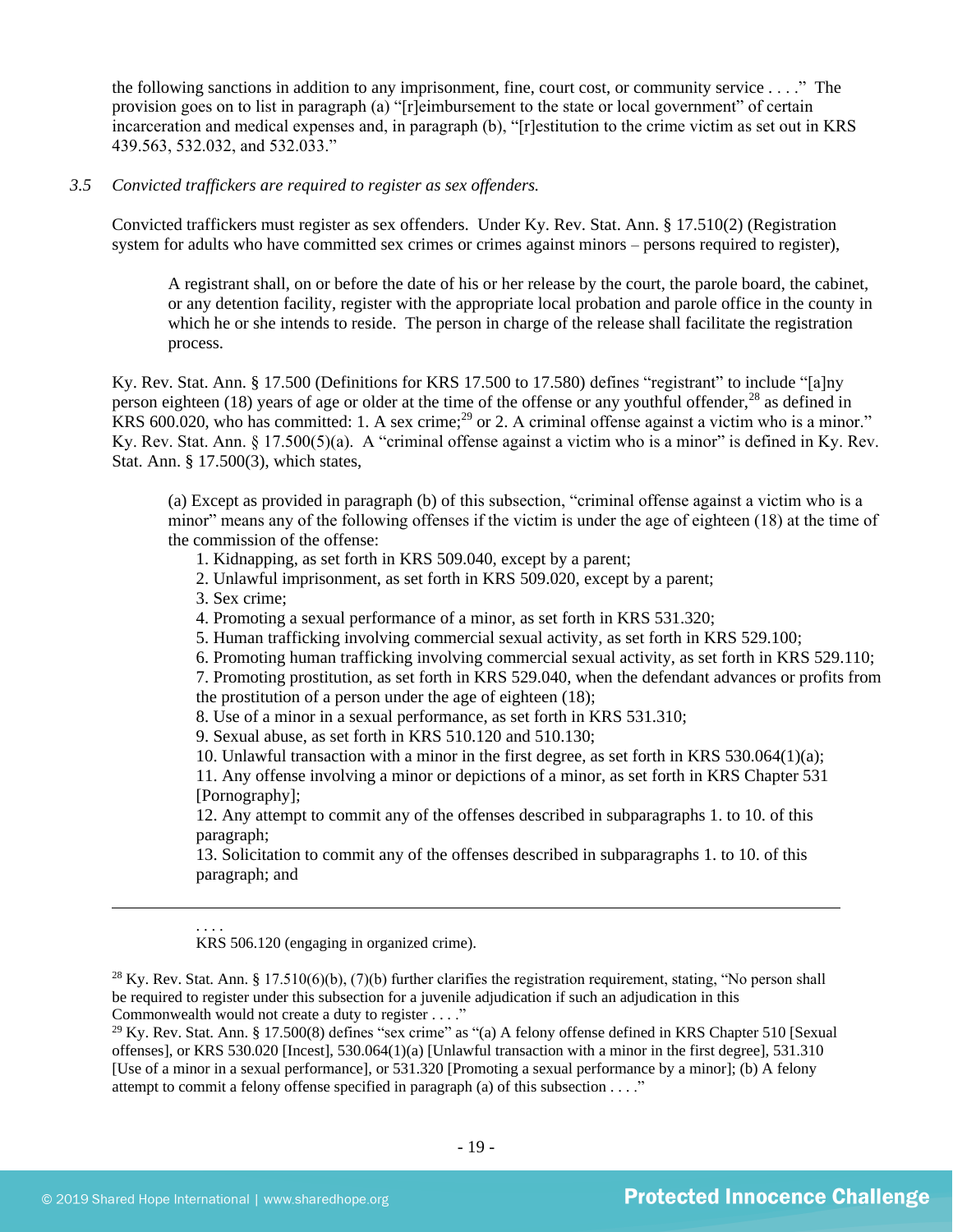14. Any offense from another state or territory, any federal offense, or any offense subject to a court martial of the United States Armed Forces, which is similar to any of the offenses described in subparagraphs 1. to 13. of this paragraph.

(b) Conduct which is criminal only because of the age of the victim shall not be considered a criminal offense against a victim who is a minor if the perpetrator was under the age of eighteen (18) at the time of the commission of the offense;

*3.6 Laws relating to parental custody and termination of parental rights include sex trafficking or commercial sexual exploitation of children (CSEC) offenses as grounds for sole custody or termination in order to prevent traffickers from exploiting their parental rights as a form of control.* 

In Kentucky, a human trafficker would likely lose parental rights under Ky. Rev. Stat. Ann. § 625.090 (Grounds for termination). Ky. Rev. Stat. Ann. § 625.090(1) allows for termination if:

[T]he Circuit Court finds from the pleadings and by clear and convincing evidence that:

 $(a) \ldots$ . . . . .

> 4. The parent has been convicted of a criminal charge relating to the physical or sexual abuse or neglect of any child and that physical or sexual abuse, neglect, or emotional injury to the child named in the present termination action is likely to occur if the parental rights are not terminated;

(b) The Cabinet for Health and Family Services has filed a petition with the court pursuant to KRS 620.180 [Administrative regulations]; and

(c) Termination would be in the best interest of the child.

Ky. Rev. Stat. § 625.090(3) sets out factors to consider "[i]n determining the best interest of the child and the existence of a ground for termination . . . ." Ky. Rev. Stat. Ann. § 625.090(2) further states that "[n]o termination of parental rights shall be ordered unless the Circuit Court also finds by clear and convincing evidence the existence of one (1) or more of the following grounds: . . . (d) That the parent has been convicted of a felony that involved the infliction of serious physical injury to any child; . . . (f) That the parent has caused or allowed the child to be sexually abused or exploited . . . ." Ky. Rev. Stat. Ann. § 625.090(2)(d), (f). Since human trafficking could seriously injure a minor victim, it is possible that parental rights can be terminated through this statute.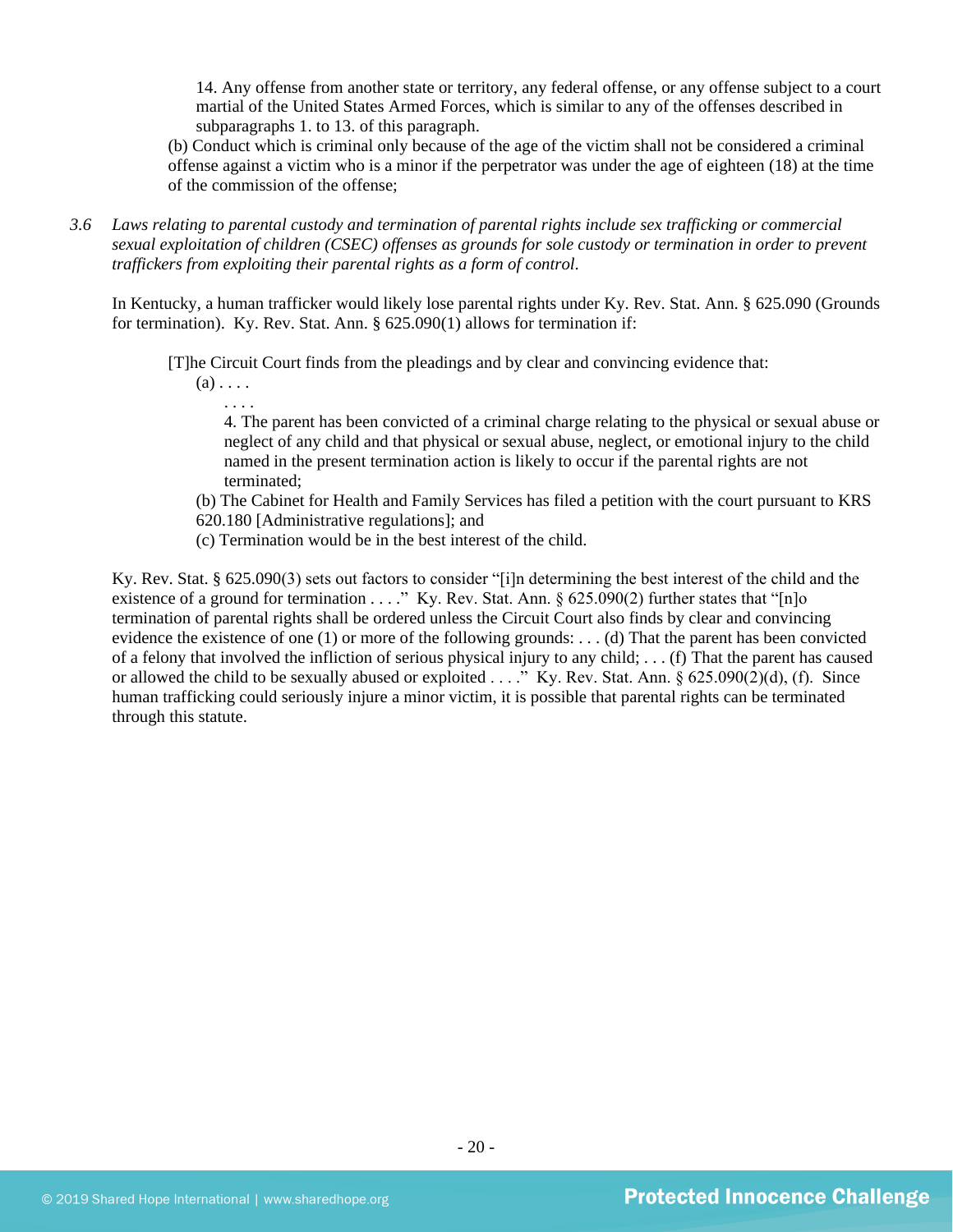#### FRAMEWORK ISSUE 4: CRIMINAL PROVISIONS FOR FACILITATORS

#### *Legal Components:*

- *4.1 The acts of assisting, enabling, or financially benefitting from child sex trafficking are included as criminal offenses in the state sex trafficking statute.*
- *4.2 Financial penalties, including asset forfeiture laws, are in place for those who benefit financially from or aid and assist in committing domestic minor sex trafficking.*
- *4.3 Promoting and selling child sex tourism is illegal.*
- *4.4 Promoting and selling child sexual abuse material (CSAM) carries penalties as high as similar federal offenses. \_\_\_\_\_\_\_\_\_\_\_\_\_\_\_\_\_\_\_\_\_\_\_\_\_\_\_\_\_\_\_\_\_\_\_\_\_\_\_\_\_\_\_\_\_\_\_\_\_\_\_\_\_\_\_\_\_\_\_\_\_\_\_\_\_\_\_\_\_\_\_\_\_\_\_\_\_\_\_\_\_\_\_\_\_\_\_\_\_\_\_\_\_\_*

## *Legal Analysis:*

*4.1 The acts of assisting, enabling, or financially benefitting from child sex trafficking are included as criminal offenses in the state sex trafficking statute.*

A facilitator can be charged with promoting human trafficking under Ky. Rev. Stat. Ann. § 529.110 (Promoting human trafficking), which includes when a person intentionally "[b]enefits financially or receives anything of value from knowing participation in human trafficking." Ky. Rev. Stat. Ann. § 529.110(1)(a). Promoting human trafficking of a minor is a Class C felony. Ky. Rev. Stat. Ann. § 529.110(2).

A facilitator may also be charged with the Class D felony of promoting prostitution under Ky. Rev. Stat. Ann. § 529.040 (Promoting prostitution), which is defined as including an individual "engag[ing] in any conduct designed to institute, aid or facilitate an act or enterprise of prostitution" when two or more individuals are prostituted. Ky. Rev. Stat. Ann. §§ 529.010(1), 529.040(2).<sup>30</sup> Similarly, if the facilitator promotes the prostitution of only one victim, then the facilitator can be charged with a Class A misdemeanor. Ky. Rev. Stat. Ann. § 529.040(2). Similarly, the crime of permitting prostitution pursuant to Ky. Rev. Stat. Ann. § 529.070 (Permitting prostitution) applies to facilitators and creates a Class B misdemeanor when an individual "having possession or control of premises which he knows or has reasonable cause to know are being used for prostitution purposes, . . . fails to make reasonable and timely effort to halt or abate such use."

Under Ky. Rev. Stat. Ann. § 531.320 (Promoting a sexual performance by a minor) it is unlawful when an individual "knowing the character and content thereof, . . . produces, directs or promotes any performance which includes sexual conduct by a minor." Ky. Rev. Stat. Ann. § 531.320(1). A first offense is a Class C felony if the minor is between the ages of sixteen and eighteen, a class B felony if the minor is under the age of sixteen, and a Class A felony if the minor suffers physical injury as the result of the performance. Ky. Rev. Stat. Ann. § 531.320(2). These offenses could be punishable by an imprisonment term ranging from 5–50 years or life imprisonment and a possible fine of \$1,000–\$10,000. Ky. Rev. Stat. Ann. §§ 531.320(2), 532.060(2), 534.030(1).

Finally, a facilitator may be convicted of engaging in organized crime pursuant to Ky. Rev. Stat. Ann § 506.120 (Engaging in organized crime).<sup>31</sup> A conviction under this section is a Class B felony punishable by  $10-20$  years imprisonment and a fine of \$1,000–\$10,000 "or double his gain from commission of the offense, whichever is the greater." Ky. Rev. Stat. Ann. §§ 506.120(2), 534.030(1).

 $30$  The definition of "advancing prostitution" from Ky. Rev. Stat. Ann. § 529.010 is used, since one is guilty of promoting prostitution under Ky. Rev. Stat. Ann. § 529.040 if one "knowingly advances or profits from prostitution."

<sup>&</sup>lt;sup>31</sup> See supra Component 3.1 for a discussion of the relevant provision of Ky. Rev. Stat. Ann. § 506.120.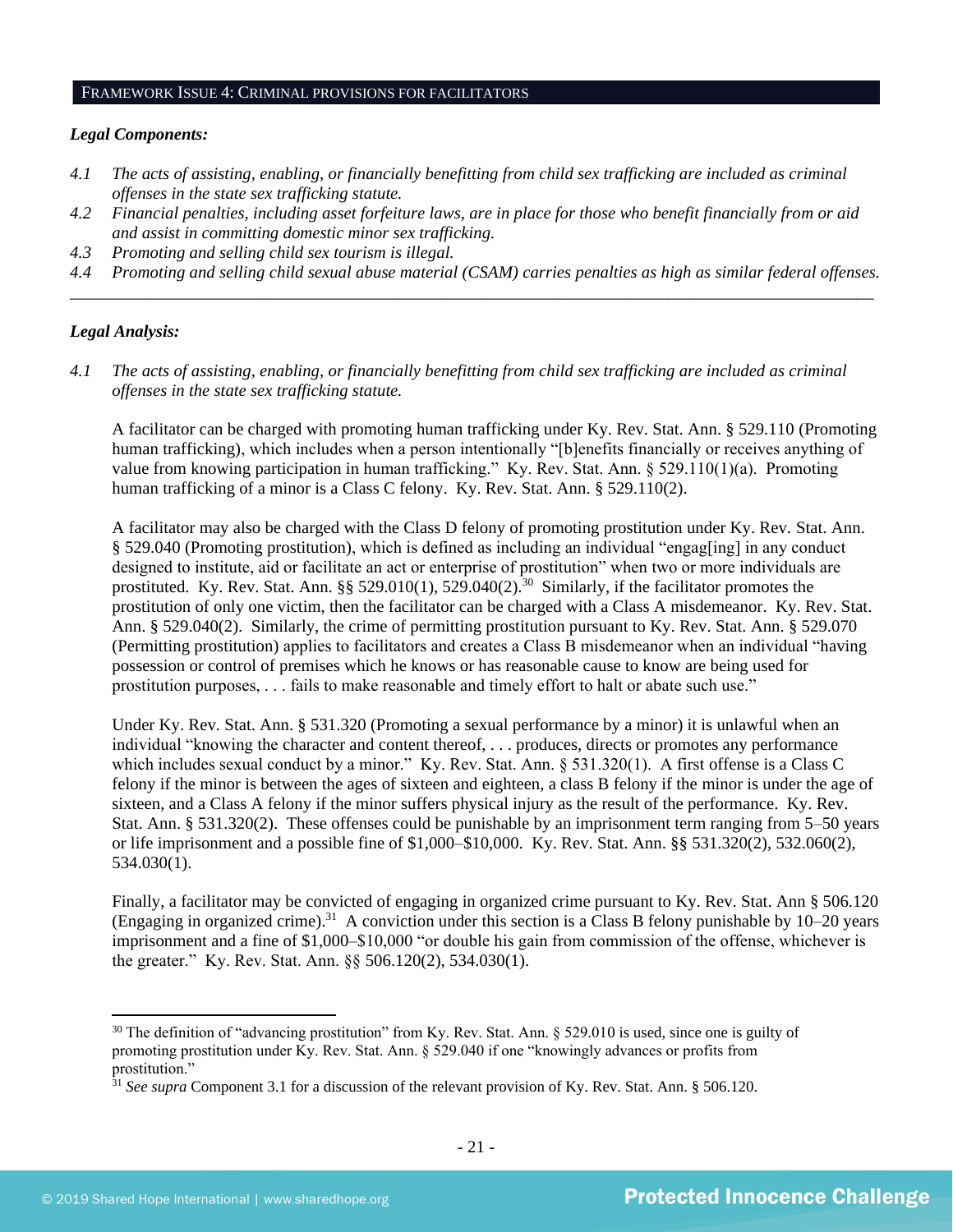*4.2 Financial penalties, including asset forfeiture laws, are in place for those who benefit financially from or aid and assist in committing domestic minor sex trafficking.*

In addition to any other fines, penalties, or forfeitures facilitators may be subject to, Ky. Rev. Stat. Ann. § 529.130 (Human trafficking victims service fee) creates a \$10,000 fee to be paid by all those convicted of Ky. Rev. Stat. Ann. §§ 529.100 (Human trafficking) or 529.110 (Promoting human trafficking).

Under Ky. Rev. Stat. Ann. § 500.092(3) (Forfeiture of personal property not used as a residence triggered by violation or attempted violation of certain offenses – Forfeiture of real and personal property associated with violation or attempted violation of KRS 531.310 or 531.320) a facilitator of domestic minor sex trafficking may be subject to asset forfeiture if convicted of certain offenses, including the following:

. . . . (e) KRS 531.030 [Distribution of obscene matters to minors]; (f) KRS 531.040 [Using minors to distribute obscene material]; . . . . (h) KRS 531.320 [Promoting a sexual performance by a minor]; . . . . (j) KRS 531.340 [Distribution of matter portraying a sexual performance by a minor]; (k) KRS 531.350 [Promoting sale of material portraying a sexual performance by a minor]; (l) KRS 531.360 [Advertising material portraying a sexual performance by a minor]; and (m) KRS 531.370 [Using minors to distribute material portraying a sexual performance by a minor].

Under Ky. Rev. Stat. Ann. § 500.092, property subject to forfeiture includes "all personal property which is not used as a permanent residence in this state which is used in connection with or acquired as a result of a violation or attempted violation of any of the statutes set out in subsection (3) . . . ." Ky. Rev. Stat. Ann. § 500.092(1). The property may be seized upon process issued by the court, or without process where the seizure of property is incident to lawful arrest, incident to a search under a valid search warrant, where the property has been the subject of a prior judgment in favor of the state, or where the law enforcement agency has probable cause to believe the property is dangerous or subject to forfeiture, pursuant to Ky. Rev. Stat. Ann. § 218A.415 (Procedure for seizure of property). Following an order of forfeiture, 85 percent of the value of the property shall be paid to the law enforcement agency who seized the property and 15 percent shall be paid to the Office of the Attorney General, pursuant to Ky. Rev. Stat. Ann. § 218A.420(4) (Procedure for disposal of seized and forfeited property – Distribution of proceeds – Administrative regulations on use of funds – Adoption of policies for seizure of forfeitable assets – Asset-forfeiture training – Vehicles – Joint operations).

Further, Ky. Rev. Stat. Ann. § 506.190 (Criminal gang-related property subject to forfeiture under same criteria and process as set out in KRS 218A.405 to 218A.460) states, "All property used in connection with or acquired by a criminal gang . . . or any of its members in committing, attempting to commit, or facilitating the commission of a criminal offense shall be subject to forfeiture . . . ."

Other financial penalties related to facilitating domestic minor sex trafficking may also be imposed upon conviction. Promoting human trafficking pursuant to Ky. Rev. Stat. Ann. § 529.110 (Promoting human trafficking) and promoting prostitution pursuant to Ky. Rev. Stat. Ann. § 529.040 (Promoting prostitution), in addition to prison sentences, carry fines of \$1,000–\$10,000 "or double [the] gain from commission of the offense, whichever is the greater." Ky. Rev. Stat. Ann. § 534.030(1).

Lastly, for certain crimes a facilitator is subject to mandatory restitution. Ky. Rev. Stat. Ann. § 532.032 (Restitution) generally allows restitution to victims by stating that "[r]estitution to a named victim, if there is a named victim, shall be ordered in a manner consistent, insofar as possible, with the provisions of this section ... ." Ky. Rev. Stat. Ann. § 532.032(1). *Fields v. Commonwealth*, 123 S.W.3d 914, 916 (Ky. Ct. App. 2003) also confirms that "under this statute restitution must now be considered during sentencing in all appropriate cases,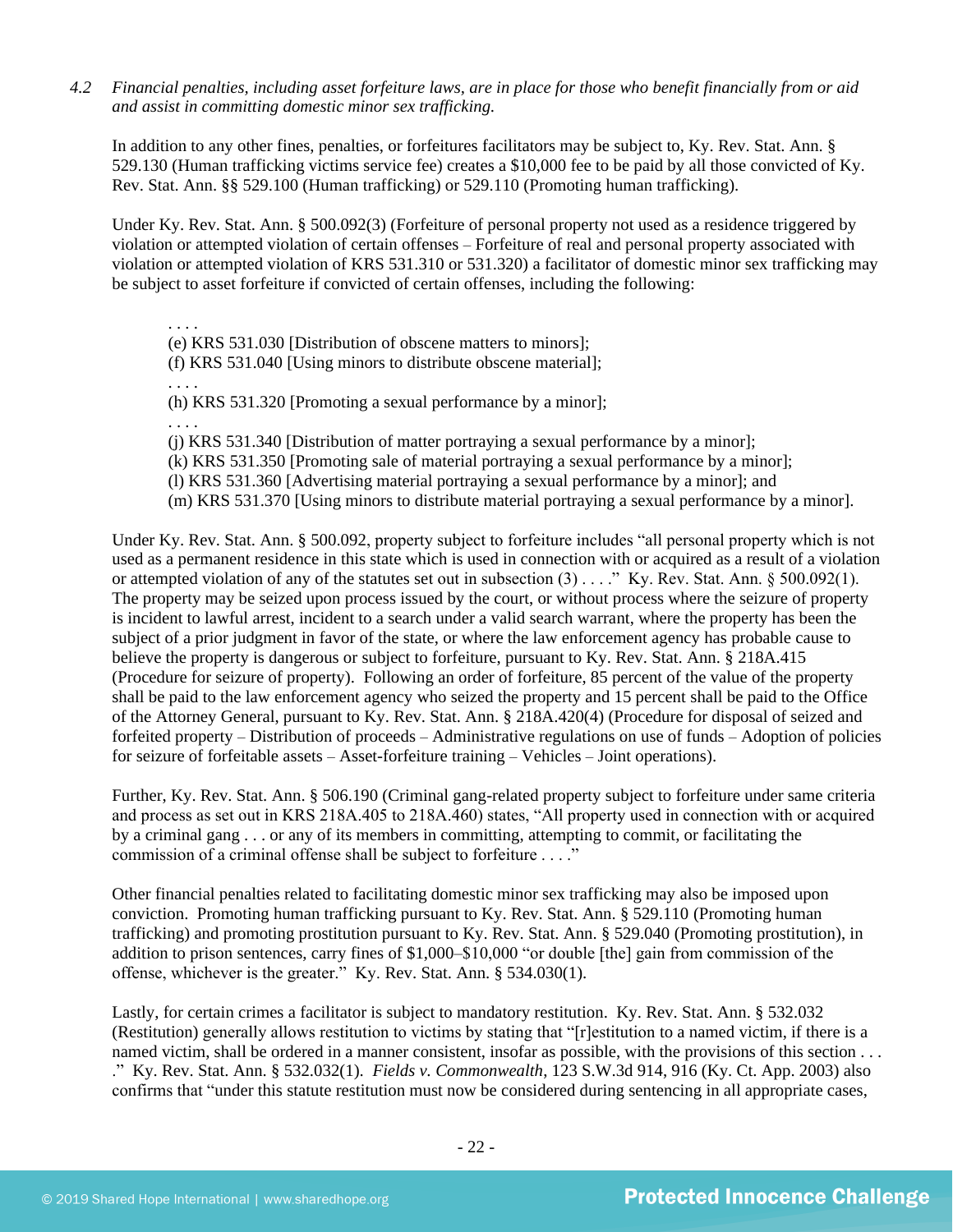and therefore that the General Assembly contemplated ordinary sentencing procedures as the foundation for restitutionary sentences . . . ." Ky. Rev. Stat. Ann. § 532.356(1) (Reimbursement and restitution as additional sanctions – Ineligibility to operate motor vehicle upon conviction of certain theft, fraud, and organized crime offenses) states in part, "Upon a person's conviction and sentencing for any nonstatus juvenile offense, moving traffic violation, criminal violation, misdemeanor, or Class D felony offense, and, for the purposes of paragraph (b) of this subsection, any Class C felony offense listed in subsection (3) of this section, the court shall impose the following sanctions in addition to any imprisonment, fine, court cost, or community service . . . ." The provision goes on to list in paragraph (a) "[r]eimbursement to the state or local government" of certain incarceration and medical expenses and, in paragraph (b), "[r]estitution to the crime victim as set out in KRS 439.563 [Restitution as condition of parole – board order – effect on length of parole], 532.032 [Restitution], and 532.033 [Order of restitution]."

## *4.3 Promoting and selling child sex tourism is illegal*.

Kentucky has no statute specifically related to sex tourism. However, Ky. Rev. Stat. Ann. § 529.040 (Promoting prostitution) might be applicable to certain forms of sex tourism. Under this statute, a person commits a crime when "he knowingly advances or profits from prostitution."<sup>32</sup> Ky. Rev. Stat. Ann. § 529.040. The statute further clarifies that "[p]romoting prostitution is a Class A misdemeanor unless the person managed, supervised, controlled, or owned, either alone or in association with others, a house of prostitution or a prostitution business or enterprise involving prostitution activity by two (2) or more prostitutes, in which case it is a Class D felony." Ky. Rev. Stat. Ann. § 529.040(2).

- 4.3.1 Recommendation: Enact a law prohibiting selling or offering to sell travel services that include or facilitate travel for the purpose of engaging in commercial sexual exploitation of a minor or prostitution of a minor, if occurring in Kentucky.
- *4.4 Promoting and selling child sexual abuse material (CSAM) carries penalties as high as similar federal offenses.*

Kentucky criminalizes promoting child sexual abuse material (CSAM) under Ky. Rev. Stat. Ann. § 531.340(1), (2) (Distribution of matter portraying a sexual performance by a minor), which states,

(1) A person is guilty of distribution of matter portraying a sexual performance by a minor when, having knowledge of its content and character, he or she:

- (a) Sends or causes to be sent into this state for sale or distribution; or
- (b) Brings or causes to be brought into this state for sale or distribution; or
- (c) In this state, he or she:
	- 1. Exhibits for profit or gain; or
	- 2. Distributes; or
	- 3. Offers to distribute; or
	- 4. Has in his or her possession with intent to distribute, exhibit for profit or gain or offer to distribute, any matter portraying a sexual performance by a minor.

(2) Any person who has in his or her possession more than one (1) unit of material coming within the provision of KRS 531.300(2) shall be rebuttably presumed to have such material in his or her possession with the intent to distribute it.

The first offense is a Class D felony punishable by a possible imprisonment term of 1–5 years and a possible fine of \$1,000–\$10,000 "or double [the] gain from commission of the offense, whichever is the greater." Ky. Rev. Stat. Ann. §§ 531.340(3), 532.060(2) (d), 534.030(1). Second and subsequent offenses are Class C felonies punishable by an imprisonment term of 5–10 years and a fine of \$1,000–\$10,000 "or double [the] gain

<sup>32</sup> *See supra* note [18.](#page-13-0)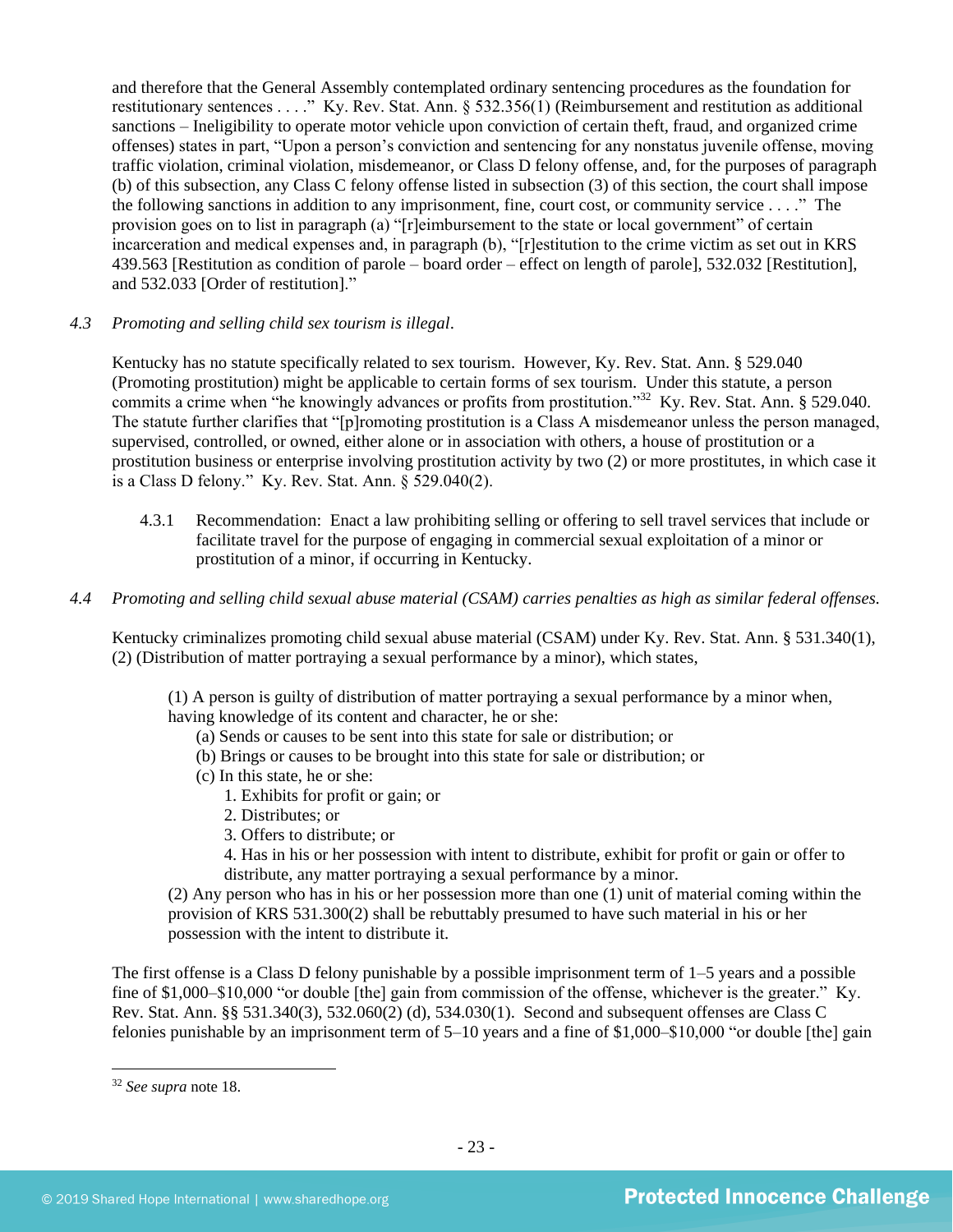from commission of the offense, whichever is the greater." Ky. Rev. Stat. Ann. §§ 531.340(3), 532.060(2)(c), 534.030(1).

Similarly, under Ky. Rev. Stat. Ann. § 531.360(1) (Advertising material portraying a sexual performance by a minor) an individual commits a felony if the individual "having knowledge of its content and character thereof, . . . writes or creates advertising or solicits anyone to publish such advertising or otherwise promotes the sale or distribution of matter portraying a sexual performance by a minor." A first offense of this crime is a Class D felony. Ky. Rev. Stat. Ann. § 531.360(2). Second and subsequent offenses are Class C felonies. Ky. Rev. Stat. Ann. § 531.360(2).

Lastly, a facilitator could be guilty of Ky. Rev. Stat. Ann. § 531.350(1) (Promoting sale of material portraying a sexual performance by a minor) when the individual

knowingly, as a condition to a sale, allocation, consignment, or delivery for resale of any paper, magazine, book, periodical, publication or other merchandise, requires that the purchaser or consignee receive any matter portraying a sexual performance by a minor, or he denies or threatens to deny a franchise, revokes or threatens to revoke, or imposes any penalty, financial or otherwise, by reason of the failure of any person to accept such matter, or by reason of the return of such matter.

A first offense of this statute is a Class A misdemeanor. Ky. Rev. Stat. Ann. § 531.350(2). A second offense is a Class D felony. Ky. Rev. Stat. Ann. § 531.350(2). Third and subsequent offenses are Class C felonies. Ky. Rev. Stat. Ann. § 531.350(2).

4.4.1 Recommendation: Amend Ky. Rev. Stat. Ann. § 531.350 (Promoting sale of material portraying a sexual performance by a minor) to impose substantial penalties for a first offense to reflect the seriousness of the offense.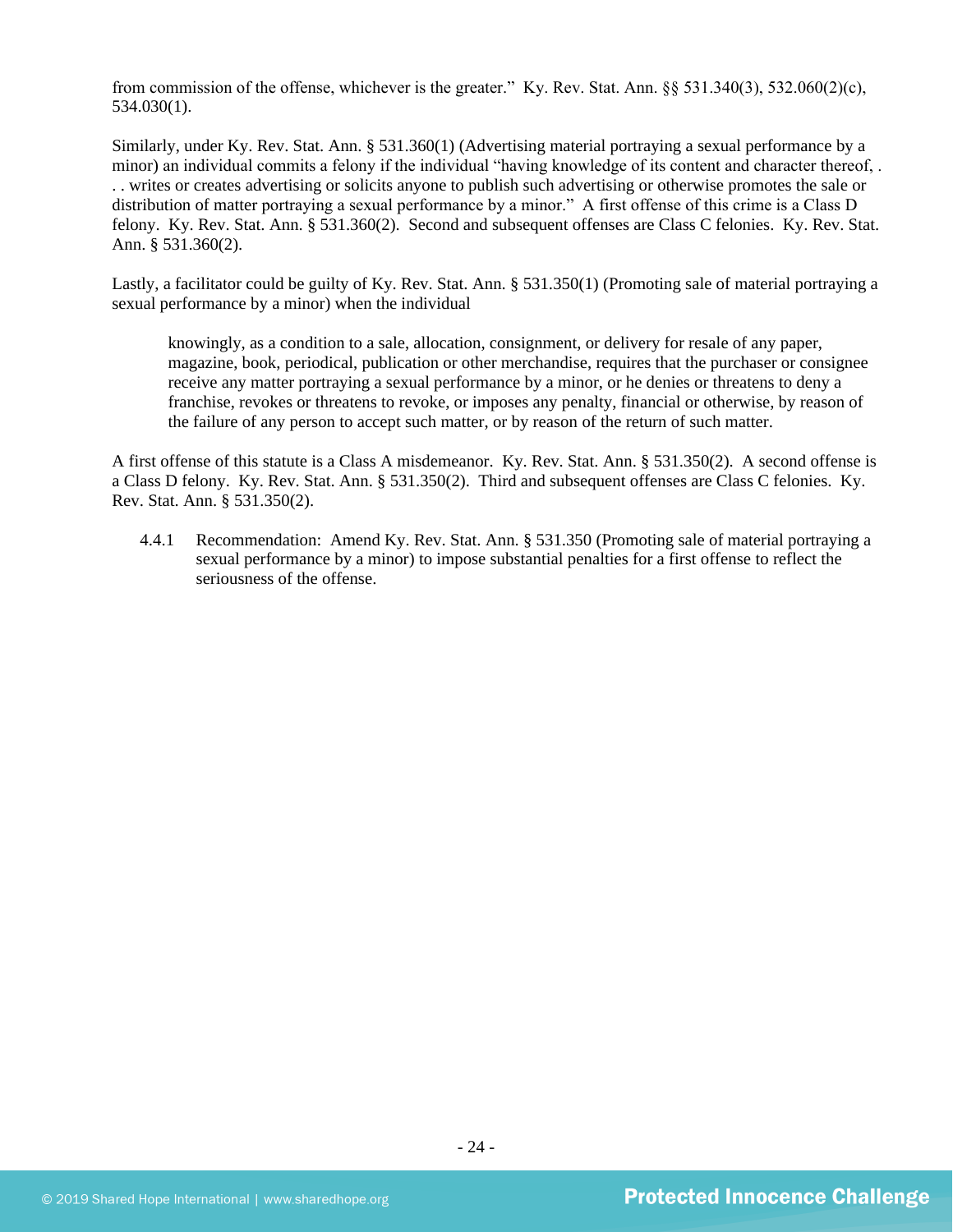#### FRAMEWORK ISSUE 5: PROTECTIVE PROVISIONS FOR THE CHILD VICTIMS

## *Legal Components:*

- *5.1 Victims under the core child sex trafficking offense include all commercially sexually exploited children.*
- *5.2 The state sex trafficking statute expressly prohibits a defendant from asserting a defense based on the willingness of a minor under 18 to engage in the commercial sex act.*
- *5.3 State law prohibits the criminalization of minors under 18 for prostitution offenses.*
- *5.4 State law provides a non-punitive avenue to specialized services through one or more points of entry.*
- *5.5 Child sex trafficking is identified as a type of abuse and neglect within child protection statutes.*
- *5.6 The definition of "caregiver" or another related term in the child welfare statutes is not a barrier to a sex trafficked child accessing the protection of child welfare.*
- *5.7 Crime victims' compensation is specifically available to a child victim of sex trafficking or commercial sexual exploitation of children (CSEC).*
- *5.8 Victim-friendly procedures and protections are provided in the trial process for minors under 18.*
- *5.9 Child sex trafficking victims may vacate delinquency adjudications and expunge related records for prostitution and other offenses arising from trafficking victimization, without a waiting period.*
- *5.10 Victim restitution and civil remedies for victims of domestic minor sex trafficking or commercial sexual exploitation of children (CSEC) are authorized by law.*
- *5.11 Statutes of limitations for civil and criminal actions for child sex trafficking or commercial sexual exploitation of children (CSEC) offenses are eliminated or lengthened to allow prosecutors and victims a realistic opportunity to pursue criminal action and legal remedies.*

*\_\_\_\_\_\_\_\_\_\_\_\_\_\_\_\_\_\_\_\_\_\_\_\_\_\_\_\_\_\_\_\_\_\_\_\_\_\_\_\_\_\_\_\_\_\_\_\_\_\_\_\_\_\_\_\_\_\_\_\_\_\_\_\_\_\_\_\_\_\_\_\_\_\_\_\_\_\_\_\_\_\_\_\_\_\_\_\_\_\_\_\_\_*

## *Legal Analysis:*

*5.1 Victims under the core child sex trafficking offense include all commercially sexually exploited children. 33*

Kentucky's human trafficking offense includes all commercial sexual exploitation of minors. Under Ky. Rev. Stat. Ann. § 529.010(5)(b) (Definitions), when the victim is a minor, means of force, fraud, or coercion are not required.<sup>34</sup> In addition, the human trafficking law applies to buyers; thus, buying commercial sex with a person who is under the age of eighteen constitutes human trafficking.<sup>35</sup> Ky. Rev. Stat. Ann. §§ 529.100, 529.010(2), (5)(b). Finally, the definition of human trafficking under Ky. Rev. Stat. Ann. §§ 529.010(2), (5)(b), does not require that a trafficker or controlling third party be identified. Consequently, Kentucky's human trafficking offense includes any child who is bought for sex, regardless of whether force, fraud or coercion is used, regardless of whether a buyer exploited the youth without a trafficker's involvement, and regardless of whether the victim identifies a trafficker. Ky. Rev. Stat. Ann. §§ 529.010(2), (5)(b).

*5.2 The state sex trafficking statute expressly prohibits a defendant from asserting a defense based on the willingness of a minor under 18 to engage in the commercial sex act.*

Ky. Rev. Stat. Ann. § 529.100 (Human trafficking) is silent with regard to the availability of a defense based on the willingness of the minor to engage in the commercial sex act, meaning that a defendant may seek to assert such a defense.

<sup>&</sup>lt;sup>33</sup> See generally Shared Hope International, "Eliminating the Third Party Control Barrier to Identifying Juvenile Sex Trafficking Victims," JuST Response Policy Paper (2015), [http://sharedhope.org/wp](http://sharedhope.org/wp-content/uploads/2015/08/Policy-Paper_Eliminating-Third-Party-Control_Final1.pdf)[content/uploads/2015/08/Policy-Paper\\_Eliminating-Third-Party-Control\\_Final1.pdf](http://sharedhope.org/wp-content/uploads/2015/08/Policy-Paper_Eliminating-Third-Party-Control_Final1.pdf) (discussing need to include all commercially sexually exploited children within sex trafficking definitions and corresponding need to include buyer

conduct in core sex trafficking offenses regardless of whether victim is under control of a third party).

<sup>34</sup> *See supra* discussion in Component 1.1.

<sup>35</sup> *See supra* discussion of buyer applicability in Component 2.1.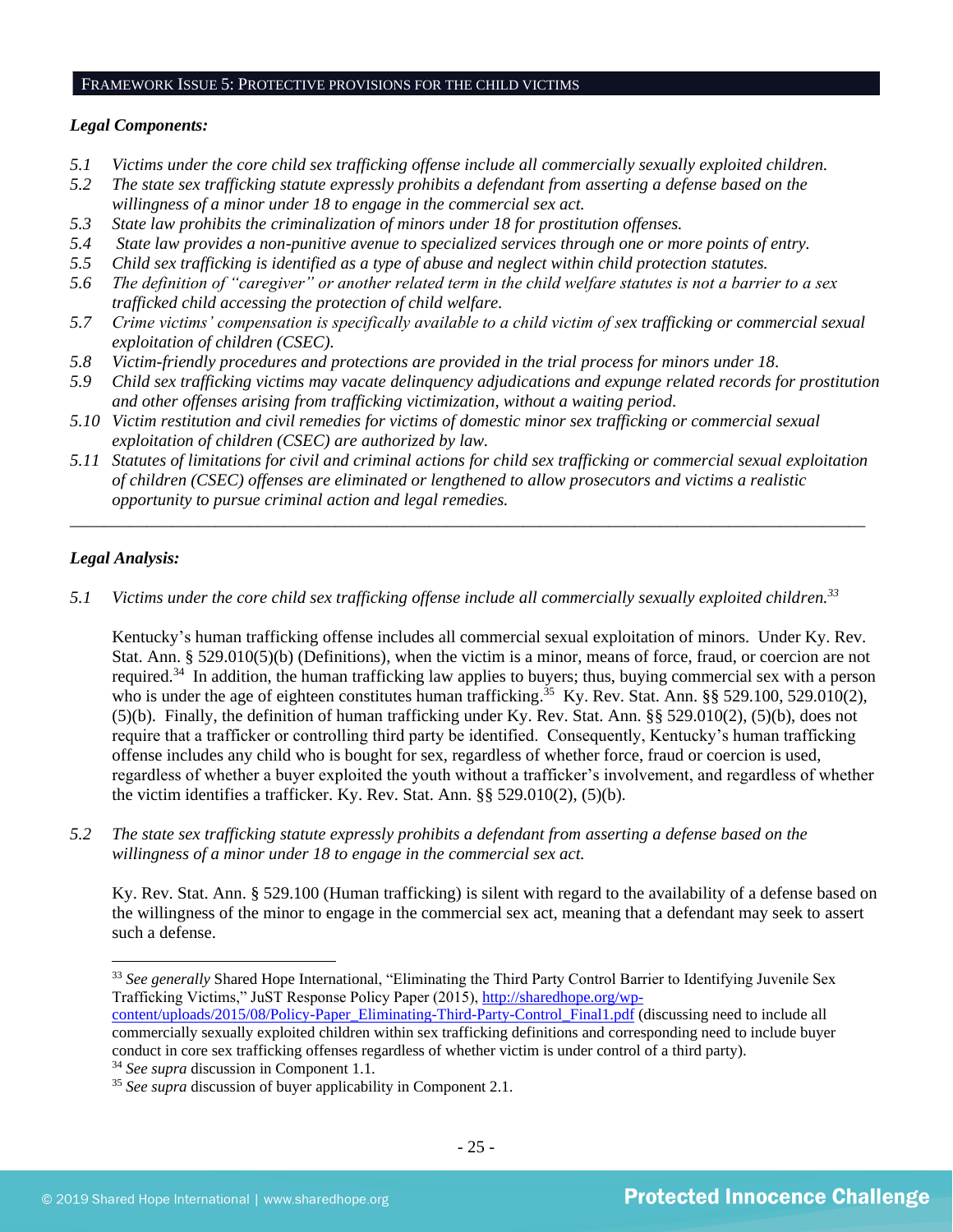- 5.2.1 Recommendation: Amend Ky. Rev. Stat. Ann. § 529.100 (Human trafficking) to expressly prohibit a defendant from asserting a defense based on the minor victim's willingness to engage in the commercial sex act.
- *5.3 State law prohibits the criminalization of minors under 18 for prostitution offenses.<sup>36</sup>*

Under Ky. Rev. Stat. Ann. § 529.120 (Treatment of minor suspected of prostitution offense), "[n]otwithstanding KRS 529.020 [Prostitution] or 529.080 [Loitering for prostitution purposes], if it is determined after a reasonable period of custody for investigative purposes, that the person suspected of prostitution or loitering for prostitution is under the age of eighteen (18), then the minor shall not be prosecuted for an offense under KRS 529.020 or 529.080."

Pursuant to Ky. Rev. Stat. Ann. § 529.120(2), (3), a law enforcement officer who encounters a minor suspected of prostitution may take the minor into protective custody and must make an immediate report to the Cabinet for Health and Family Services, who shall commence an investigation in a child dependency, abuse, or neglect proceeding.

Additionally, Ky. Rev. Stat. Ann. § 630.125 (Child not to be charged with or found guilty of status offense related to human trafficking) prevents a child sex trafficking victim from being charged or adjudicated delinquent for a status offense. Ky. Rev. Stat. Ann. § 630.125 states,

If reasonable cause exists to believe the child is a victim of human trafficking, as defined in [Ky. Rev. Stat. Ann. § 529.010 (Definitions)], the child shall not be charged with or adjudicated guilty of a status offense related to conduct arising from the human trafficking of the child unless it is determined at a later time that the child was not a victim of human trafficking at the time of the offense.

*5.4 State law provides a non-punitive avenue to specialized services through one or more points of entry.*

## **System response to child engaged in commercial sex act**

## *I. Services through child welfare*

Kentucky law mandates a protective response for juvenile sex trafficking victims through the Cabinet for Health and Family Services (CHFS). Pursuant to Ky. Rev. Stat. § 620.029(1) (Duties of cabinet relating to children who are victims of human trafficking),

In order to provide the most effective treatment for children who are victims of human trafficking, as defined in KRS 529.010, the cabinet shall:

(a) Investigate a report alleging a child is a victim of human trafficking pursuant to KRS 620.030(3);

(b) Provide or ensure the provision of appropriate treatment, housing, and services consistent with the status of the child as a victim of human trafficking; and

(c) Proceed in the case in accordance with applicable statutes governing cases involving dependency,  $37$  neglect, or abuse  $38$  regardless of whether the person believed to have caused the

<sup>&</sup>lt;sup>36</sup> For more information regarding recent federal legislation impacting this component see: http://go.sharedhope.org/stateimpactmemo.

<sup>&</sup>lt;sup>37</sup> Ky. Rev. Stat. Ann. § 600.020(20) defines "dependent child" as "any child, other than an abused or neglected child, who is under improper care, custody, control, or guardianship that is not due to an intentional act of the parent, guardian, or person exercising custodial control or supervision of the child."

<sup>&</sup>lt;sup>38</sup> See infra Component 5.5 for a full discussion of provisions related to abuse and neglect.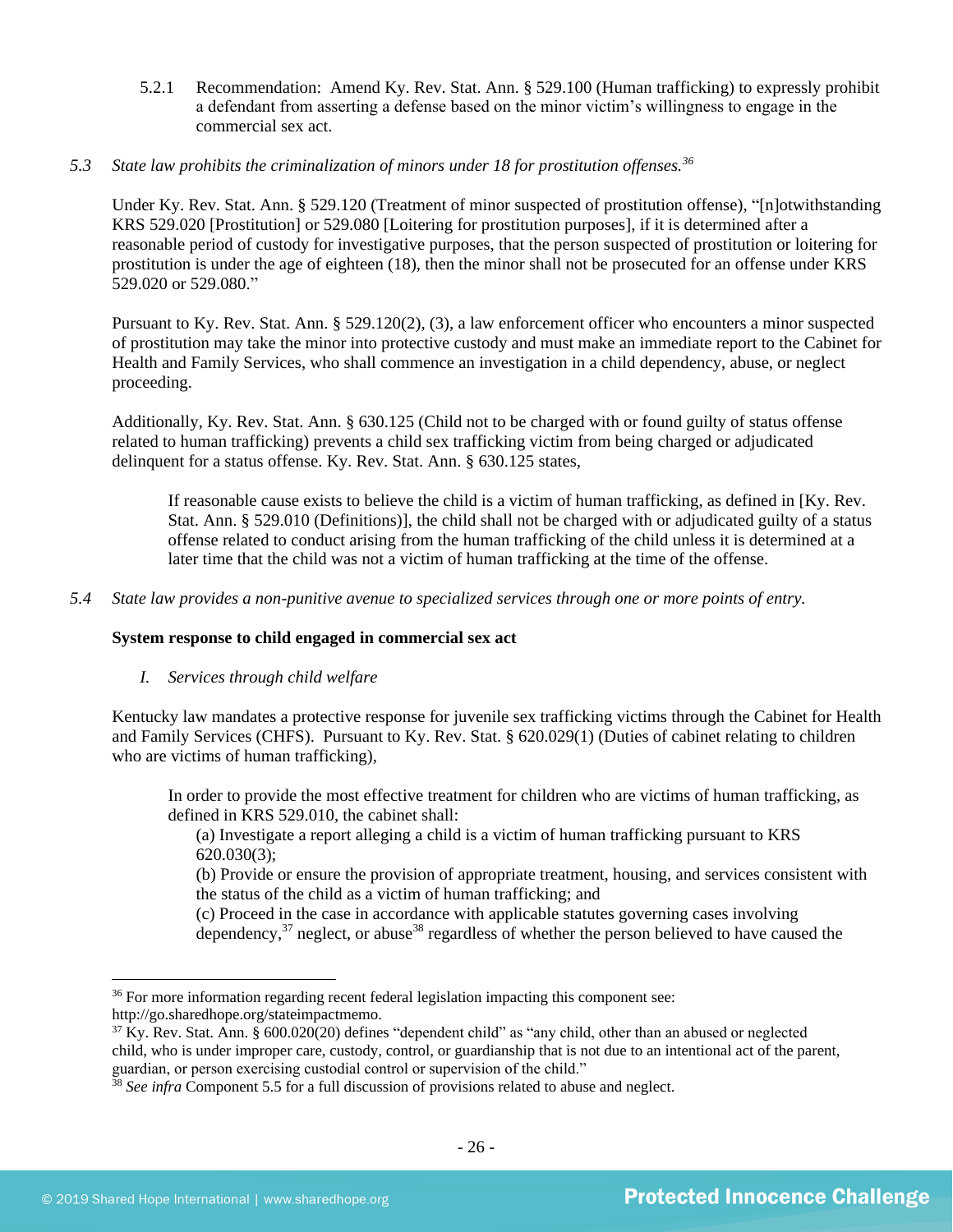human trafficking of the child is a parent, guardian, or person exercising custodial control or supervision.

Under 620.029(2)(a), at least some of the services provided to juvenile sex trafficking victims will address their specific needs:

In order to effectuate the requirements of this section, the cabinet shall:

(a) Consult with agencies serving victims of human trafficking to promulgate administrative regulations for the treatment of children who are reported to be victims of human trafficking as dependent, neglected, or abused children, including providing for appropriate screening, assessment, treatment, services, temporary and long-term placement of these children, training of staff, the designation of specific staff, and collaboration with service providers and law enforcement . . . .

A juvenile sex trafficking victim may come to CHFS's attention through a number of avenues, including law enforcement referrals. Pursuant to Ky. Rev. Stat. Ann. § 529.120 (Treatment of minor suspected of prostitution offense), law enforcement may take emergency protective custody of a child and initiate a child protective response if a child is suspected to have engaged in prostitution.<sup>39</sup> Further, Ky. Rev. Stat. Ann.  $\S$  620.040(5)(c) (Duties of prosecutor, police, and cabinet – prohibition as to school personnel – multidisciplinary teams) provides,

Any appropriate law enforcement officer may take a child into protective custody and may hold that child in protective custody without the consent of the parent or other person exercising custodial control or supervision if there exist reasonable grounds for the officer to believe that the child is in danger of imminent death or serious physical injury, is being sexually abused, or is a victim of human trafficking and that the parents or other person exercising custodial control or supervision are unable or unwilling to protect the child. The officer or the person to whom the officer entrusts the child shall, within twelve (12) hours of taking the child into protective custody, request the court to issue an emergency custody order.

A juvenile sex trafficking victim may also come to CHFS's attention under Ky. Rev. Stat. Ann. §  $620.030(3)^{40}$  (Duty to report dependency, neglect, or abuse – husband-wife and professional-client/patient privileges not grounds for refusal to report – exceptions –penalties), which states,

Any person who knows or has reasonable cause to believe that a child is a victim of human trafficking as defined in Section 7 of this Act shall immediately cause an oral or written report to be made to a local law enforcement agency or the Department of Kentucky State Police; or the cabinet or its designated representative; or the Commonwealth's attorney or the county attorney; by telephone or otherwise. This subsection shall apply regardless of whether the person believed to have caused the human trafficking of the child is a parent, guardian, fictive kin, person in a position of authority, person in a position of special trust, or person exercising custodial control or supervision.

<sup>39</sup> Pursuant to Ky. Rev. Stat. Ann. § 529.120(2), (3),

<sup>(2)</sup> A law enforcement officer who takes a minor into custody under subsection (1) of this section shall immediately make a report to the Cabinet for Health and Family Services pursuant to KRS 620.030. Pursuant to KRS 620.040, the officer may take the minor into protective custody. (3) The Cabinet for Health and Family Services shall commence an investigation into child dependency, neglect,

or abuse pursuant to KRS 620.029.

 $40$  The text of Ky. Rev. Stat. Ann. § 620.030 cited here and elsewhere in this report includes amendments made by the enactment of House Bill 158 during the 2019 Regular Session of the Kentucky Legislature (effective March 19, 2019).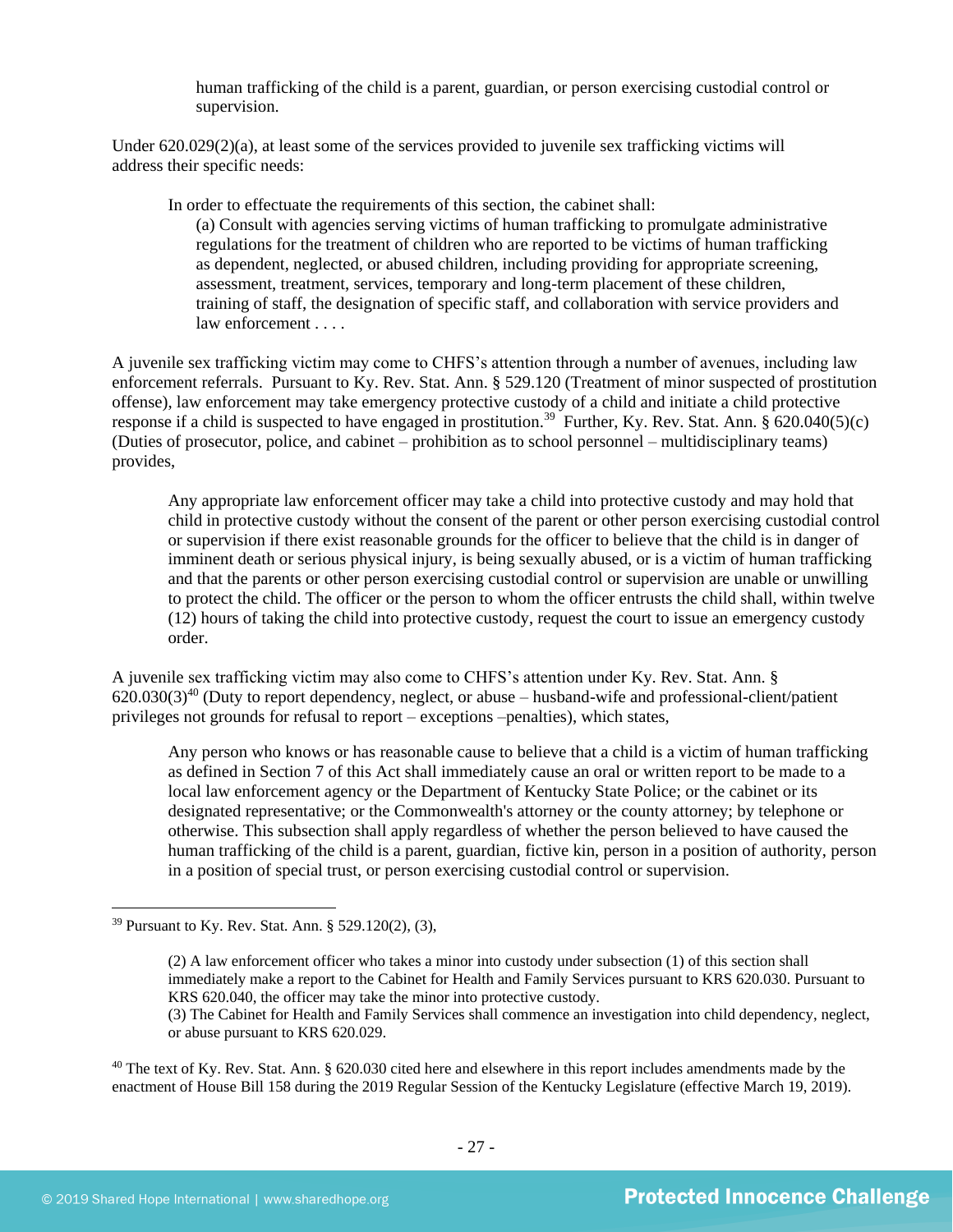## *II. Services through juvenile justice<sup>41</sup>*

Kentucky law prevents juvenile sex trafficking victims from being charged or adjudicated delinquent for status offenses.<sup>42</sup> Specifically, Ky. Rev. Stat. Ann. § 630.125 (Child not to be charged with or found guilty of status offense related to human trafficking) provides,

If reasonable cause exists to believe the child is a victim of human trafficking, as defined in [Ky. Rev. Stat. Ann. § 529.010 (Definitions)], the child shall not be charged with or adjudicated guilty of a status offense related to conduct arising from the human trafficking of the child unless it is determined at a later time that the child was not a victim of human trafficking at the time of the offense.

Similarly, Kentucky law prevents juvenile sex trafficking victims from being prosecuted for certain public offenses.<sup>43</sup> Specifically, Ky. Rev. Stat. § 529.120(1) states,

Notwithstanding KRS 529.020 [Prostitution] or 529.080 [Loitering for prostitution purposes], if it is determined after a reasonable period of custody for investigative purposes, that the person suspected of prostitution or loitering for prostitution is under the age of eighteen (18), then the minor shall not be prosecuted for an offense under 529.020 or 529.080.

Even if a juvenile sex trafficking victim enters the juvenile justice system as a "public offender" for committing a crime other than prostitution or a status offense, the child may still have to access a protective response through CHFS. Under Ky. Rev. Stat. Ann. § 15A.068(1) (Duties of department if child may be victim of human trafficking – administrative regulations), a child may be screened as a potential victim of human trafficking. If that occurs, the Department of Juvenile Justice (DJJ) must:

(a) File a report with the Cabinet for Health and Family Services pursuant to KRS 620.030; (b) Notify the child's attorney that the child may be a victim of human trafficking; and

 $42$  Ky. Rev. Stat. Ann. § 600.020(65) defines "status offense action" as

<sup>&</sup>lt;sup>41</sup> The system response to status offenses occurs at the intersection of the Cabinet for Health and Family Services and the Department of Juvenile Justice. Under Ky. Rev. Stat. Ann. § 600.040 (Division of responsibility between cabinet and Department of Juvenile Justice): When KRS 605.090, 605.100, 605.110, 605.115, 610.110, or any other section of this code refer jointly to the operation of a program or service by both the Department of Juvenile Justice and the Cabinet for Health and Family Services, the following divisions are intended:

<sup>(1)</sup> Facilities, programs, and services relating to juveniles under KRS Chapter 635 or 640, or under KRS Chapter 645 as relates to a child who is mentally ill and who also comes within the purview of KRS Chapter 635 or 640, shall be the responsibility of the Department of Juvenile Justice. (2) Facilities, programs, and services relating to juveniles under other chapters of the code, including KRS Chapter 630, shall be the responsibility of the Cabinet for Health and Family Services.

any action brought in the interest of a child who is accused of committing acts, which if committed by an adult, would not be a crime. Such behavior shall not be considered criminal or delinquent and such children shall be termed status offenders. Status offenses shall include: 1. Beyond the control of school or beyond the control of parents; 2. Habitual runaway; 3. Habitual truant; 4. Tobacco offenses as provided in KRS 438.305 to 438.340; and 5. Alcohol offenses as provided in KRS 244.085. (b) Status offenses shall not include violations of state or local ordinances which may apply to children such as a violation of curfew.

 $43$  Ky. Rev. Stat. § 600.020(51) defines "public offense" as an action "... brought in the interest of a child who is accused of committing an offense under KRS Chapter 527 or a public offense which, if committed by an adult, would be a crime, whether the same is a felony, misdemeanor, or violation . . . ."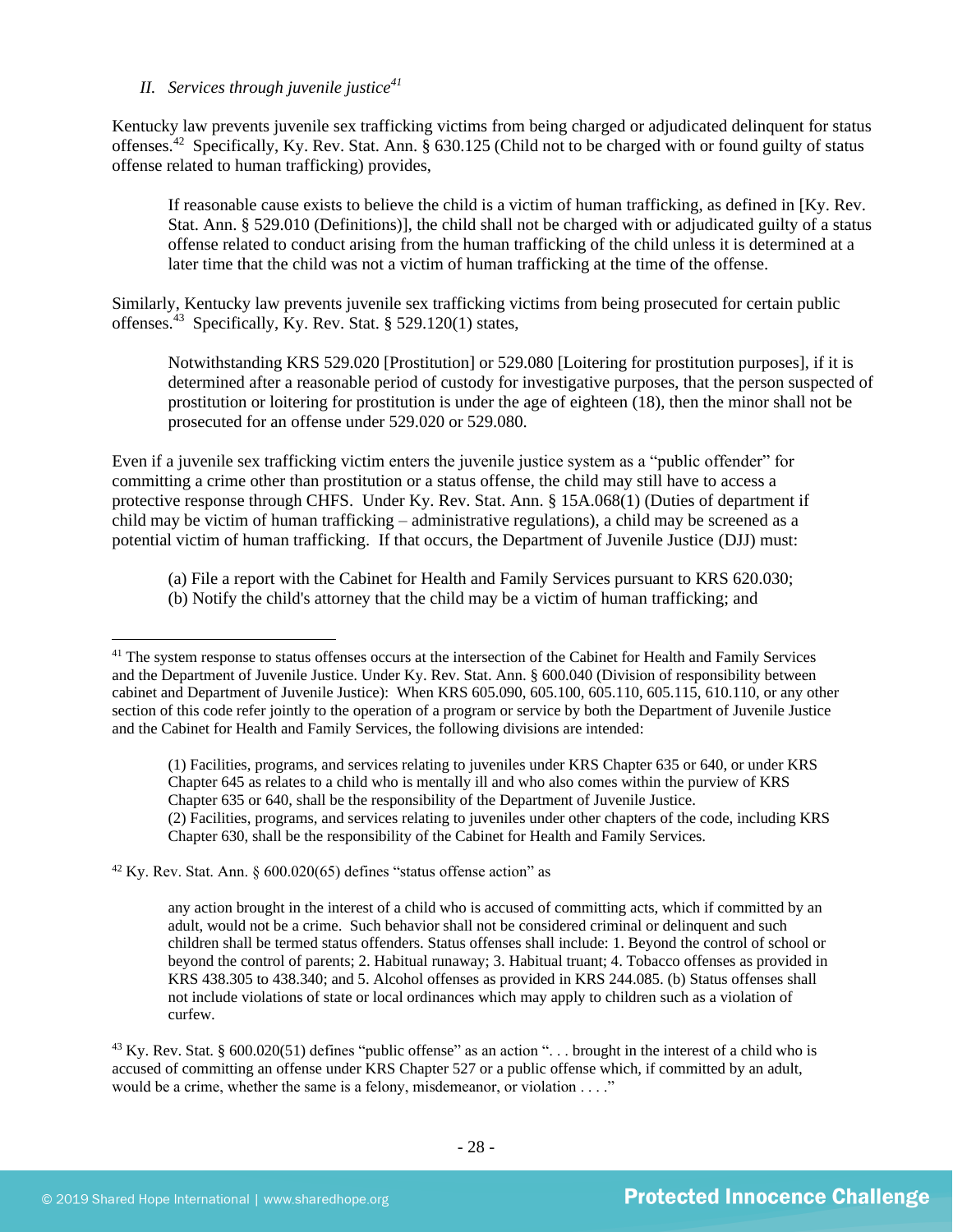(c) If the child does not pose a threat to public safety, petition the court to transfer custody from the department to the Cabinet for Health and Family Services.

Further, Ky. Rev. Stat. Ann. § 431.063 (Human trafficking victim not to be incarcerated pending trial – exceptions) prohibits the detention of a juvenile sex trafficking victim for offenses related to trafficking victimization. It states,

A victim of human trafficking shall not be held in a detention center, jail, or other secure facility pending trial for an offense arising from the human trafficking situation, except where the incarceration is found to be the least restrictive alternative to securing the appearance of that person before the court or the release of the person under any other reasonable condition would be a clear threat to public safety.

## **Summary**

Kentucky law provides a juvenile sex trafficking victim with a statutory avenue to specialized services. Further, these children may avoid delinquency adjudications based non-criminalization for prostitution and status offenses and referrals from DJJ to CHFS based on screening.<sup>44</sup>

*5.5 Child sex trafficking is identified as a type of abuse and neglect within child protection statutes.<sup>45</sup>*

Although child sex trafficking is not expressly identified as a type of abuse and neglect within Kentucky's child protection statutes, Kentucky law specifically allows for protective services intervention in child sex trafficking cases. Pursuant to Ky. Rev. Stat. § 620.029(1) (Duties of cabinet relating to children who are victims of human trafficking),

In order to provide the most effective treatment for children who are victims of human trafficking, as defined in KRS 529.010, the cabinet shall:

(a) Investigate a report alleging a child is a victim of human trafficking pursuant to KRS 620.030(3);

(b) Provide or ensure the provision of appropriate treatment, housing, and services consistent with the status of the child as a victim of human trafficking; and

<sup>&</sup>lt;sup>44</sup> Further, Ky. Rev. Stat. Ann. § 620.140(1)(a) (Dispositional alternatives) states that the disposition of a case must be "in the best interest of the child," and such a disposition may include "an informal adjustment of the case." Procedures for informal adjustments are provided in Ky. Rev. Stat. Ann § 610.105 (Informal adjustment permissible at any time with notice to parties), which states,

<sup>(1)</sup> Upon the court's motion or the motion of any party, following notice to the county attorney, an informal adjustment may be made at any time during the proceedings and with the victim and with those persons specified in KRS 610.070 [Hearings] having prior notification of the motion.

<sup>(2)</sup> An informal adjustment does not require adjudication of the case. If an adjudication has occurred, the court shall dismiss the case following successful completion under subsection (3) of this section. (3) If the court orders an informal adjustment, the order may include any of the following:

<sup>(</sup>a) Referral of the case to diversion, but, if the child does not successfully complete the terms of the

diversion, the case shall not be dismissed as a result of the diversion but shall be returned to court; or (b) Placement of the child on community supervision or monitoring by the court under the informal adjustment with additional conditions as determined appropriate by the court for a period not to exceed six (6) months.

<sup>&</sup>lt;sup>45</sup> For more information regarding recent federal legislation impacting this component see: http://go.sharedhope.org/stateimpactmemo.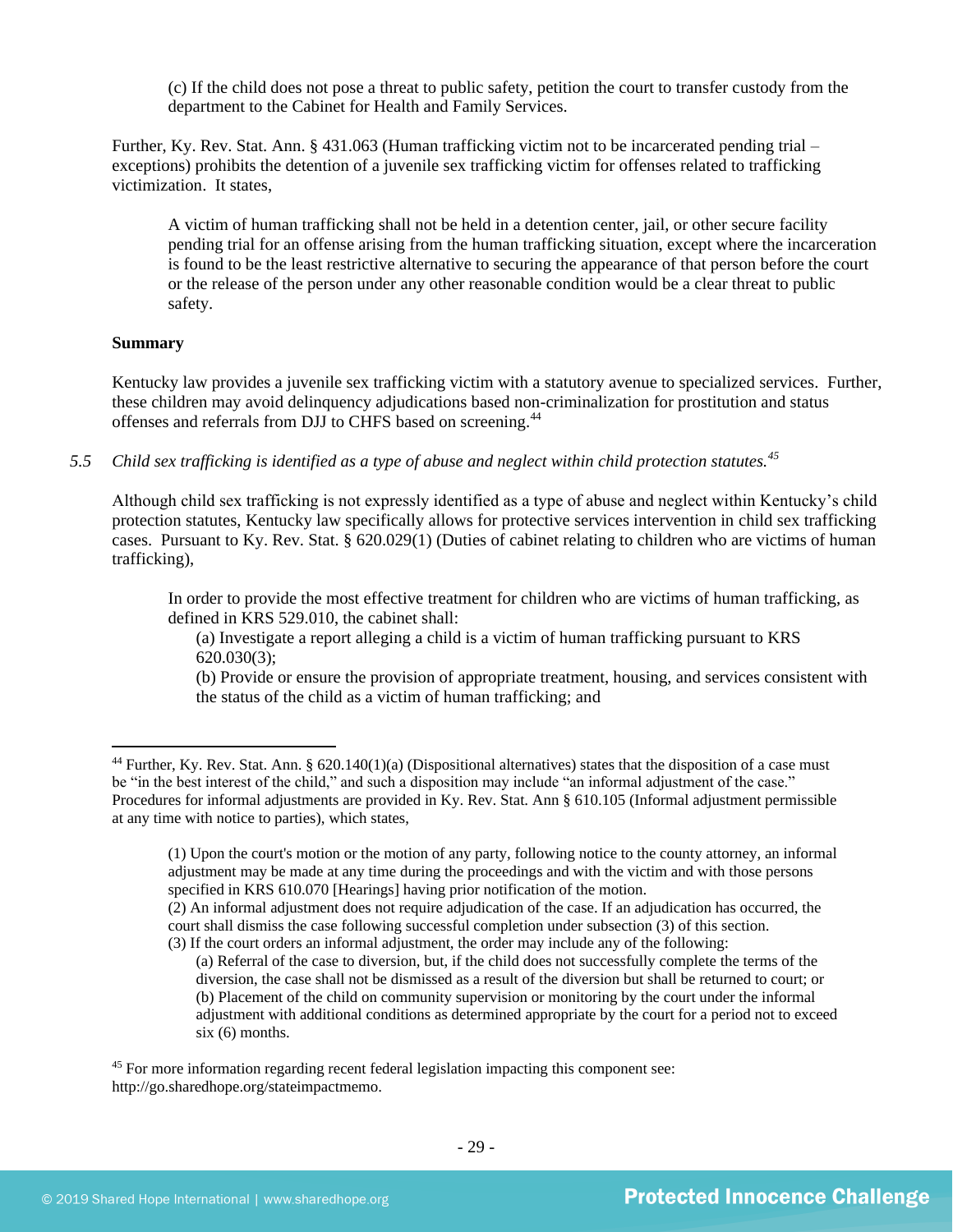(c) Proceed in the case in accordance with applicable statutes governing cases involving dependency,<sup>46</sup> neglect, or abuse regardless of whether the person believed to have caused the human trafficking of the child is a parent, guardian, or person exercising custodial control or supervision.

Ky. Rev. Stat. Ann. § 620.040 (1)(a)<sup>47</sup> (Duties of prosecutor, police, and cabinet – Prohibition as to school personnel – Multidisciplinary teams) authorizes intervention "Upon receipt of a report alleging abuse or neglect by a parent, guardian, fictive kin, person in a position of authority, person in a position of special trust, or person exercising custodial control or supervision, pursuant to KRS 620.030(1) or (2), or a report alleging a child is a victim of human trafficking . . . ." "Victim of human trafficking," is defined to mean, "a person who has been subjected to human trafficking." Ky. Rev. Stat. Ann. § 529.010(13).

Further, commercial sexual exploitation is a type of abuse and neglect in the Juvenile Code. Under Ky. Rev. Stat. Ann. § 600.020(1)(b), an "abused or neglected child" includes

a child whose health or welfare is harmed or threatened with harm when . . . [a] person twentyone (21) years of age or older commits or allows to be committed an act of sexual abuse,  $48$  sexual exploitation, or prostitution upon a child less than sixteen (16) years of age.

Under Ky. Rev. Stat. Ann. § 600.020(1)(a), the definition of an "abused or neglected child" also covers a child whose

parent, guardian, person in a position of authority or special trust, as defined in KRS 532.045, or other person exercising custodial control or supervision of the child:

5. Commits or allows to be committed an act of sexual abuse, sexual exploitation, or prostitution upon the child;

6. Creates or allows to be created a risk that an act of sexual abuse, sexual exploitation, or prostitution will be committed upon the child;

. . . .

. . . .

Under Ky. Rev. Stat. Ann. § 600.020(62), "Sexual exploitation" is further defined as behavior that

includes but is not limited to a situation in which a parent, guardian, person in a position of authority or special trust, as defined in KRS  $532.045<sup>49</sup>$  or other person having custodial control or supervision of a child or responsible for his or her welfare, allows, permits, or encourages the child to engage in an act which constitutes prostitution under Kentucky law; or a parent, guardian, person in a position of authority or special trust, as defined in KRS 532.045, or other person having custodial control or supervision of a child or responsible for his or her welfare, allows, permits, or encourages the child to engage in an act of obscene or pornographic photographing, filming, or depicting of a child as provided for under Kentucky law;

<sup>46</sup> Under Ky. Rev. Stat. Ann. § 600.020(20), "dependent child" is defined as "any child, other than an abused or neglected child, who is under improper care, custody, control, or guardianship that is not due to an intentional act of the parent, guardian, or person exercising custodial control or supervision of the child."

<sup>&</sup>lt;sup>47</sup> The text of Ky. Rev. Stat. Ann. § 620.040 cited here and elsewhere in this report includes amendments made by the enactment of House Bill 158 during the 2019 Regular Session of the Kentucky Legislature (effective March 19, 2019). <sup>48</sup> "Sexual abuse" includes, but is not necessarily limited to, any contacts or interactions in which the parent, guardian, person in a position of authority or special trust . . . or other person having custodial control or supervision

of the child or responsibility for his or her welfare, uses or allows, permits, or encourages the use of the child for the purposes of the sexual stimulation of the perpetrator or another person. Ky. Rev. Stat. Ann. § 600.020(61). <sup>49</sup> *See supra* note [3.](#page-3-0)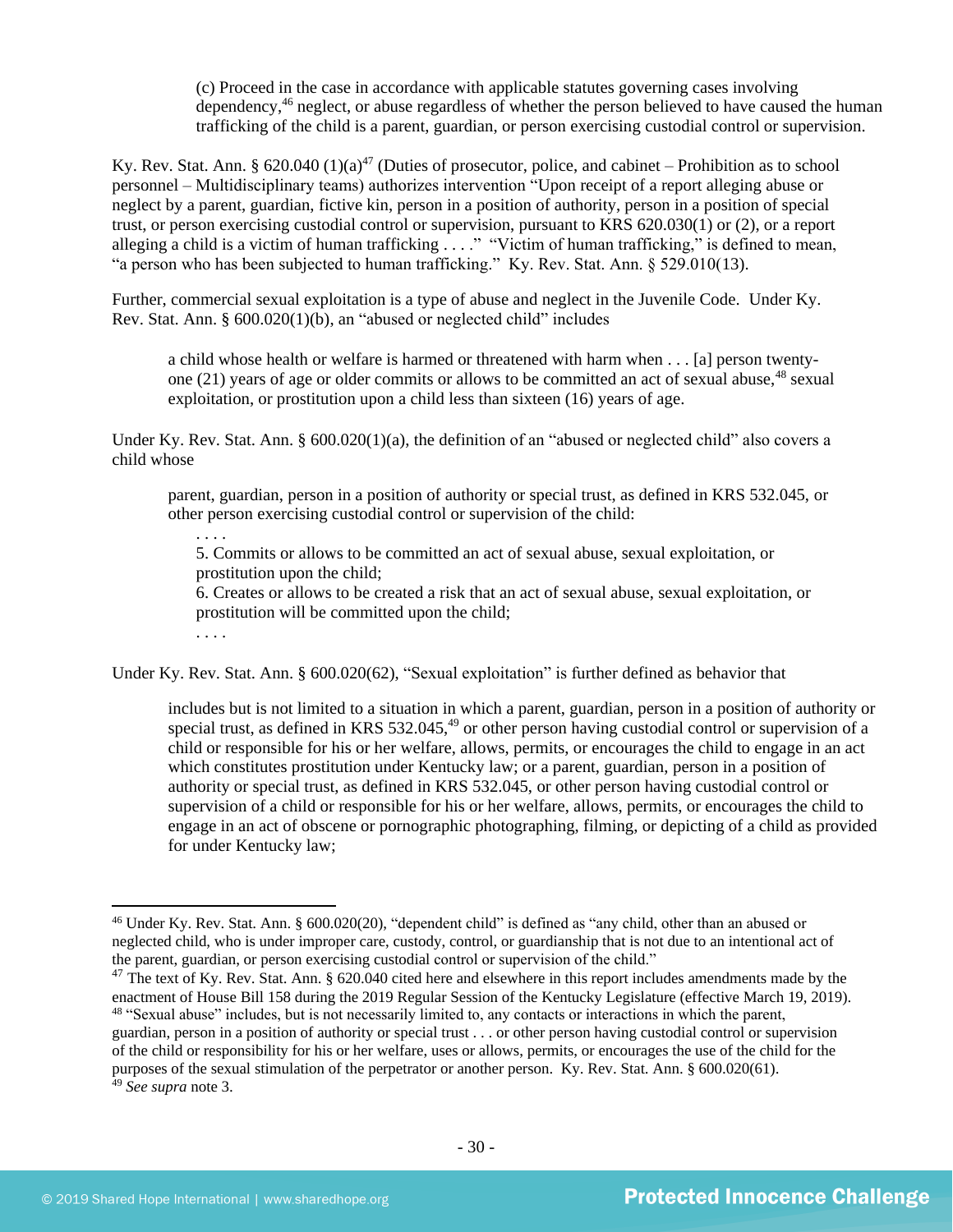## *5.6 The definition of "caregiver" or another related term in the child welfare statutes is not a barrier to a sex trafficked child accessing the protection of child welfare.*

Kentucky's definitions of "caregiver" and related terms are not barriers to a sex trafficked child accessing the protection of child welfare. When the Cabinet for Health and Family Services receives a report that a child is a victim of human trafficking, the child's case must proceed as abused, neglected, or dependent regardless of whether the abuser is a parent or guardian of the child. Pursuant to Ky. Rev. Stat. § 620.029(1)(c) (Duties of cabinet relating to children who are victims of human trafficking), "the cabinet shall . . . [p]roceed in the case in accordance with applicable statutes governing cases involving dependency, neglect, or abuse regardless of whether the person believed to have caused the human trafficking of the child is a parent, guardian, or person exercising custodial control or supervision."

Additionally, if not identified a victim of human trafficking, a victim of trafficking who is under 16 years old and is commercially sexually exploited by someone over the age of 21 is likely to receive assistance from the Cabinet for Health and Family Services based on the definition of abuse under Ky. Rev. Stat. Ann. § 600.020(1)(b) (Definitions for KRS Chapters 600 to 645), which includes "[a] person twenty-one (21) years of age or older [who] commits or allows to be committed an act of sexual abuse, sexual exploitation, or prostitution upon a child less than sixteen (16) years of age." This broadens the jurisdictional scope of abuse cases beyond abuse which occurs at the fault of a parent, guardian, household member, or person of authority or trust to include instances of non-familial trafficking.

Further, in defining "abused or neglected child," Ky. Rev. Stat. Ann. § 600.020(1)(a) refers to a "person in a position of authority or special trust, as defined in KRS 532.045 [Persons prohibited from probation or post incarceration supervision – procedure when probation or post incarceration supervision not prohibited]." Ky. Rev. Stat. Ann. § 532.045(a) (Persons prohibited from probation or postincarceration supervision – Procedure when probation or postincarceration supervision not prohibited) defines "position of authority" to include "the position occupied by . . . a household member" and § 532.045(b) defines "position of special trust" as "a position occupied by a person in a position of authority who by reason of that position is able to exercise undue influence over the minor." These definitions are also likely broad enough to include instances of non-familial trafficking.

*5.7 Crime victims' compensation is specifically available to a child victim of sex trafficking or commercial sexual exploitation of children (CSEC).*

For the purposes of crime victims' compensation, "victim" is defined as "a needy person who suffers personal physical or psychological injury or death from a criminal act in Kentucky as a result of: 1. Criminally injurious conduct . . . ." Ky. Rev. Stat. Ann. § 49.280(5)(a) (Definitions for KRS 49.270 to 49.490). "Criminally injurious conduct" has a broad definition and includes "conduct that occurs or is attempted in this jurisdiction, poses a substantial threat of personal physical, psychological injury, or death, and is punishable by fine, imprisonment, or death . . . ." Ky. Rev. Stat. Ann. § 49.280(3). As all crimes related to commercial sexual exploitation of children have some form of fine or imprisonment, these crimes are "criminally injurious conduct," and a victim of these crimes is a victim for the purpose of victims' compensation funds.

Even if the commercially sexually exploited minor was living with the trafficker, she is still eligible for recovery because "[n]o victim or dependent shall be denied compensation solely because he is a relative of the offender or was living with the offender as a family or household member at the time of the injury or death. However, the commission may award compensation to a victim or dependent who is a relative, family or household member of the offender only if the commission can reasonably determine the offender will not receive significant economic benefit or unjust enrichment from the compensation." Ky. Rev. Stat. Ann. § 49.310(2) (Eligibility for awards pursuant to KRS 49.270 to 49.490).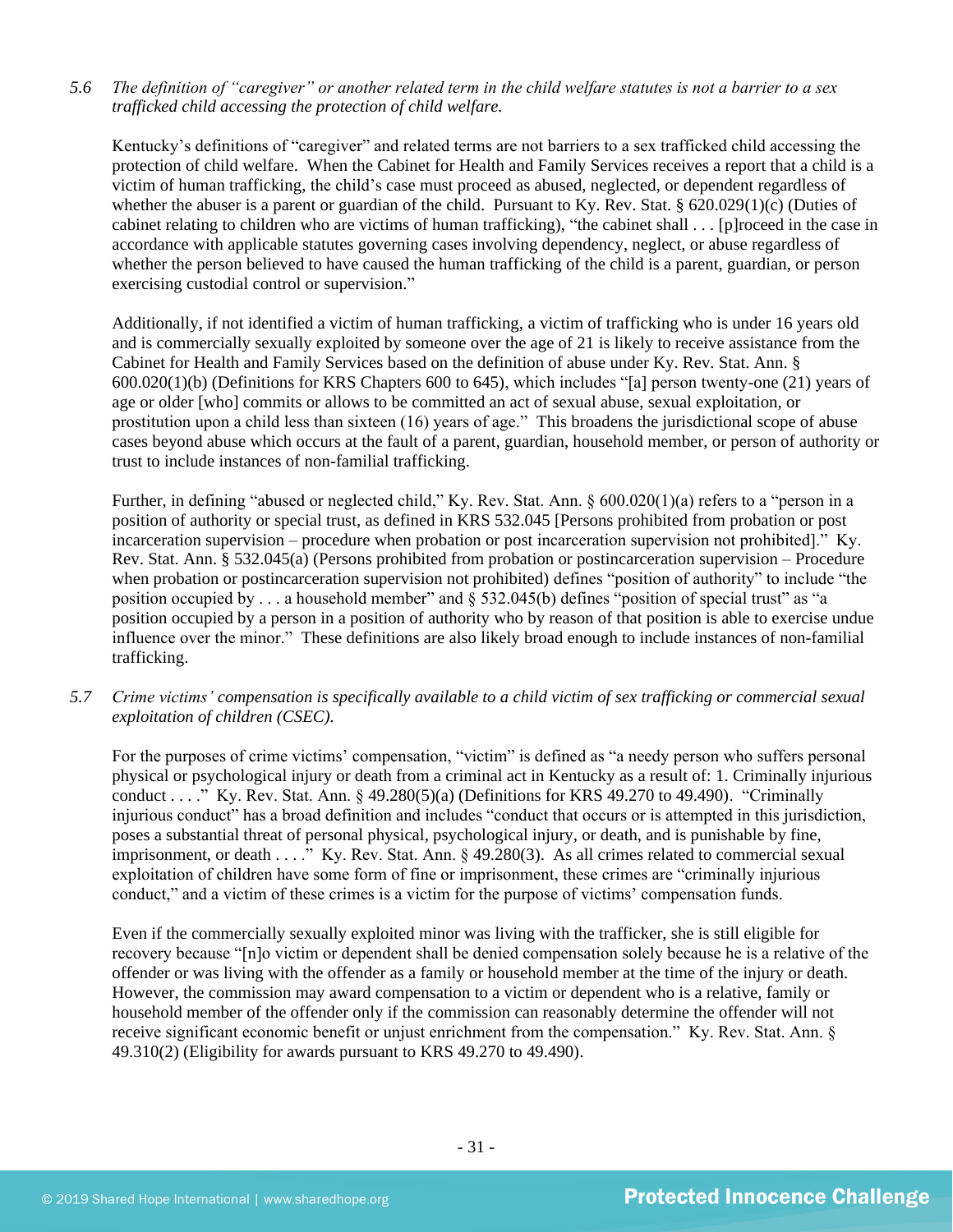A crime victim has five years from the date of the injurious criminal conduct to file a claim for victim compensation, except "that upon good cause shown, the commission may extend the time for filing if, in a particular case, the interest of justice so requires." Ky. Rev. Stat. Ann. § 49.330(2) (Application for award— Filing of claim form—Effect of pending criminal prosecution on commission proceedings).

One of the potential barriers to recovery of victim compensation for victims of domestic minor sex trafficking lies in the potential ineligibility of a victim who "because of his or her conduct, . . . contributed to the infliction of the victim's injury." Ky. Rev. Stat. Ann. § 346.140(2) (Reduction of award—Determination of victim's contribution—Basis for denial of claim). If the victim is found to have contributed to the injury, then the claim may be reduced or rejected. Ky. Rev. Stat. Ann. § 346.140(2). Furthermore, if it is found that the claimant will not "suffer serious financial hardship if not granted financial assistance," then the victim will be denied compensation. Ky. Rev. Stat. Ann. § 346.140(3). Another potential ineligibility can stem from a delay in reporting the injury to police. Ky. Rev. Stat. Ann. § 49.370(1)(c) (Awards, findings, and amounts) states, in part, "in no case may an award be made where the police or court records show that such report was made more than forty-eight (48) hours after the occurrence of such crime unless the commission, for good cause shown, finds the delay to have been justified." Lastly, "[e]xcept for claims related to sexual assault or domestic violence, the commission upon finding that the claimant or victim has not fully cooperated with appropriate law enforcement agencies shall deny, reconsider, or reduce an award." Ky. Rev. Stat. Ann. § 49.370(2).

- 5.7.1 Recommendation: Amend Ky. Rev. Stat. Ann. § 49.330(2) (Application for award—Filing of claim form—Effect of pending criminal prosecution on commission proceedings) to stipulate an exception for child victims of Ky. Rev. Stat. Ann. § 529.100 (Human trafficking), § 529.110 (Promoting human trafficking), § 529.040 (Promoting prostitution), § 531.310 (Use of a minor in a sexual performance), § 531.320 (Promoting a sexual performance by a minor), and § 530.070 (Unlawful transaction with minor in the third degree) (in which prostitution is the transaction) in recognition of the challenges these victims face through trauma-bonding, denial, and delayed disclosure.
- 5.7.2 Recommendation: Amend Ky. Rev. Stat. Ann. § 49.370(2) (Awards, findings, and amounts) to explicitly include victims of human trafficking along with victims of sexual assault and domestic violence.

## *5.8 Victim-friendly procedures and protections are provided in the trial process for minors under 18.*

Kentucky Rules of Evidence (KRE) § 412 applies to "any civil or criminal proceeding involving alleged sexual misconduct." KRE § 412(a). Under this statute, in both civil and criminal proceedings generally, "Evidence offered to prove that any alleged victim engaged in other sexual behavior" and "[e]vidence offered to prove any alleged victim's sexual predisposition" is inadmissible with certain exceptions. KRE § 412. However, in the case of a prosecution of a trafficker for promoting prostitution under Ky. Rev. Stat. Ann. § 529.040 (Promoting prostitution), one may not be convicted of promoting prostitution "solely on the uncorroborated testimony of a person whose prostitution activity he is alleged to have advanced or from whose prostitution activity he is alleged to have profited," making a child victim's testimony potentially insufficient to convict her trafficker. Ky. Rev. Stat. Ann. § 529.060(2).

Pursuant to Ky. Rev. Stat. Ann. § 421.350(1) (Testimony of child allegedly victim of illegal sexual activity), certain protections are given to child victim-witnesses under the age of 13 in prosecutorial proceedings:

under KRS 510.040 [Rape in the first degree] to 510.155 [including all degrees of rape, sodomy, sexual abuse, indecent exposure, and unlawful use of electronic means], 529.030 [Promoting prostitution in the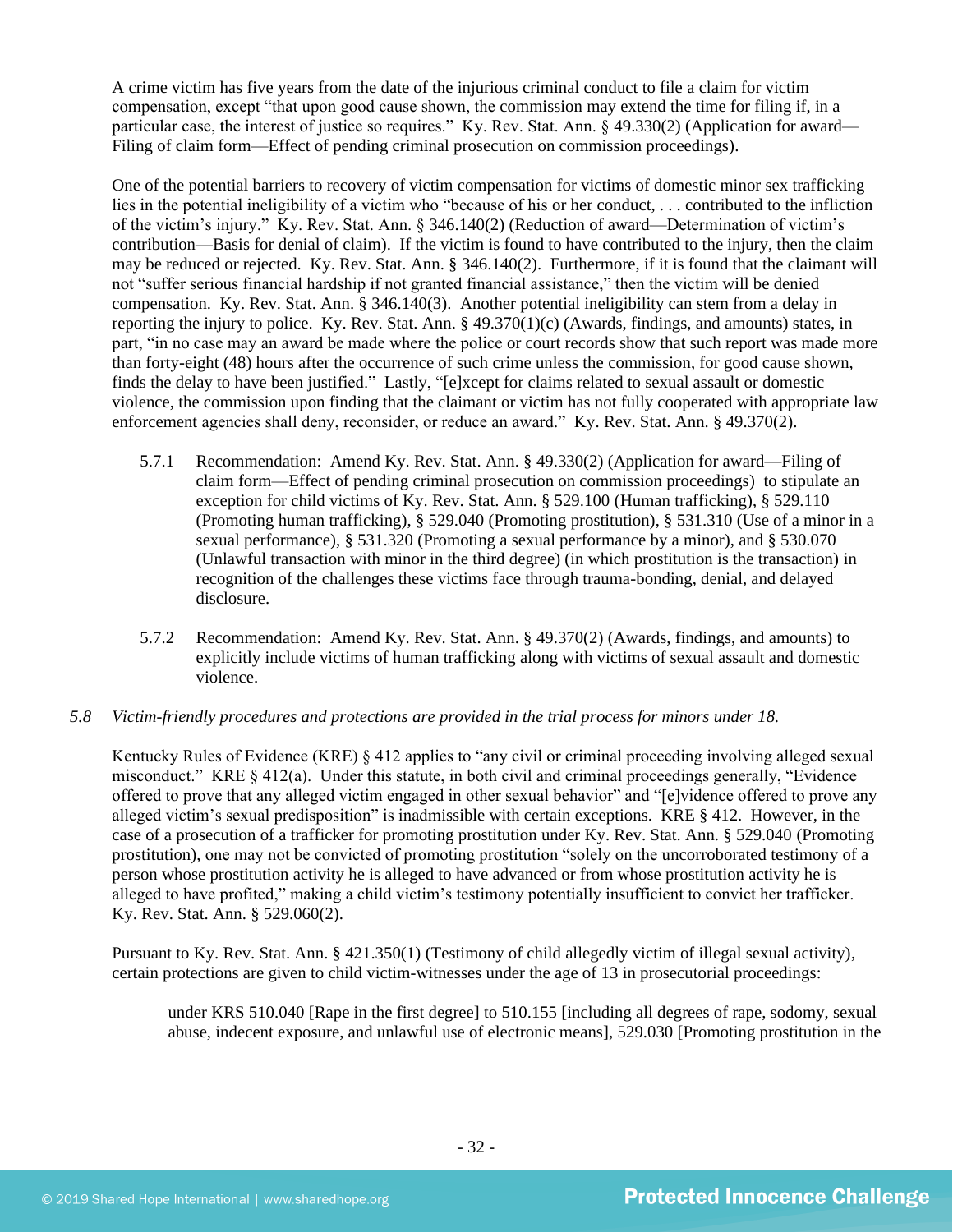first degree] to 529.050 [Promoting prostitution],<sup>50</sup>529.070 [Permitting prostitution], 529.100 [Human] trafficking], 529.110 [Promoting human trafficking], 530.020 [Incest], 530.060 [Endangering welfare of a minor], 530.064(1)(a) [Unlawful transaction with a minor in the first degree], 531.310 [Use of a minor in a sexual performance], 531.320 [Promoting a sexual performance by a minor], 531.370 [Using minors to distribute material portraying a sexual performance], or any specified in KRS 439.3401 and all dependency proceedings pursuant to KRS Chapter 620, when the act is alleged to have been committed against a child twelve (12) years of age or younger, and applies to the statements or testimony of that child or another child who is twelve (12) years of age or younger who witnesses one of the offenses included in this subsection.

These protections include, under particular circumstances and showing of compelling need,<sup>51</sup> closed circuit testimony that allows the defendant to "observe and hear the testimony of the child in person, but shall ensure that the child cannot hear or see the defendant." Ky. Rev. Stat. Ann. § 421.350(2). The court may also order that a child's testimony be recorded out of court for use in trial with the defendant able to listen and observe but not be seen or heard by the child. Ky. Rev. Stat. Ann. § 421.350(3). The recording must be "both visual and oral" and the defendant must be "afforded an opportunity to view the recording before it is shown in the courtroom." Ky. Rev. Stat. Ann. § 421.350(3)(a), (d).

*5.9 Child sex trafficking victims may vacate delinquency adjudications and expunge related records for prostitution and other offenses arising from trafficking victimization, without a waiting period.*

Kentucky law allows minors to vacate delinquency adjudications and expunge related records for prostitution and other offenses arising from trafficking victimization, but relief is not immediately available. Ky. Rev. Stat. Ann. § 610.330 (Expungement of juvenile court records) states,

(1) (a) Any child who has been adjudicated as coming within the purview of KRS Chapters 630 [Status offenders], 635 [Public offenders], or 645 [Mental health act], but not KRS Chapters 620 [Dependency, neglect, and abuse] or 640 [Youthful offenders], may petition the court for the expungement of offenses from his or her juvenile court record.<sup>52</sup>

<sup>50</sup> Ky. Rev. Stat. Ann. § 529.030 (Promoting prostitution in the first degree) and 529.050 (Promoting prostitution in the second and third degree) were repealed on June 26, 2007. Ky. Rev. Stat. § 529.040 (Promoting prostitution) is the one offense included in this provision range.

<sup>&</sup>lt;sup>51</sup> "'[C]ompelling need' is defined as the substantial probability that the child would be unable to reasonably communicate because of serious emotional distress produced by the defendant's presence." Ky. Rev. Stat. Ann. § 421.350(5).

 $52$  Ky. Rev. Stat. Ann. § 635.020 (Criteria for determining how child is to be tried) provides guidance on when a child is to be tried as a public offender rather than as a youthful offender, stating,

<sup>(1)</sup> If, prior to an adjudicatory hearing, there is reasonable cause to believe that a child before the court has committed a felony other than those described in subsections (2) and (3) of this section, a misdemeanor, or a violation, the court shall initially proceed in accordance with the provisions of this chapter [Public offenders].

<sup>(2)</sup> If a child charged with a capital offense, Class A felony, Class B felony, had attained age fourteen (14) at this time of the alleged commission of the offense, the court shall, upon motion of the county attorney made prior adjudication, and after the county attorney has consulted with the Commonwealth's attorney, that the child be proceeded against as a youthful offender, proceed in accordance with the provisions of KRS 640.010.

<sup>(3)</sup> If a child charged with a Class C or Class D felony has on one (1) prior separate occasion been adjudicated a public offender for a felony offense and had attained the age of sixteen (16) at the time of the alleged commission of the offense, the court shall, upon motion of the county attorney made prior to adjudication, and after the county attorney has consulted with the Commonwealth's attorney, that the child be proceeded against as a youthful offender, proceed in accordance with the provisions of KRS 640.010.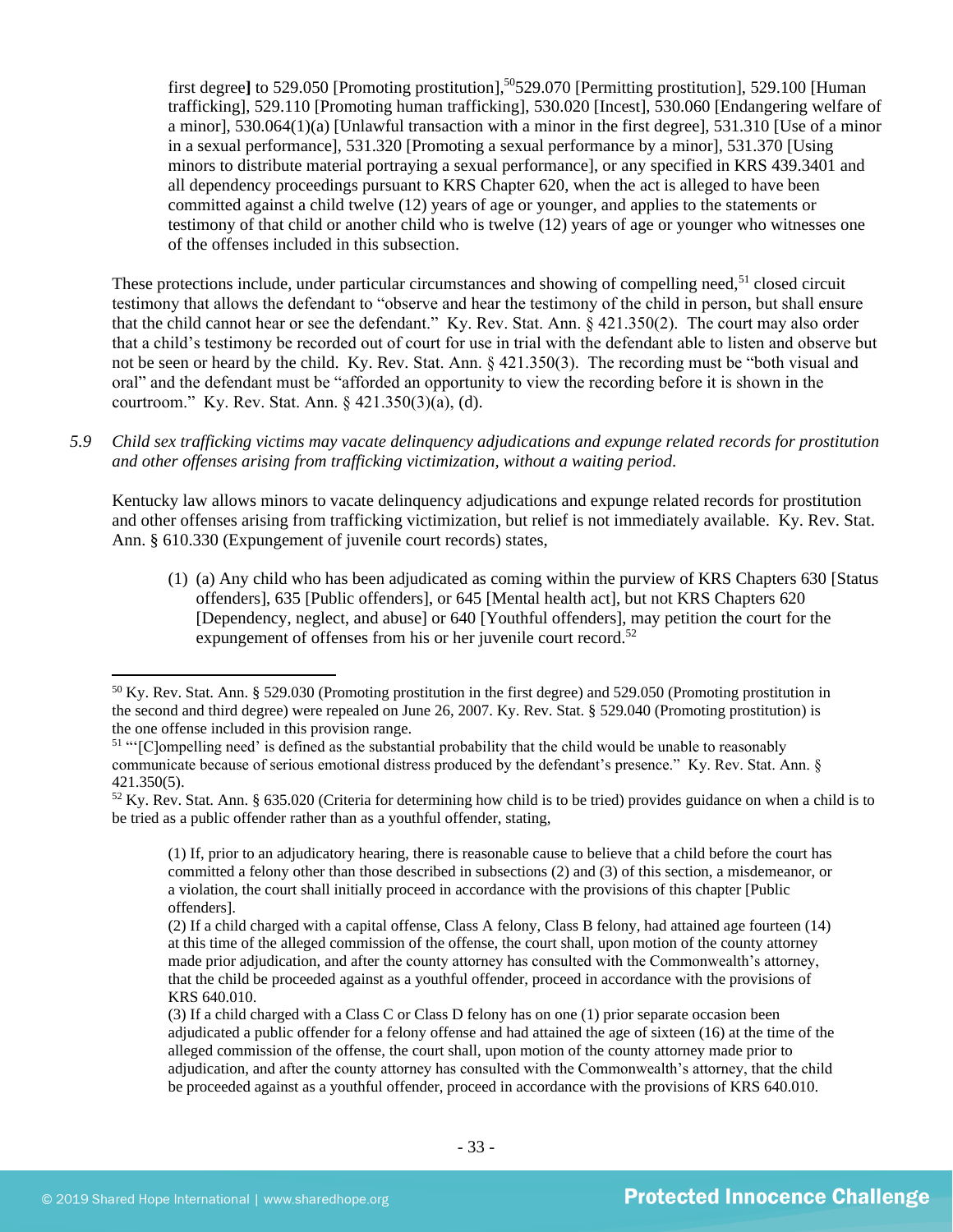. . . . (c) Expungement shall not be granted if:

- 1. There is any proceeding pending or being instituted against the child;
- 2. The offense is a sex crime,  $5<sup>3</sup>$  as defined in 17.500; or
- 3. The offense would classify a person as a violent offender under KRS 439.3401.

(2) A petition may seek the expungement from the juvenile court records of:

- (a) Misdemeanors, violations, or status offenses;
- (b) A single felony; or
- (c) A series of felonies arising from a single incident.

(3) The petition shall be filed or the court order entered no sooner than two (2) years after the date of termination of the court's jurisdiction over the person, or two (2) years after his or her unconditional release from commitment to the Department of Juvenile Justice or the Cabinet for Health and Family Services or a public or private agency, except that the two (2) year period may be waived if the court finds that such extraordinary circumstances exist with regard to the petitioner as to make waiver advisable.

. . . .

(5) The court may order the adjudication vacated and all records expunged in the petitioner's case in the custody of the court and any of these records in the custody of any other agency or official, including law enforcement and public or private elementary and secondary schools, unless at the hearing the county attorney establishes that the child or the offense is ineligible for expungement under subsections (1) to (4) of this section.

(6) Upon the entry of the order to expunge the records, the proceedings in the case shall be deemed never to have occurred and all index references shall be deleted and the person and court may properly rely that no record exists with respect to such person upon any inquiry in the matter . . . . . . . .

Because Ky. Rev. Stat. Ann. § 610.330(3) mandates a minimum 2 year waiting period, however, child sex trafficking victims may face collateral consequences associated with having a delinquency adjudication and accessible juvenile records during that time.

Ky. Rev. Stat. Ann. § 529.160 (Expungement of records relating to violation of chapter when person charged or convicted was a victim of human trafficking at time of offense – Motion – Finding – Presumption) shortens the waiting period for expunging records related to trafficking victimization, stating,

(1) When a person is charged or convicted under this chapter [Prostitution offenses], or with an offense which is not a violent crime as defined in KRS  $17.165$ ,<sup>54</sup> and the person's participation in the offense is determined to be the direct result of being a victim of human trafficking, the person may make a motion in the court in which the charges were filed to expunge all records of the offense.

(2) The motion shall be filed no sooner than sixty (60) days following the date the final judgment was entered by the court in which the charges were filed.

. . . .

<sup>&</sup>quot;Prostitution is a Class B misdemeanor." Ky. Rev. Stat. Ann. § 529.020(b) (Prostitution). Accordingly, a child charged with prostitution would be adjudicated as a public offender, so the expungement and vacatur provisions set forth under Ky. Rev. Stat. Ann. § 610.330 would apply.

<sup>53</sup> *See supra* note [29](#page-18-0) for definition of "sex crime."

<sup>54</sup> Ky. Rev. Stat. Ann. § 17.165(3) (Definitions – Criminal record check for job applicants at child-care centers – Restrictions on employing violent offenders or person convicted of sex crimes) defines "violent crime" as "the commission of a capital offense, Class A felony or Class B felony involving the death of the victim, or rape in the first degree or sodomy in the first degree of the victim or serious physical injury to a victim."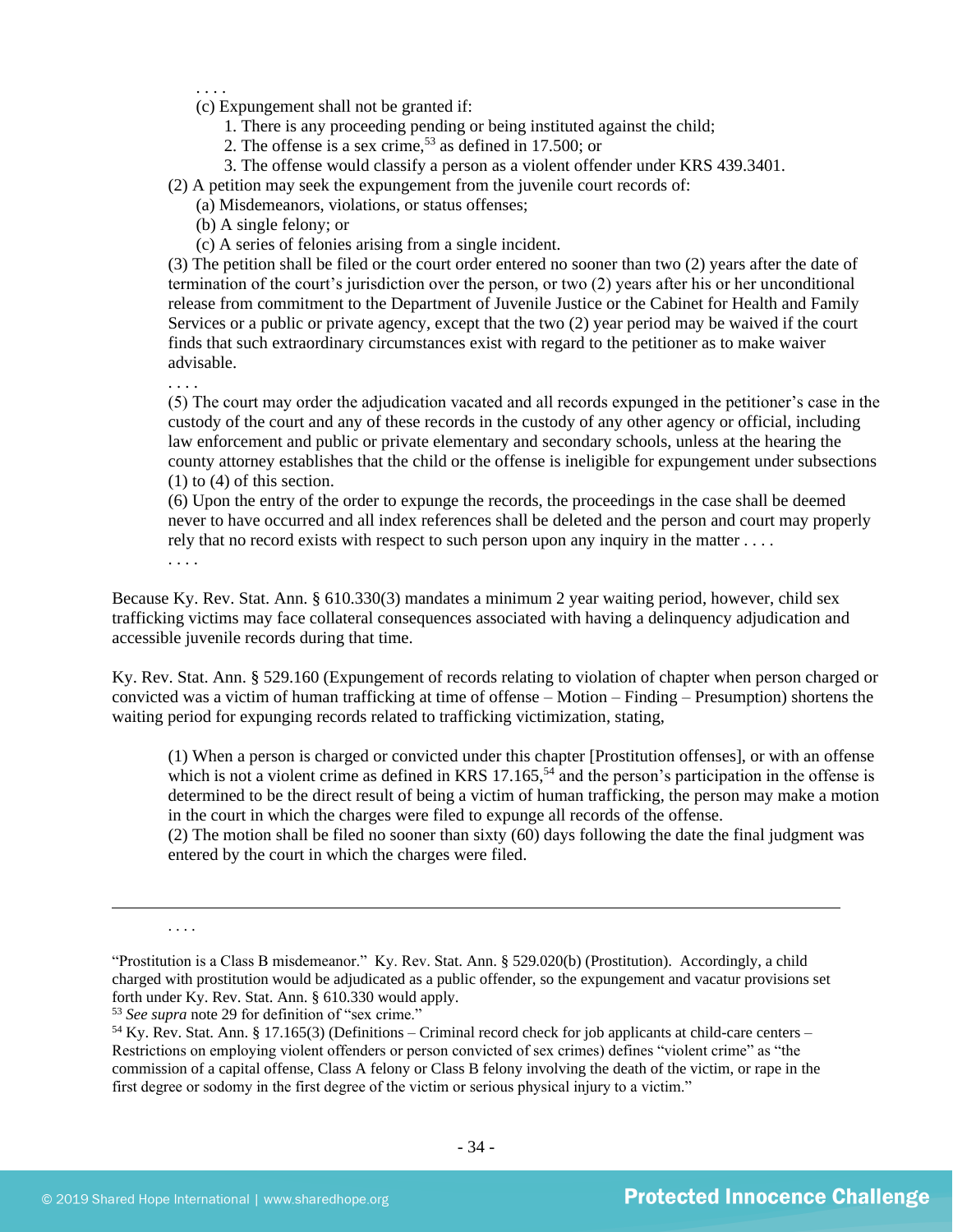(3) (a) A motion filed under this section, any hearing conducted on the motion, and any relief granted are governed by KRS 431.076, 431.078, and 431.079 unless otherwise provided in this section. (b) For purposes of expungement under KRS 431.076, a finding by the court that the person's participation in the offense was a direct result of being a victim of human trafficking shall deem the charges as dismissed with prejudice.

(c) No official determination or documentation is required to find that the person's participation in the offense was a direct result of being a victim of human trafficking, but documentation from a federal, state, local, or tribal government agency shall create a presumption that the defendant was a victim at the time of the offense shall create a presumption that the defendant's participation in the offense was a direct result of being a victim.

Further, Ky. Rev. Stat. Ann. § 529.160(3)(b) allows for vacatur in that "a finding by the court that the person's participation in the offense was a direct result of being a victim of human trafficking shall deem charges as dismissed with prejudice."

However, Ky. Rev. Stat. Ann. § 529.160 applies only to convicted persons. Pursuant to Ky. Rev. Stat. Ann. § 635.040 (Effect of adjudication by juvenile court), "no adjudication by a juvenile session of District Court shall be deemed a conviction . . . ." Because being adjudicated is not the same as being convicted, a child sex trafficking victim would be unable to vacate a delinquency adjudication or to expunge juvenile records under Ky. Rev. Stat. Ann. § 529.160.

- 5.9.1 Recommendation: Amend Ky. Rev. Stat. Ann. § 529.160 (Expungement of records relating to violation of chapter when person charged or convicted was a victim of human trafficking at time of offense – Motion – Finding – Presumption) to remove the waiting period for vacating delinquency adjudications and expunging related records.
- *5.10 Victim restitution and civil remedies for victims of domestic minor sex trafficking or commercial sexual exploitation of children (CSEC) are authorized by law.*

Ky. Rev. Stat. Ann. § 532.032 (Restitution) generally allows restitution to victims by stating that "[r]estitution to a named victim, if there is a named victim, shall be ordered in a manner consistent, insofar as possible, with the provisions of this section . . . ." *Fields v. Commonwealth*, 123 S.W.3d 914, 916 (Ky. Ct. App. 2003) also confirms that "under this statute restitution must now be considered during sentencing in all appropriate cases, and therefore that the General Assembly contemplated ordinary sentencing procedures as the foundation for restitutionary sentences . . . ." Ky. Rev. Stat. Ann. § 532.356(1) (Reimbursement and restitution as additional sanctions – Ineligibility to operate motor vehicle upon conviction of certain theft, fraud, and organized crime offenses) states in part, "Upon a person's conviction and sentencing for any nonstatus juvenile offense, moving traffic violation, criminal violation, misdemeanor, or Class D felony offense, and, for the purposes of paragraph (b) of this subsection, any Class C felony offense listed in subsection  $(3)^{55}$  of this section, the court shall impose the following sanctions in addition to any imprisonment, fine, court cost, or community service . . . ." The

<sup>55</sup> Ky. Rev. Stat. Ann. § 532.356(3) lists fraud, theft, and organized crime offenses: "1. KRS 434.650 [Fraudulent use – Presumption as to knowledge of revocation]; 2. KRS 434.655 [Fraudulent use of credit or debit card after reporting it lost, as stolen, or not received]; 3. KRS 434.660 [Fraud by authorized persons, business organization, or financial institution]; 4. KRS 434.670 [Failure to furnish goods, services, etc., represented in writing as furnished]; 5. KRS 434.690 [Receiving goods, services, etc., obtained by fraud – presumption as to possession of transportation tickets fraudulently obtained]; 6. KRS 514.030 [Theft by unlawful taking or disposition – Penalties]; 7. KRS 514.040 [Theft by deception]; 8. KRS 514.050 [Theft of property lost, mislaid, or delivered by mistake]; 9. KRS 514.060 [060 Theft of services]; 10. KRS 514.070 [070 Theft by failure to make required disposition of property]; 11. KRS 514.080 [Theft by extortion]; 12. KRS 514.090 [Theft of labor already rendered]; 13. KRS 514.110 [Receiving stolen property]; 14. KRS 514.120 [Obscuring identity of machine or other property]; or 15. KRS 506.120 [Engaging in organized crime]."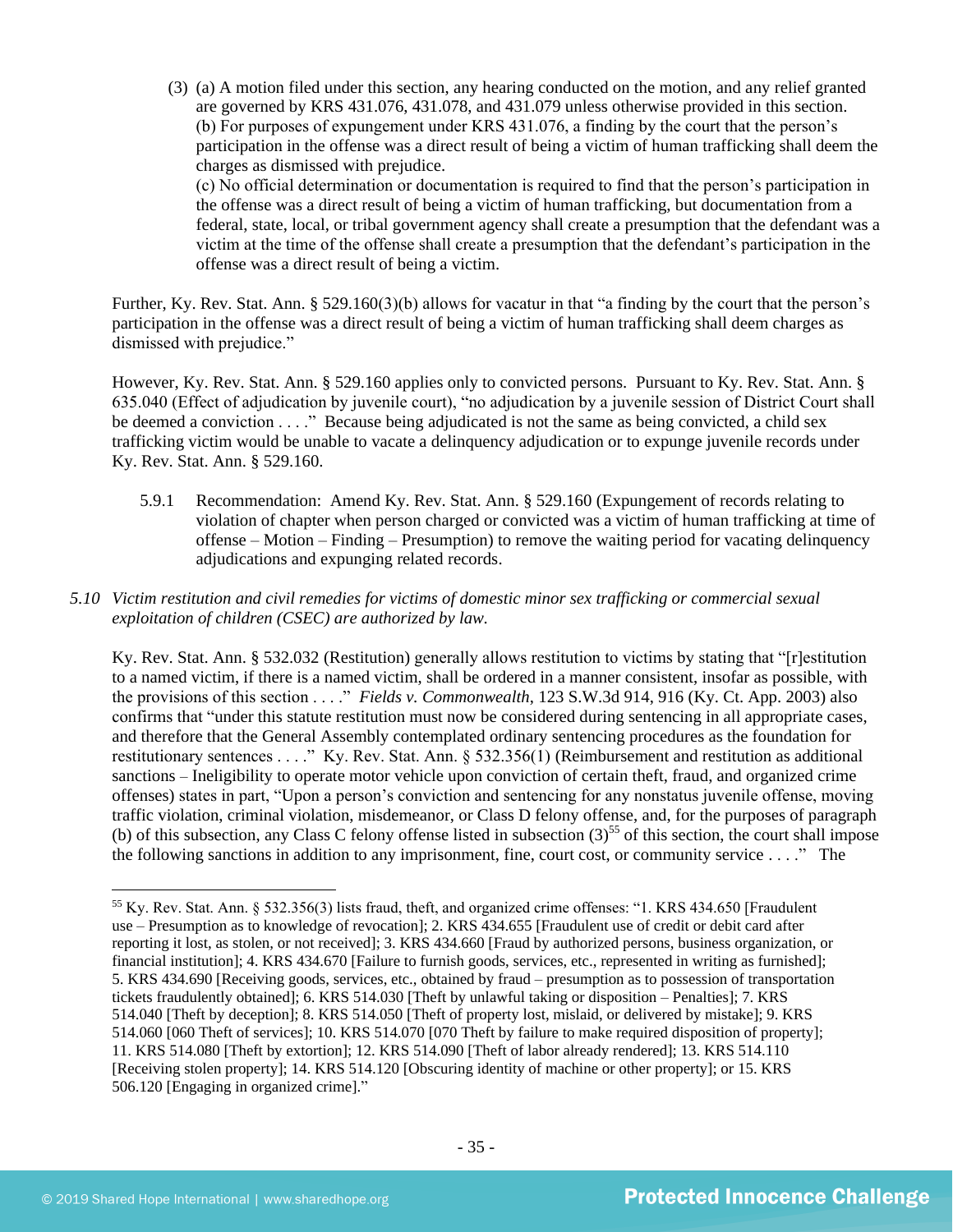provision goes on to list in paragraph (a) "[r]eimbursement to the state or local government" of certain incarceration and medical expenses and, in paragraph (b), "[r]estitution to the crime victim as set out in KRS 439.563, 532.032, and 532.033." Therefore, for certain crimes related to domestic minor sex trafficking that are misdemeanors or Class D felonies, including Ky. Rev. Stat. Ann. § 529.040 (Promoting prostitution), § 530.070 (Unlawful transaction with a minor in the third degree), § 531.340 (Distribution of matter portraying a sexual performance by a minor), and § 531.350 (Promoting the sale of material portraying a sexual performance by a minor), the victim can receive restitution.

In the event a defendant is sentenced to only probation or conditional discharge, restitution is also set out pursuant to Ky. Rev. Stat. Ann. § 533.030(3) (Conditions of probation and conditional discharge – Restitution to victim):

. . . . [W]here the victim suffered actual medical expenses, direct out-of-pocket losses, or loss of earning as a direct result of the crime, or where the victim incurred expenses in relocating for the purpose of the victim's safety or the safety of a member of the victim's household . . . the court shall order the defendant to make restitution . . . . Restitution shall be ordered in the full amount of the damages, unless the damages exceed one hundred thousand dollars (\$100,000) or twice the amount of the gain from the commission of the offense, whichever is greater, in which case the higher of these two (2) amounts shall be awarded. The court may, in lieu of ordering monetary restitution, order the defendant to make restitution by working for or on behalf of the victim . . . .

Under Ky. Rev. Stat. Ann. § 413.249(1)(a) (Action relating to childhood sexual abuse or childhood sexual assault), domestic minor sex trafficking victims may also bring civil cases for "childhood sexual assault," which includes Ky. Rev. Stat. Ann. § 529.100 (Human trafficking). Specifically, "childhood sexual assault" for which civil cases may occur means "an act or series of acts against a person less than eighteen (18) years old and which meets the criteria defining a felony in KRS 510.040 [Rape in the first degree], 510.050 [Rape in the second degree], 510.060 [Rape in the third degree], 510.070 [Sodomy in the first degree], 510.080 [Sodomy in the second degree], 510.090 [Sodomy in the third degree], 510.110 [Sexual abuse in the first degree], 529.100 [Human trafficking] where the offense involves commercial sexual activity, 529.110 [Promoting human trafficking] where the offense involved commercial sexual activity, 530.020 [Incest], 530.064 [Unlawful transaction with a minor in the first degree], 531.310 [Use of a minor in a sexual performance], or 531.320 [Promoting a sexual performance by a minor]." Ky. Rev. Stat. Ann. § 413.249(1)(a).

Further, Ky. Rev. Stat. Ann. § 506.180 (Cause of action by victim of criminal gang incident against defendant for damages) allows the victim of an act perpetrated by a criminal gang to bring a cause of action for punitive and compensatory damages.

*5.11 Statutes of limitations for civil and criminal actions for child sex trafficking or commercial sexual exploitation of children (CSEC) offenses are eliminated or lengthened to allow prosecutors and victims a realistic opportunity to pursue criminal action and legal remedies.*

Ky. Rev. Stat. Ann. § 500.050(1) (Time limitations) states, "Except as otherwise expressly provided, the prosecution of a felony is not subject to a period of limitation and may be commenced at any time." If the crime charged is a misdemeanor, such as Ky. Rev. Stat. Ann. § 530.070 (Unlawful transaction with a minor in the third degree), § 529.040(2) (Promoting prostitution of only one victim), § 529.070 (Permitting prostitution), and a first time offense of § 531.350 (Promoting sale of material portraying a sexual performance by a minor), the case must be brought within one year of the offense. Ky. Rev. Stat. Ann. § 500.050(2).

The statute of limitations to bring a civil case under Ky. Rev. Stat. Ann. § 413.249(2)(a) (Action relating to childhood sexual abuse or childhood sexual assault) expires within the longest of the following periods "(a) Within ten (10) years of the commission of the act or the last of a series of acts by the same perpetrator; (b) Within ten (10) years of the date the victim knew, or should have known, of the act; (c) Within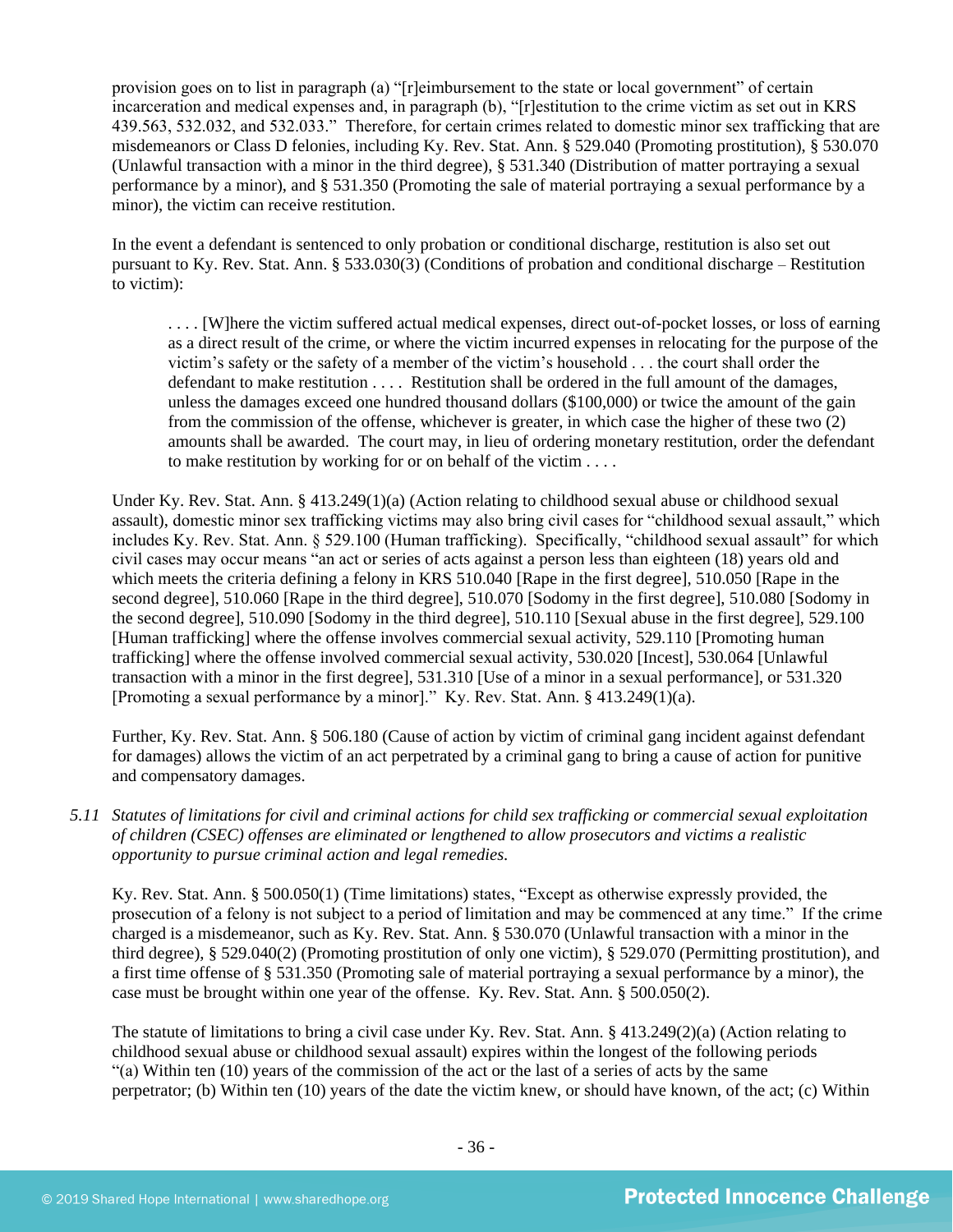ten (10) years after the victim attains the age of eighteen (18) years; or (d) Within ten (10) years of the conviction of a civil defendant for an offense included in the definition of childhood sexual abuse or childhood sexual assault."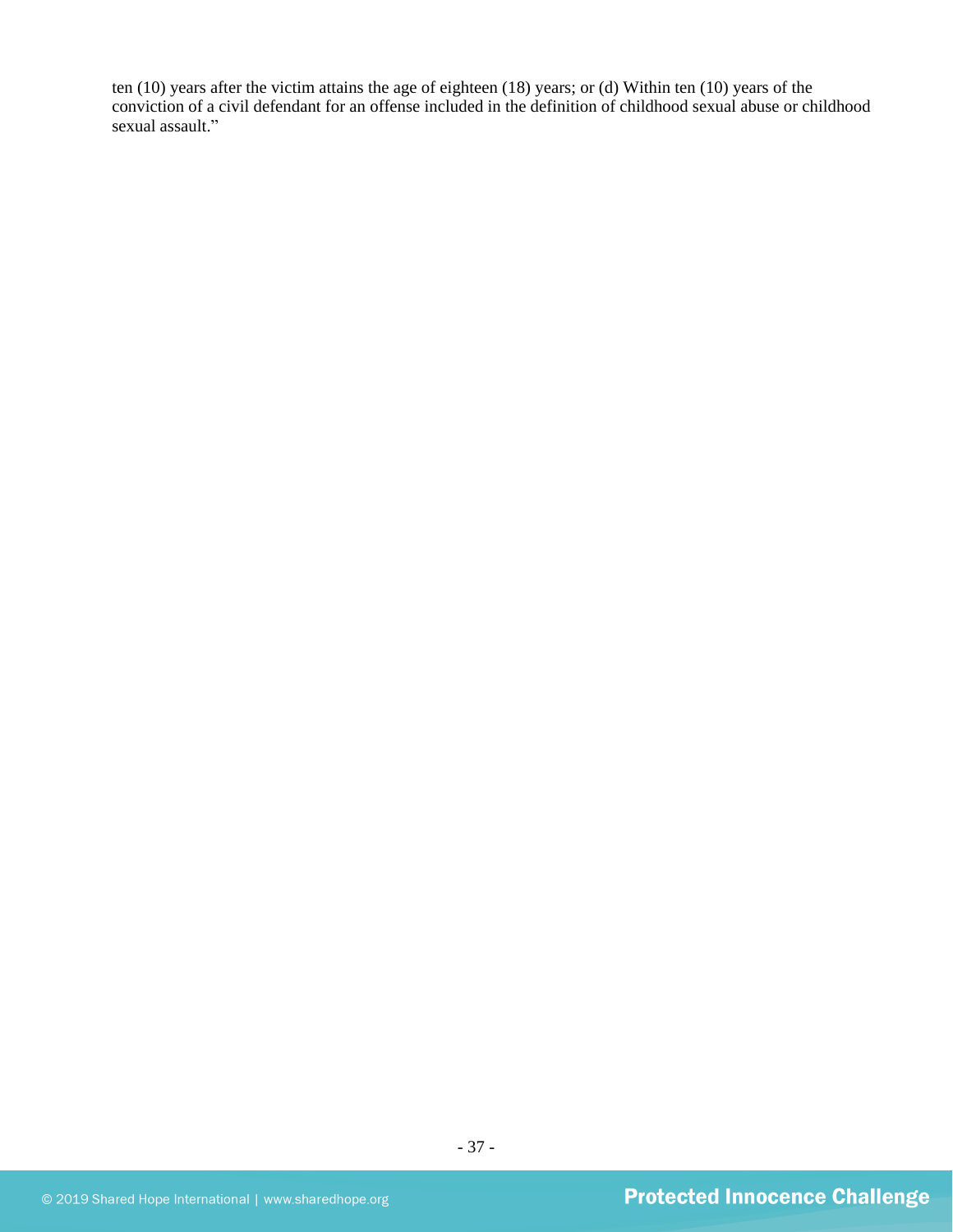#### FRAMEWORK ISSUE 6: CRIMINAL JUSTICE TOOLS FOR INVESTIGATION AND PROSECUTIONS

#### *Legal Components:*

- *6.1 Training on human trafficking and domestic minor sex trafficking for law enforcement is statutorily mandated or authorized.*
- *6.2 Single party consent to audiotaping is permitted in law enforcement investigations.*
- *6.3 Wiretapping is an available tool to investigate domestic minor sex trafficking and commercial sexual exploitation of children (CSEC).*
- *6.4 Using a law enforcement decoy to investigate buying or selling commercial sex is not a defense to soliciting, purchasing, or selling sex with a minor.*
- *6.5 Using the Internet or electronic communications to investigate buyers and traffickers is a permissible investigative technique.*
- *6.6 State law requires reporting of missing children and located missing children.*

#### *Legal Analysis:*

*6.1 Training on human trafficking and domestic minor sex trafficking for law enforcement is statutorily mandated or authorized.*

*\_\_\_\_\_\_\_\_\_\_\_\_\_\_\_\_\_\_\_\_\_\_\_\_\_\_\_\_\_\_\_\_\_\_\_\_\_\_\_\_\_\_\_\_\_\_\_\_\_\_\_\_\_\_\_\_\_\_\_\_\_\_\_\_\_\_\_\_\_\_\_\_\_\_\_\_\_\_\_\_\_\_\_\_\_\_\_\_\_\_\_\_\_\_*

Under Ky. Rev. Stat. § 15.334(1), the Kentucky Law Enforcement Council "shall approve mandatory training subjects to be taught to all students attending a law enforcement basic training course that include but are not limited to:

. . . .

. . . .

(b) The dynamics of domestic violence, pediatric abusive head trauma, as defined in KRS 620.020, child physical and sexual abuse, and rape . . . .

(e) The characteristics and dynamics of human trafficking, state and federal laws relating to human trafficking, the investigation of cases involving human trafficking, including but not limited to screening for human trafficking, and resources for assistance to the victims of human trafficking . . . . . . . .

In addition to this human trafficking specific training, under Ky. Rev. Stat. Ann. § 15.946 (In-service training for peace officers on child sexual abuse), "The Kentucky Law Enforcement Council shall provide an in-service training program for peace officers in child development, the dynamics of physical and sexual abuse, the impact of violence on child development, the treatment of offenders, and related issues. Each peace officer desiring to participate in the Kentucky Law Enforcement Foundation Fund program, if eligible to participate, shall successfully complete the in-service training."

Further, certain other training related to child sexual abuse and victim protections is provided for law enforcement. Ky. Rev. Stat. Ann. § 15.942 (Training plan for investigation of child sexual abuse and protection of victims) states, "The Justice and Public Safety Cabinet, the Attorney General, the Administrative Office of the Courts, and the Cabinet for Health and Family Services shall develop a training plan for investigation of child sexual abuse cases and protection of child sexual abuse victims within the Commonwealth. They may seek assistance from any educational, legal, and mental and physical health-care professionals needed for implementation of training programs."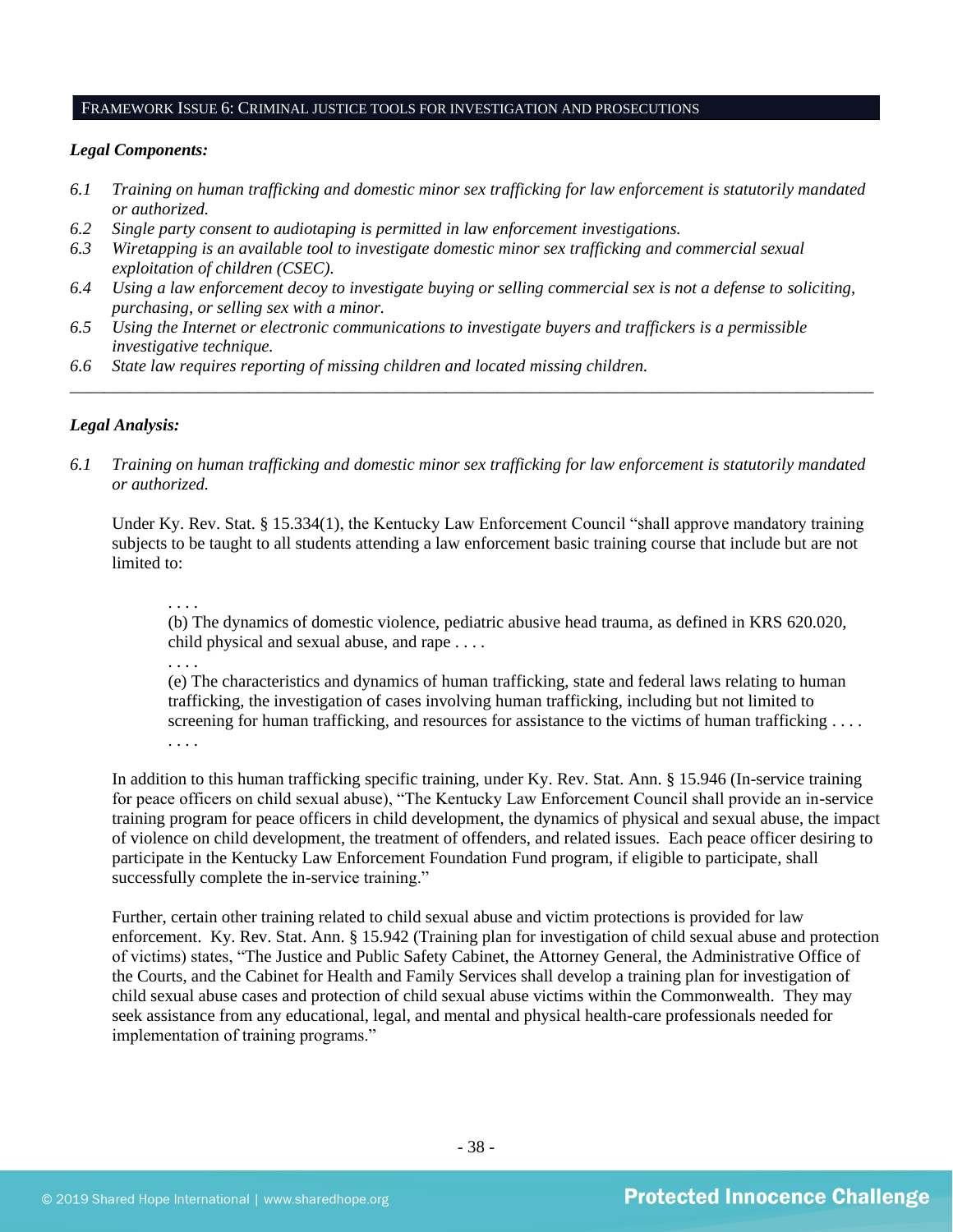*6.2 Single party consent to audiotaping is permitted in law enforcement investigations.*

Kentucky allows for single party consent to audiotaping. Eavesdropping is a crime defined as "to overhear, record, amplify or transmit any part of a wire or oral communication of others without the consent of at least one (1) party thereto by means of any electronic, mechanical or other device." Ky. Rev. Stat. Ann. §§ 526.010, 526.020.

*6.3 Wiretapping is an available tool to investigate domestic minor sex trafficking and commercial sexual exploitation of children (CSEC).* 

Kentucky law prohibits wiretaps without exception. *Basham v. Commonwealth*, 675 S.W.2d 376, 379 (Ky. 1984), reemphasizes, "Kentucky has not enacted legislation authorizing electronic surveillance by state law enforcement officials. Such an operation by the Kentucky State Police, just as with any other person, is unlawful under the Kentucky statute prohibiting eavesdropping." *Id. Basham* notes that the legislature has the prerogative "to exclude all use of evidence obtained by electronic surveillance or eavesdropping, wheresoever and however obtained. But we must resist the impulse to legislate an evidentiary exclusion that the legislation does not itself provide." *Id.* at 381. The only way information from a wiretap may enter a state prosecution is if the prosecution uses information "obtained by federal officers conducting electronic surveillance in Kentucky pursuant to a federal wiretap order."<sup>56</sup> *Id.*

- 6.3.1 Recommendation: Introduce an exception to the state wiretap prohibition to allow wiretaps and make resulting evidence admissible in investigations of domestic minor sex trafficking as a lifesaving and harm prevention tool for law enforcement investigating these dangerous crimes.
- *6.4 Using a law enforcement decoy to investigate buying or selling commercial sex is not a defense to soliciting, purchasing, or selling sex with a minor.*

Ky. Rev. Stat. Ann. § 510.155(1) (Unlawful use of electronic means originating or received within the Commonwealth to induce a minor to engage in sexual or other prohibited activities) specifically allows for the use of a law enforcement decoy when the defendant uses a computer to commit various sex offenses, including sex trafficking and CSEC. It states,

It shall be unlawful for any person to knowingly use a communications system, including computers, computer networks, computer bulletin boards, cellular telephones, or any other electronic means, for the purpose of procuring or promoting the use of a minor, or a peace officer posing as a minor if the person believes that the peace officer is a minor or is wanton or reckless in that belief, for any activity in violation of KRS 510.040 [Rape in the first degree], 510.050 [Rape in the second degree], 510.060 [Rape in the third degree], 510.070 [Sodomy in the first degree], 510.080 [Sodomy in the second degree], 510.090 [Sodomy in the third degree], 510.110 [Sexual abuse in the first degree], 529.100 [Human trafficking] where that offense involves commercial sexual activity, or 530.064(1)(a) [Unlawful transaction with a minor in the first degree], or KRS Chapter 531 [Pornography].

<sup>56</sup> *See also Howard v. Commonwealth,* 787 S.W.2d 264, 265 (Ky. App. Ct. 1989), which states, "In *Basham v. Commonwealth*, Ky., 675 S.W.2d 376 (1984), the Supreme Court ruled evidence obtained in a wiretap operation conducted by federal law enforcement officers in accordance with federal law and pursuant to a federal court order is admissible in state court proceedings absent collusion between the state and federal authorities to circumvent the state statute prohibiting wiretaps."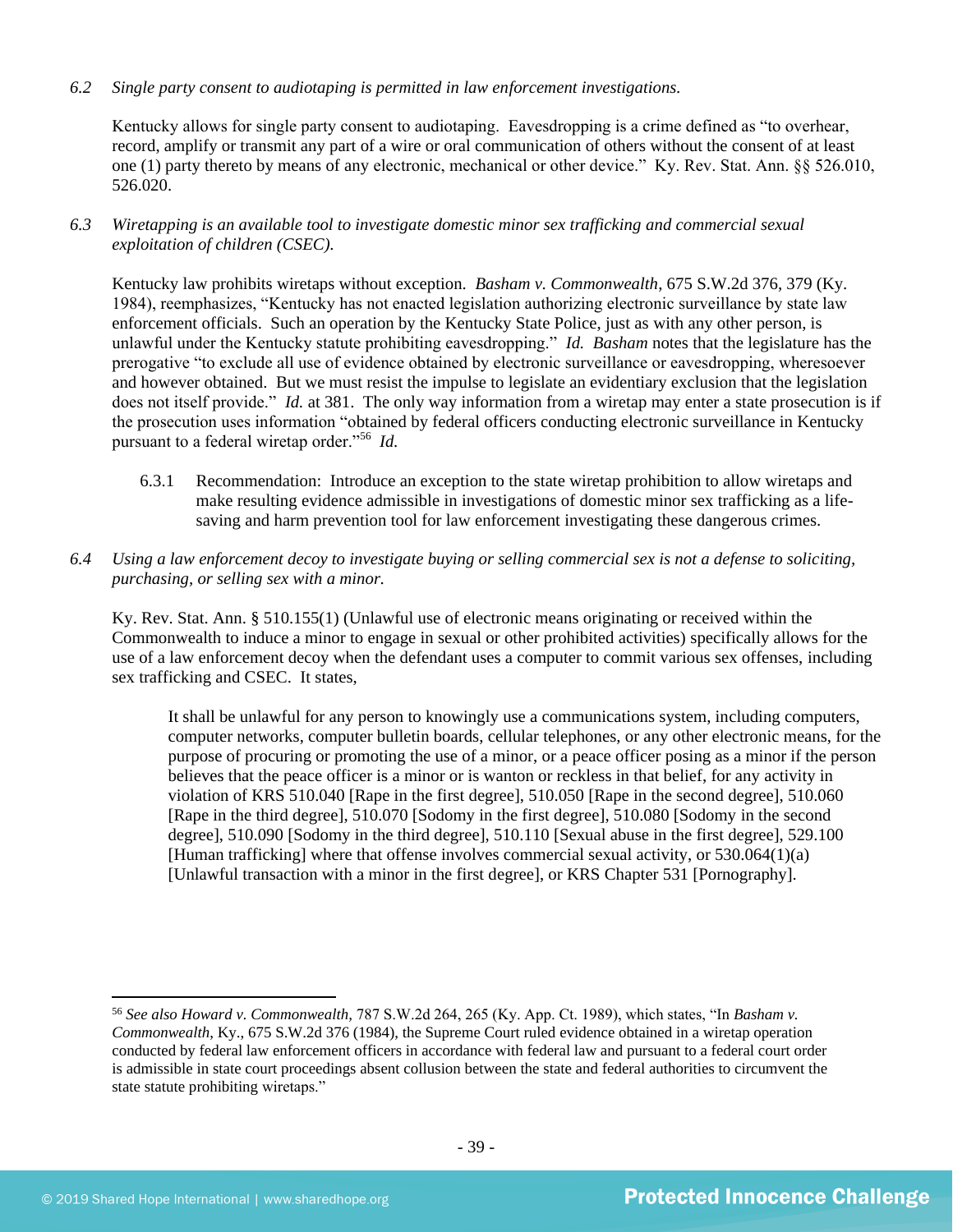## *6.5 Using the Internet or electronic communications to investigate buyers and traffickers is a permissible investigative technique.*

Law enforcement officers may use the Internet or electronic communications to investigate buyers and traffickers. Ky. Rev. Stat. Ann. § 510.155(1) (Unlawful use of electronic means originating or received within the Commonwealth to induce a minor to engage in sexual or other prohibited activities) states,

It shall be unlawful for any person to knowingly use a communications system, including computers, computer networks, computer bulletin boards, cellular telephones, or any other electronic means, for the purpose of procuring or promoting the use of a minor, or a peace officer posing as a minor if the person believes that the peace officer is a minor or is wanton or reckless in that belief, for any activity in violation of KRS 510.040 [Rape in the first degree], 510.050 [Rape in the second degree], 510.060 [Rape in the third degree], 510.070 [Sodomy in the first degree], 510.080 [Sodomy in the second degree], 510.090 [Sodomy in the third degree], 510.110 [Sexual abuse in the first degree], 529.100 [Human trafficking] where that offense involves commercial sexual activity, or 530.064(1)(a) [Unlawful transaction with a minor in the first degree], or KRS Chapter 531 [Pornography].

## *6.6 State law requires reporting of missing children and located missing children.*

Ky. Rev. Stat. Ann. § 17.450(1) (Kentucky Missing Child Information Center) establishes the "Kentucky Missing Child Information Center" in order to create a "central repository of and clearinghouse for information about Kentucky children believed to be missing and children from other states believed to be missing in Kentucky." When law enforcement receives a report of a missing child, Ky. Rev. Stat. Ann. § 17.460 (Procedure by law enforcement agency upon receipt of report of missing child – Transportation and return of child once located) requires the following:

1. Upon notification by a parent, guardian, person exercising custodial control or supervision, or the authorized representative of the Department for Community Based Services of the Cabinet for Health and Family Services if the child is a ward of the state, that a child is missing, the law enforcement agency receiving notification shall immediately complete a missing person's report in a form prescribed by the Justice and Public Safety Cabinet which shall include information the Justice and Public Safety Cabinet deems necessary for the identification of the missing child, including the child's physical description, last known location, and known associates.

2. Within twenty-four (24) hours after completion of the missing person's report form, the law enforcement agency shall transmit the report for inclusion within the Kentucky Missing Child Information Center computer and shall cause the report to be entered into the National Crime Information Center computer.

3. Within twenty-four (24) hours thereafter, the law enforcement agency shall investigate the report, shall inform all appropriate law enforcement officers of the existence of the missing child report, and shall communicate the report to every other law enforcement agency having jurisdiction in the area. . . . .

5. Within twenty-four (24) hours after a missing child is located and returned to the appropriate caretaker pursuant to subsection (4) of this section, the law enforcement agency which transported, found, or returned the missing child shall notify both the Missing Child Information Center and the National Crime Information Center of that fact.